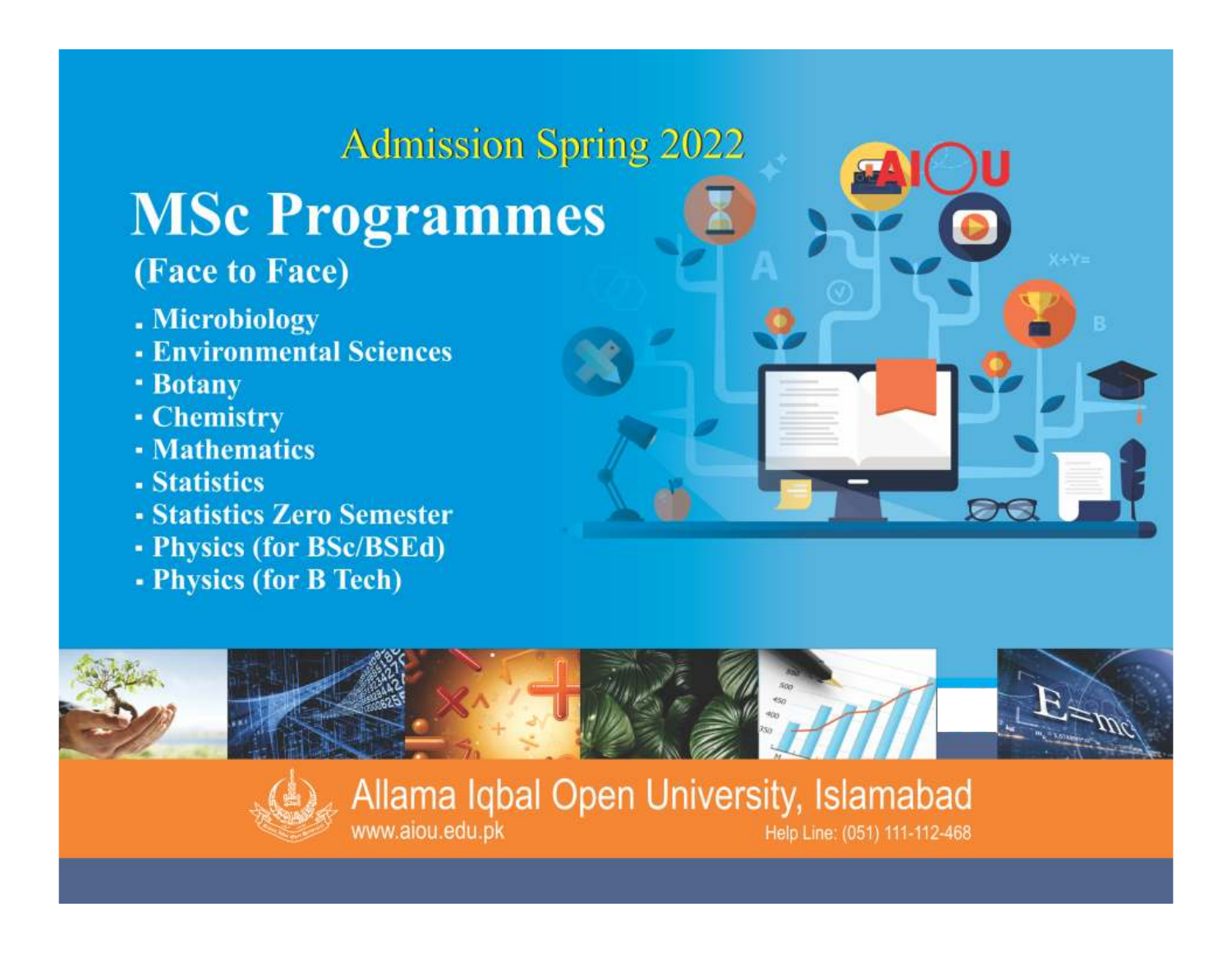# **PROSPECTUS**

**OF**

# **M.Sc Face to Face Programmes**

**FOR SEMESTER: SPRING, 2022**



**Allama Iqbal Open University Islamabad**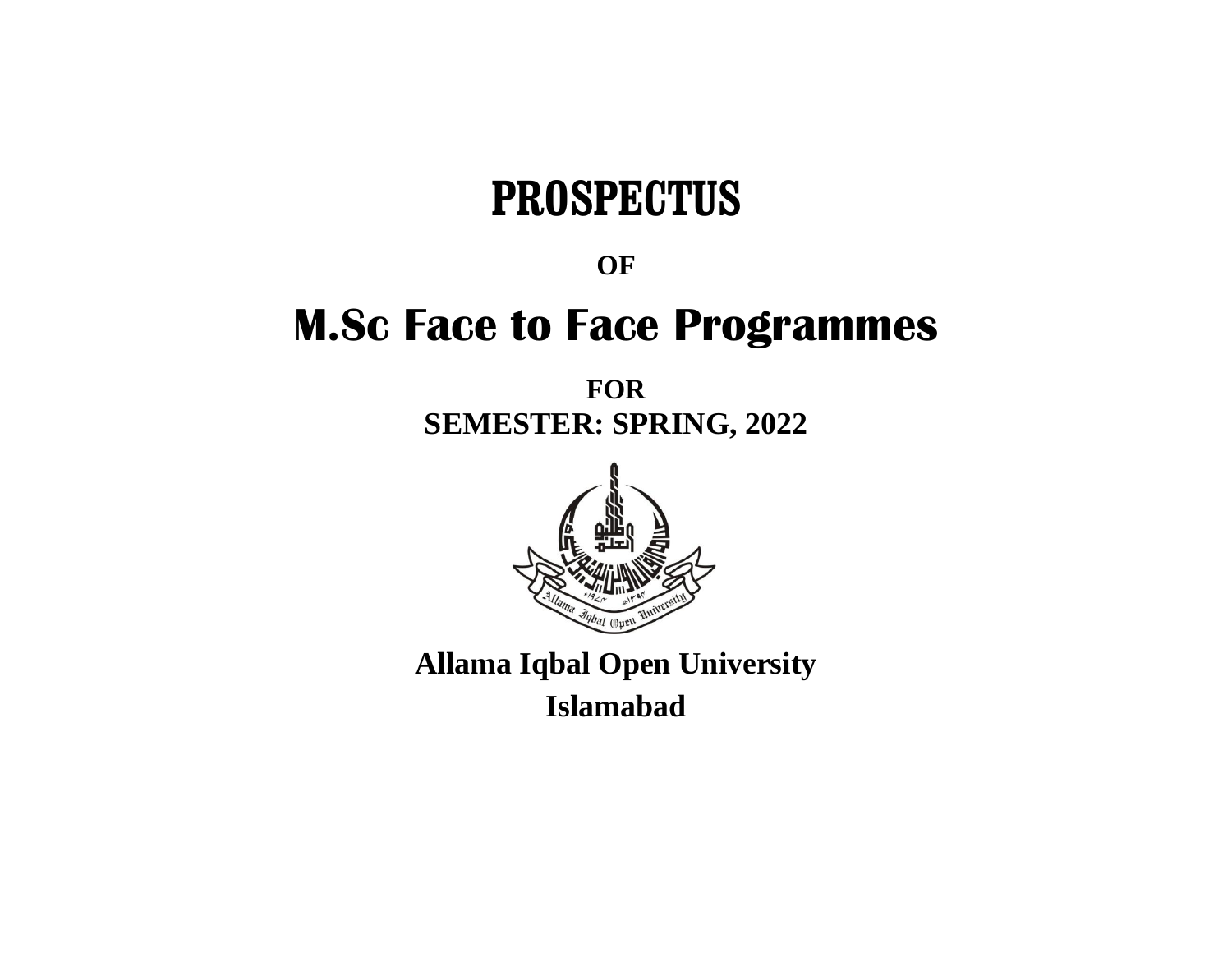# **(All Rights Reserved with the Publisher)**

| Spring, 2022                                 |
|----------------------------------------------|
| Muhammad Javed                               |
|                                              |
| AIOU-Printing Press, Islamabad               |
| Allama Iqbal Open University, H-8, Islamabad |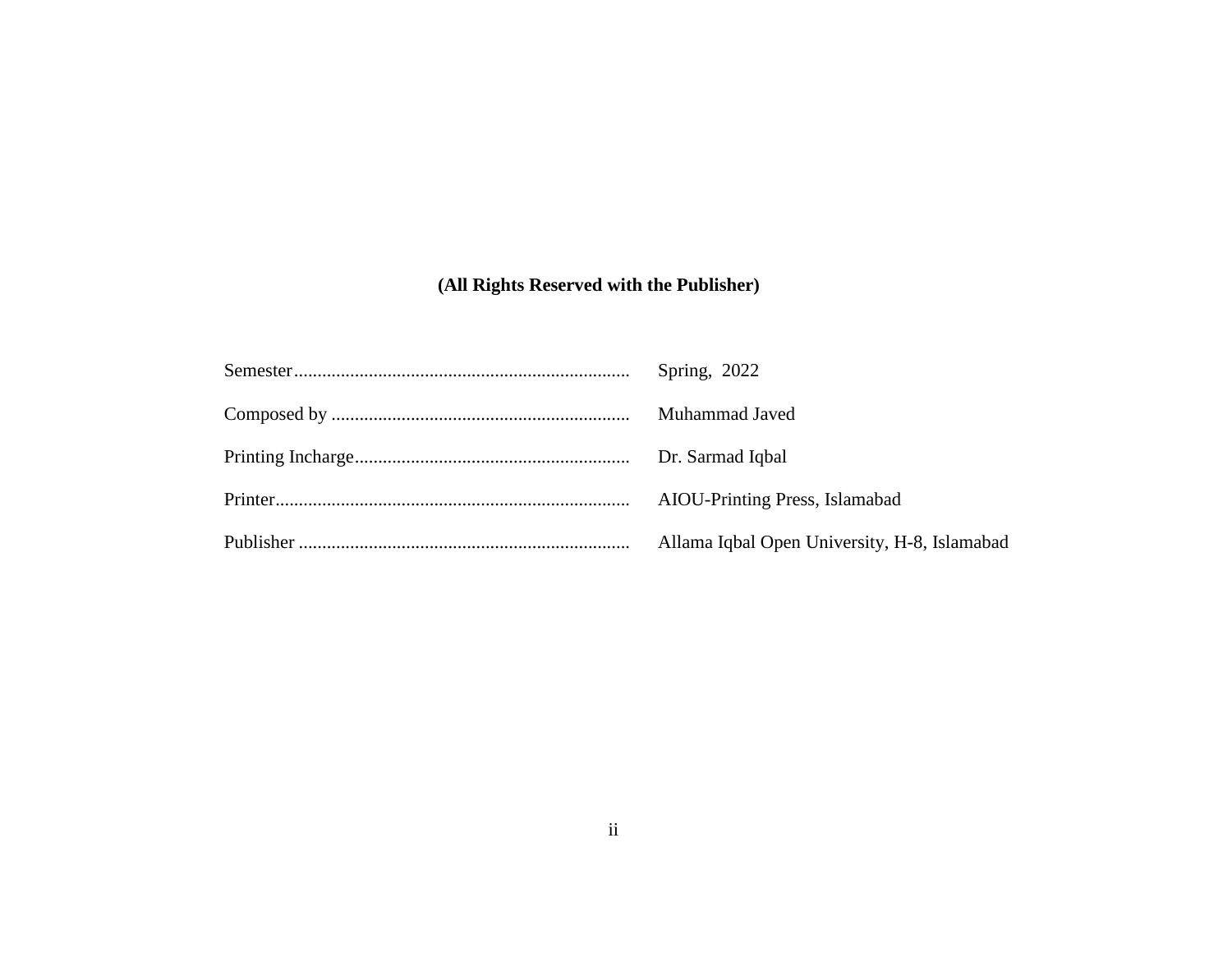## **Vice-Chancellor's Message**

#### **Dear Student,**

السلامعلكم

Welcome to Allama Iqbal Open University, the first distance education university in South Asia that provides cost effective education to 1.3 million students not only in Pakistan but also in Middle East. This university has the unique privilege of blurring temporal and spatial boundaries by providing education at the thresholds of the students. The university offers a diverse range of educational facilities, starting from basic literacy Programmes to the PhD level. The courses are regularly revised to bring them at par with international standards. The university offers maximum number of specializations at postgraduate level through four faculties, i.e. Faculty of Arabic and Islamic Studies, Faculty of Education, Faculty of



Sciences, and Faculty of Social Sciences and Humanities. The university has a huge network of faculty members, tutors, resource persons, specialists and experts who strive hard to ensure that the Programmes offered by the university enable the students to become independent learners and critical thinkers. The university takes special measures to establish and strengthen research culture and prepare those individuals who can play an instrumental role in the process of progress and development of the country.

I welcome you to the postgraduate studies at AIOU and wish you a challenging yet successful journey ahead.

**Prof. Dr. Zia Ul-Qayyum Vice Chancellor AIOU**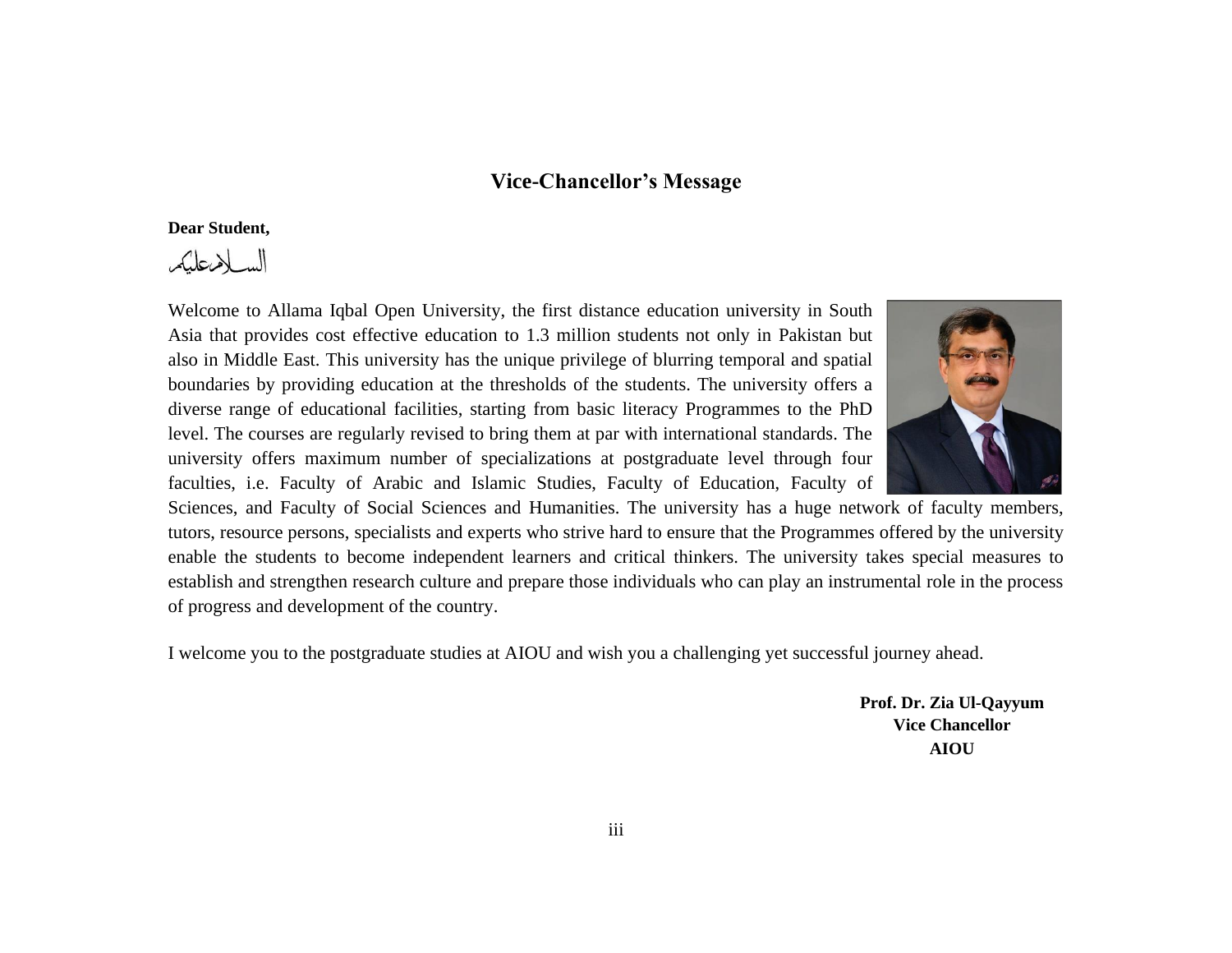# **MINIMUM AND MAXIMUM TIME DURATION/SEMESTERS FOR THE COMPLETION OF FACE TO FACE PROGRAMME (From Spring 2021 Semester)**

| $Sr. \#$ | <b>Degree Level</b>             | <b>Minimum Duration</b> | <b>Maximum Duration</b> |
|----------|---------------------------------|-------------------------|-------------------------|
| 1.       | PhD                             | 3 Years / 5 Semesters   | 8 Years*                |
| 2.       | MS/MPhil/MSc (Hons)/MBA/COL MBA | 2 Years / 4 Semesters   | 4 Years**               |
| 3.       | MA/MSc (2 Years)                | 2 Years / 4 Semesters   | 4 Years                 |
| 4.       | BS (4 Years)                    | 4 Years / 8 Semesters   | 6 Years                 |
| 5.       | Associate Degree (2 Years)      | 2 Years / 4 Semesters   | 4 Years                 |
| 6.       | Postgraduate Diploma (1 Year)   | 1 Year / 2 Semesters    | 2 Years                 |
| 7.       | Certificate (6 Months)          | 6 Months / 1 Semester   | 1 Year                  |

 *\*&\*\* As per AIOU rules.*

## **Revised Policy: Reappear and Again Reappear**

The policy of Re-appear and Again Re-appear is being discontinued and the concerned students will have to re-register/enroll or re-admit in the failed course(s).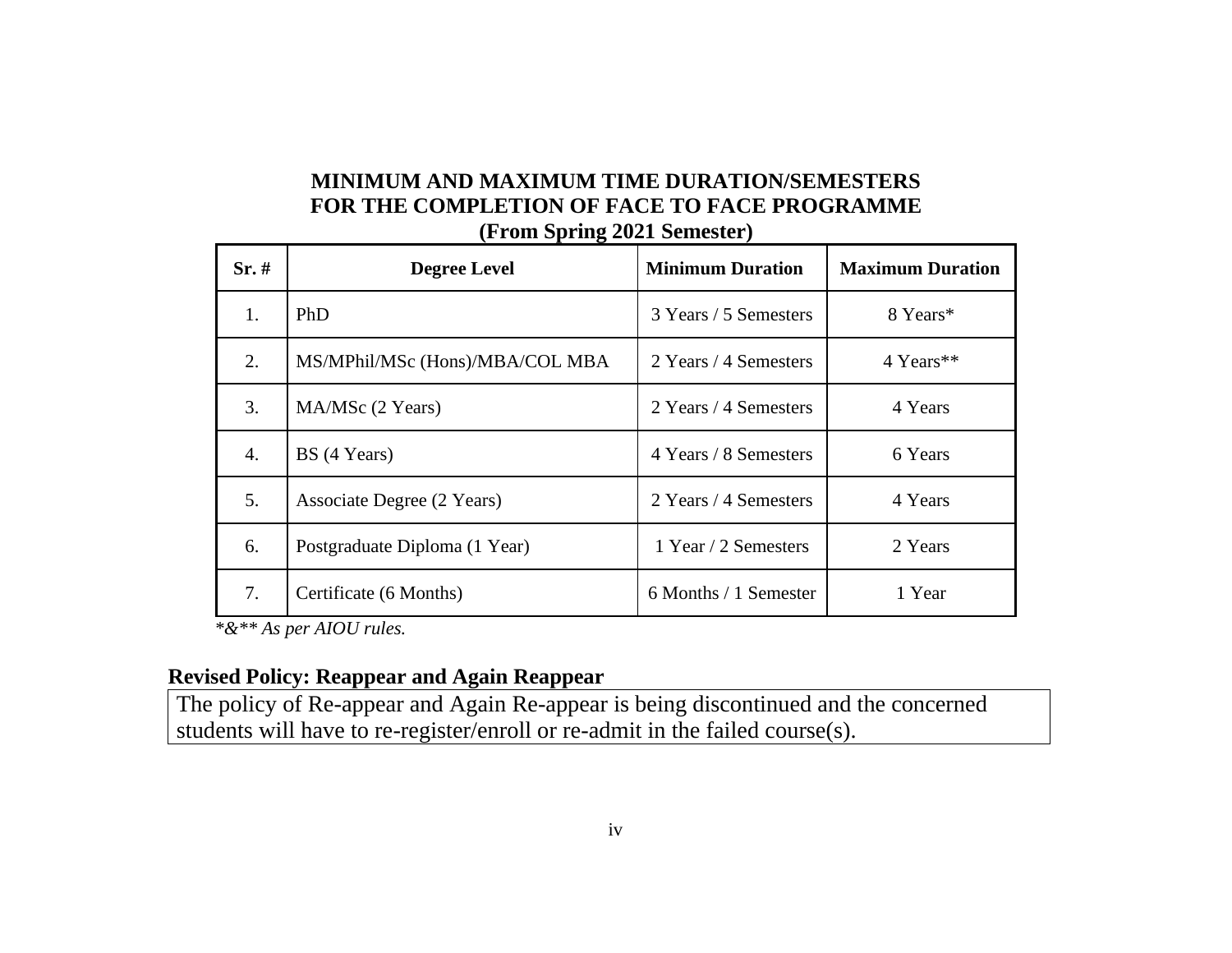# **CONTENTS**

| $6\overline{6}$ |
|-----------------|
|                 |
| 15              |
| - 16            |
| 20              |
| 20              |
|                 |
|                 |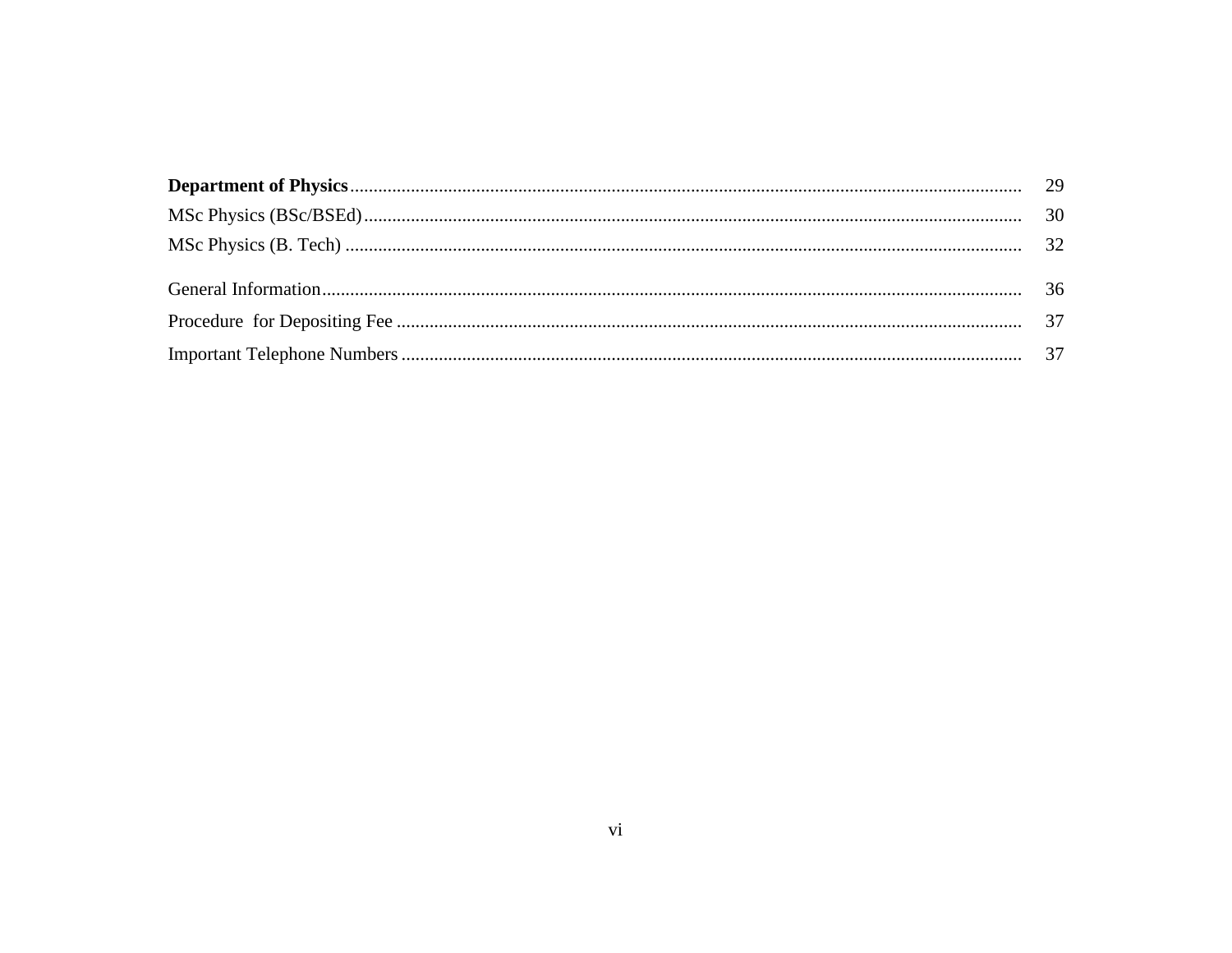## **ALLAMA IQBAL OPEN UNIVERSITY**

Allama Iqbal Open University, a Mega university was established in 1974 under an Act of Parliament. The main campus of the university is situated in sector H-8, Islamabad. It was the second open university of the world and the first of its kind in Asia and Africa. The aim of establishing AIOU was to provide affordable and accessible education through distance learning at the door-steps to those people who could not continue their education journey through formal system of education. The University (AIOU) operates on semester system and admits students in Autumn and Spring semesters. Under graduate admissions are offered in both the semesters where-as post graduates are offered once a year. The enrolled students are given course books specially prepared by the university on self-instructional principles. However, at post graduate level reprints of foreign books, allied material with university prepared study guides help students to polish their skills.

At present, the AIOU is offering programmes from Matric to PhD level in diverse disciplines comprises of four faculties. The university has established study centres across the country, where distance education students are provided necessary guidance by their respective tutors. Moreover, the university has established full time study centres, wherein the students of MCom, MBA (IT), MBA (Banking and Finance), BS (CS), etc. are being provided instruction, guidance and counselling through face-to-face education. AIOU is offering four year under graduate degrees.

Apart from curricular and extra-curricular activities during the academic year, the AIOU and its regional centres actively participate in the co-curricular activities by arranging educational and literary seminars, workshops and conferences, attended not only by the students and faculties of the university but also by the renowned dignitaries and scholars. For the science students and research scholars, a science complex has been built where they use the latest equipment of international standard for experiments and research. To meet the present day challenges internet facility is also available in the student's hostel and the Central Library where computers have been provided to enable students to access latest information available through open source databases.

## **FACULTY OF SCIENCES**

Faculty of Sciences forms an important and integral part of the university. Since its establishment in 1982 with five teaching departments, it has undergone major developments. It now comprises nine teaching and research departments which are offering courses at the undergraduate and postgraduate levels to more than ten thousand students. The Faculty operates under the basic guidelines of the University Act and on "Education for All as Convenient" basis so that maximum students get benefit from its academic programmes and educational facilities. This principle has necessitated some structural changes in the non- formal mode, particularly at the postgraduate level, in the offering of theory courses and practical lab work. This conceptual adjustment has been quite successful and many of its in-service students are benefiting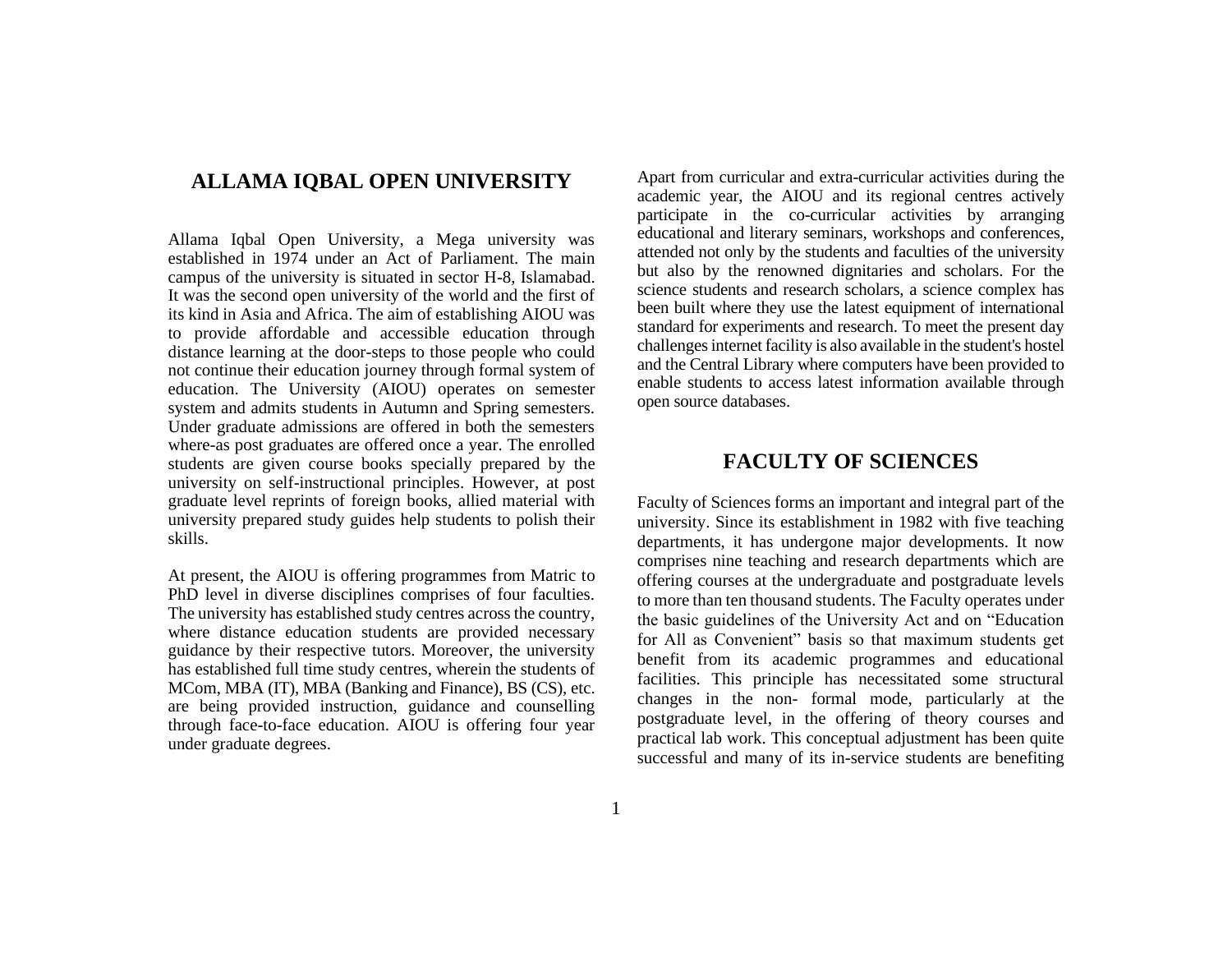from the postgraduate study programmes. Improvement in qualifications for a better life is a right of everyone and the Faculty's programmes meet this challenge by offering opportunities to all. In particular, a significant number of beneficiaries are those who cannot afford education in formal institutions due to a variety of reasons.

Realizing the importance of science education and growing needs of the Faculty of Sciences, the University has completed a building, the Research Complex, at a cost of Rs. 35 million. The Research Complex now accommodates departments of Agricultural Sciences, Biology, Chemistry, Environmental Sciences, Home & Health Sciences, Mathematics, Statistics and Physics. These departments are running a variety of postgraduate technical, scientific and professional programmes successfully. The Research Complex also has a Computer Lab with Internet and On-line Library Facility for literature survey, Seminar Room, Lecture Hall and Library. In addition, there are many labs for practical work, teaching and research, and instrumentation labs for analysis. The University is developing these labs through its own resources. The Faculty of Sciences is fortunate to have Prof. Dr. Zia Ul-Qayyum as the University's Vice-chancellor, who has given personal attention to the development of the Faculty of Sciences by providing generous amount of funds and valuable guidance.

Two Model labs have been developed in the Research Complex with the assistance of the Higher Education Commission to meet the training needs of science teachers. This development is significant for training of teachers since under the new educational policy four-year BS programme has started in undergraduate educational institutions.

More than fifty highly qualified full-time faculty members are on the roll of the Faculty of Sciences. Their role in the planning, designing and development of courses to meet student's needs is vital. Faculty members also engage in imparting and supervising of instructions so that high standards are maintained. In addition, highly qualified and experienced professors are also engaged on contractual basis or as part time instructors for postgraduate study programmes. The Faculty is also offering academic positions under the tenure-track system to attract the best minds in scientific and technological fields.

Research is an integral part of the postgraduate study programmes leading to MSc, MPhil and PhD degrees in Agricultural Sciences, Chemistry, Computer Sciences, Home and Health Sciences, Physics, Mathematics and Statistics. Rules and regulations governing the postgraduate study programmes are those approved by the Higher Education Commission (HEC).

The Faculty has launched BS programme in Chemistry and Microbiology from semester Spring 2009. The four-year BS programme is structured according to the recent policies of the Higher Education Commission for the improvement of the standard of education so as to bring it at par with the international standards.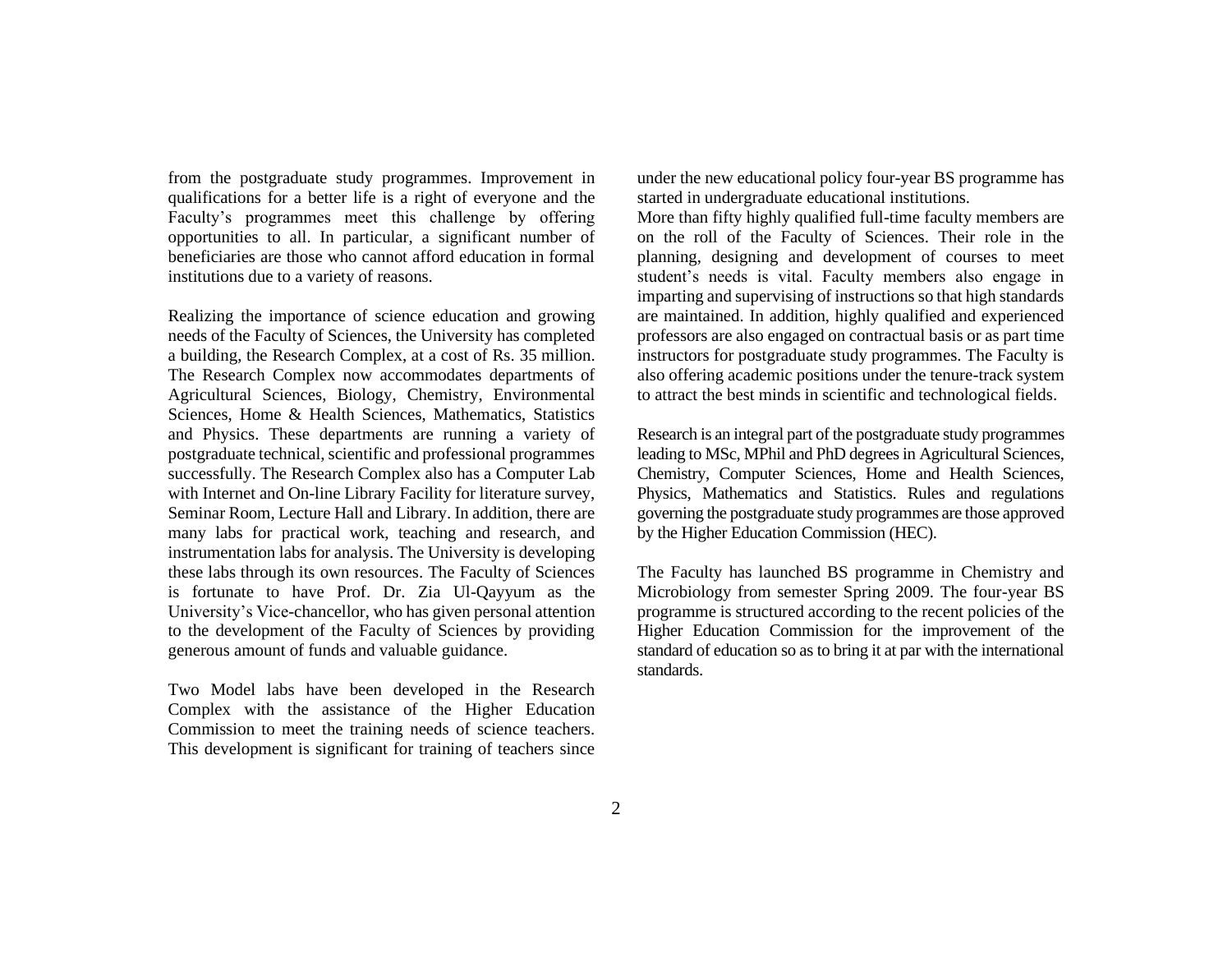## **DEPARTMENT OF BIOLOGY AND ENVIRONMENTAL SCIENCES**

The Department of Biology was established in 1998 with a mission to serve those who could not continue their formal education in various disciplines of Biological Sciences due to economic or job constraints and the production of well-trained manpower to serve various sectors of the country like education and research for the attainment of the goal of self-sufficiency.

According to its vision the Department of Biology and Environmental Sciences is striving hard to uplift the teaching standards and provide a congenial environment for research in the field of Biology and Environment. The Department always seeks to introduce more disciplines at graduate and postgraduate levels as per demand of the society, so as to keep its graduates well informed with the recent advances in Biological Sciences. This will help to produce well-trained manpower meant to serve science both at national and international levels.

Currently the Department is offering graduate programmes in following disciplines:

- MSc Microbiology
- **MSc Environmental Sciences**
- MSc Botany
- **BS** Microbiology
- BS Environmental Sciences
- BS Botany
- BS Biochemistry

In addition to that, Department is offering some courses from basic to postgraduate levels for main pool of AIOU's general programmes.

## **MSc Microbiology (2 Years)**

#### **Introduction**

Presently there is a revolution in the scientific knowledge and this can be called as "Scientific Revolution". Among the scientific disciplines of biological sciences, Microbiology is one of the most important fields, particularly in Pakistan where it is contributing in a wide spectrum of areas including Medicine, Dairy, Poultry, Agriculture and Industry.

Although, the subject of Microbiology has been introduced since long, but the demand from on-job personnel has never been fulfilled in the past. Due to rapid increase in the country's population and based on a great demand from the in-service employees working in public and private institutions, a BS programme in the subject of Microbiology has already been introduced. Now, to cater the need of graduates in relevant disciplines, an MSc programme is being proposed. This programme is designed with an aim to

- Fulfill the gap of trained manpower in the discipline of Microbiology.
- Strengthen the on-going research projects being run in the country in microbiology-related disciplines.

Create awareness among the students regarding new research techniques and modern approaches applicable in the field of Microbiology to address the challenges in the fields of Medicine, Dairy, Poultry, Agriculture and Industry.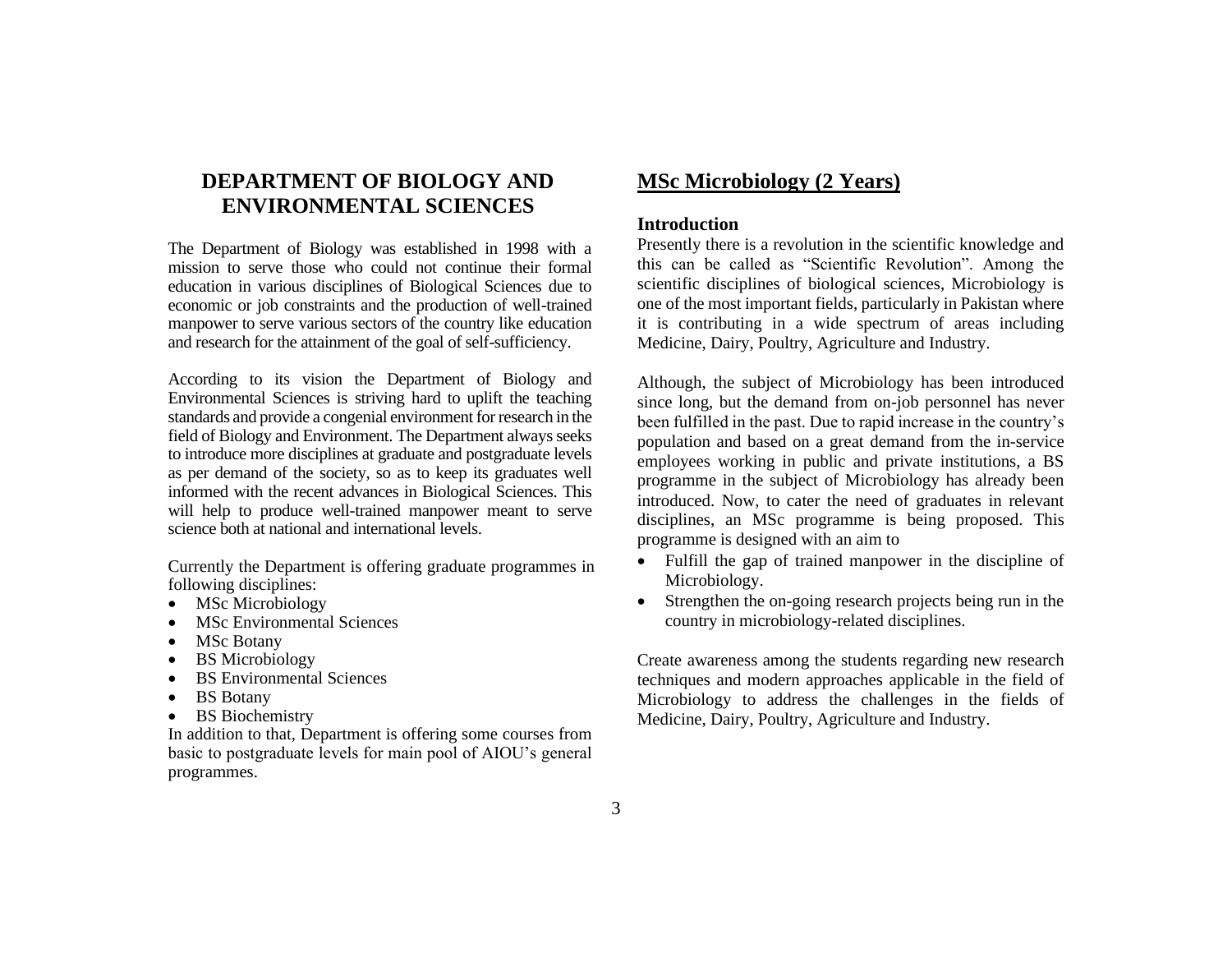#### **Objectives**

The curriculum designed for the MSc Microbiology will produce the graduates to:

- Cope up with the issues for wide spectrum of areas including Medicine, Dairy, Poultry, Agriculture and Industry.
- Play a vital role in the economic growth and to bring qualitative changes in the above mentioned areas in the country.
- Create awareness about public health and safety and facilitate the establishment of liaison between Microbiologist and industry.

#### **Launching Scheme**

Face to face classes will be scheduled only at main campus of Allama Iqbal Open University, H-8, Islamabad.

#### **Guideline for Online Application:**

- 1. The online application form can be accessed from university official website [www.aiou.edu.pk](http://www.aiou.edu.pk/)
- 2. Applicants are required to fill all the desired fields on online application form.
- 3. Applicants are desired to deposit application fee on the prescribed challan form in specified banks.
- 4. The challan number after fee submission should be entered in online application form for successful completion.
- 5. Incomplete forms shall not be entertained**.**
- 6. Selection of candidates will be made strictly on merit and as per policy of the AIOU.
- 7. Only selected candidates will be required to pay their fee/dues by the prescribed dates.
- 8. The deposited fee will not be refundable or adjustable for future admission.
- 9. The document showing fee deposit must be provided in the office of Chairperson, Department of Biology, AIOU on or before the last date for the fee submission.
- 10. In case of non-compliance, it would be assumed that fee has not been deposited and the student is not any more interested in getting admission. The department may invite a candidate in waiting list for admission against the vacant seat.

#### **Eligibility and Selection Criteria**

BSc Degree with 2<sup>nd</sup> Division with Botany and Zoology as major; BSc Veterinary Sciences, MBBS, BSc Medical Lab. Technology, B Pharmacy, BSc Microbiology with at least Second Division are eligible to apply. The admission will be strictly on merit, which will be determined by the departmental admission committee.

#### **TEACHING METHODS AND MEDIUM OF INSTRUCTION:**

The following teaching methodology will be adopted for this programme:

#### **1. Medium of Instruction:**

The medium of instruction will be English.

#### **2. Study Material:**

The study material will if available. Lecture handouts will be provided to the students by the concerned Resource Person. However, the students are also advised to consult other reference books available in the University Library.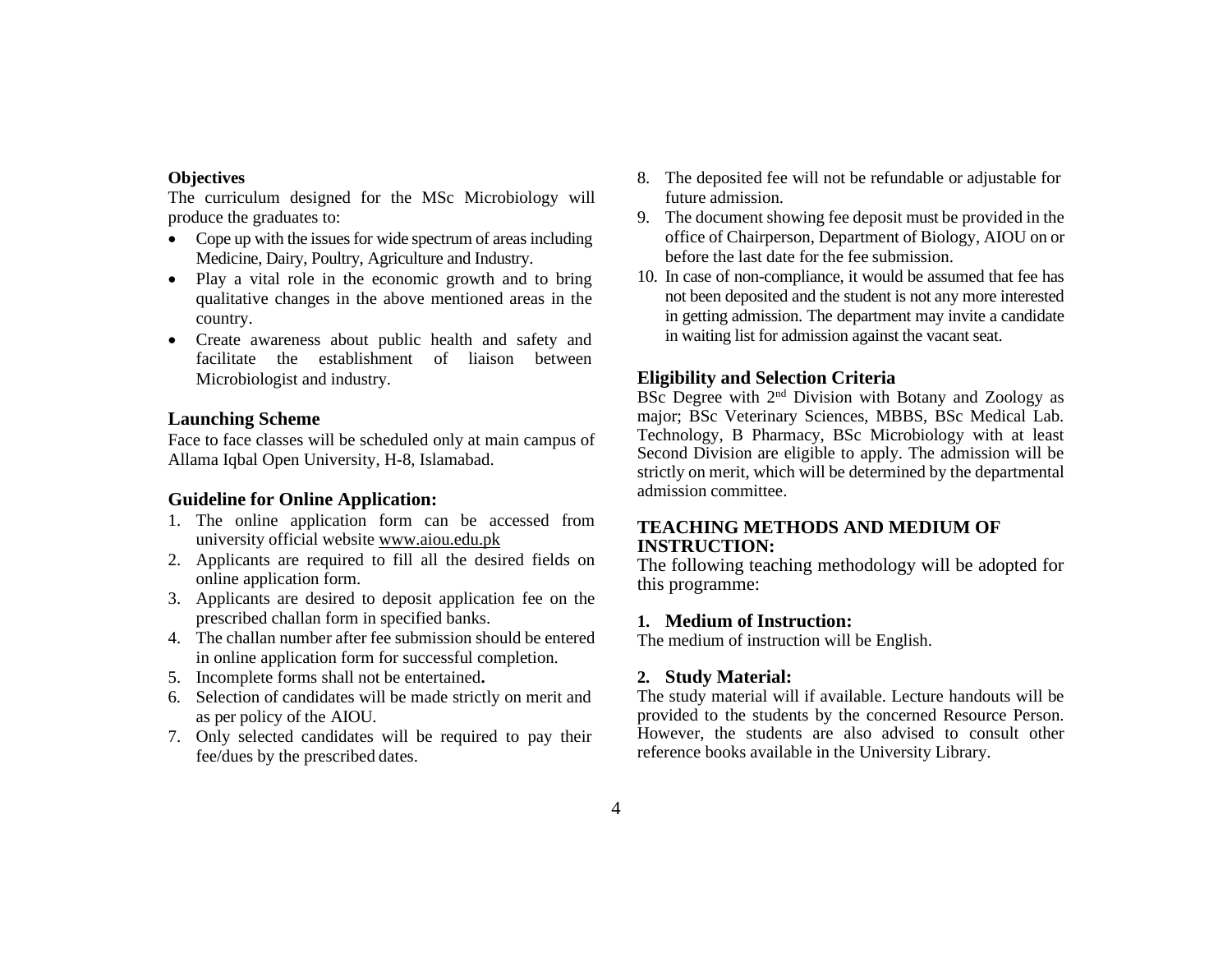### **3. Teaching Support:**

- a) The university will provide face-to-face teaching to all students registered in this programme.
- b) The schedule of classes and dates of submission of assignments will be conveyed to the students well intime.

#### **4. Assessment and Evaluation:**

For each course, the registered students will be assessed and evaluated on the basis of the followings:

- a) Performance in the face to face teaching component.
- b) Continuous assessment through written assignments, midterm examination, or workshops or practical activities in the laboratory.
- c) For final assessment a three hours written examination will be conducted for each course (both in theory and practical) in which face to face classes were held.
- d) A student has to achieve 50% marks to pass the course in every individual component i.e. continuous assessment, Practical Examination and the Final Exam.
- e) Project assessment will be carried out as per prevailing practice in AIOU. The thesis will be evaluated by the committee formulated by the Chairman/Chairperson department.

*Note: - The continuous assessment and final examination will contribute 30% and 70% to the student's final course grade, respectively. For successful completion of each course, the student will be required to qualify each of the two above components separately. If a student fails to achieve the*  *required aggregate in any of the assessment component of a particular course he/she will have to re-enroll in that course.*

#### *Class Work*

In this programme, face to face theory classes of one-hour duration per week for each credit hour will be held at the campus. As per AIOU rules, a minimum attendance of 70% is required in class work to appear in the final examination.

#### *Laboratory Work*

For each laboratory course in a semester a workshop of 4 to 7 days duration depending upon the number of practicals will be arranged during the semester at AIOU campus, Islamabad. The practicals will be conducted in the Microbiology laboratory.

#### *Degree Requirement*

In order to become eligible for the award of degree in MSc Microbiology the students must earn a total of 70 credit hours including six credit hours for research project or as specified by the department.

#### *Duration and Structure*

The minimum duration of MSc Microbiology will be two years comprising four semesters. Failing which, a student can be given an extension of 2 years in maximum after the completion of the initial period.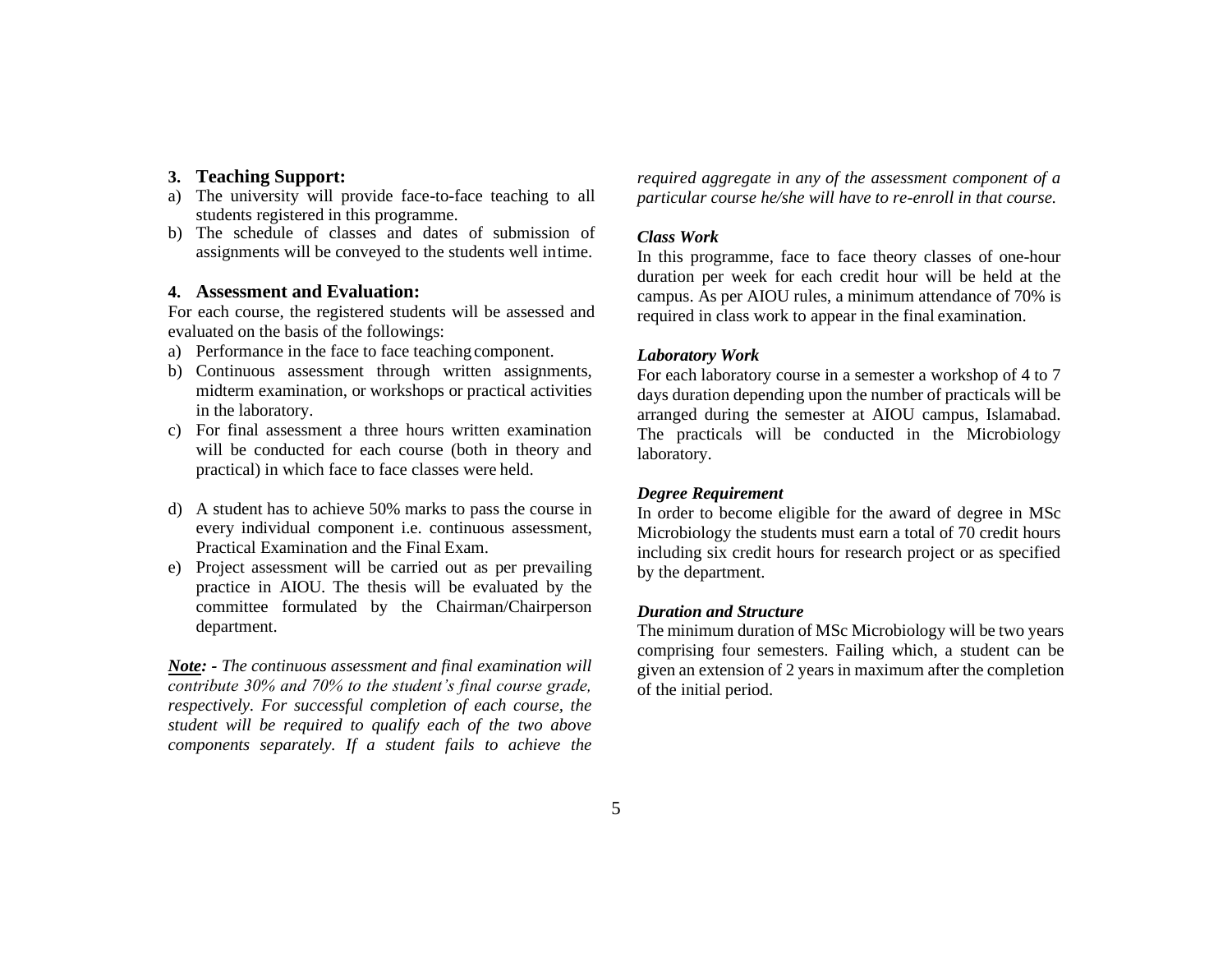## **SEMESTER WISE BREAKUP OF COURSES**

#### **1 st Semester**

| Sr.<br>No.     | Course<br>Code | Course                              | <b>Credit</b><br><b>Hours</b> |
|----------------|----------------|-------------------------------------|-------------------------------|
|                | 4403           | <b>Fundamentals of Microbiology</b> | $4(3+1)$                      |
| $\overline{2}$ | 4481           | <b>Introductory Biochemistry</b>    | $4(3+1)$                      |
| 3              | 4482           | <b>Biostatistics</b>                | $3(3+0)$                      |
|                | 4407           | <b>Microbial Genetics</b>           | $4(3+1)$                      |
| 5              | 4408           | Virology                            | $4(3+1)$                      |
|                |                | <b>Total credits</b>                | 19                            |

#### **2 nd Semester**

|                             |      | <b>Total credits</b>                | 20       |
|-----------------------------|------|-------------------------------------|----------|
| 5                           | 4405 | Microbial Anatomy and<br>Physiology | $4(3+1)$ |
| 4                           | 4411 | Food and Dairy Microbiology         | $4(3+1)$ |
| 3                           | 7413 | Scientific Research                 | $4(3+1)$ |
| $\mathcal{D}_{\mathcal{L}}$ | 4419 | Molecular Biology                   | $4(3+1)$ |
|                             | 4445 | <b>Environmental Microbiology</b>   | $4(3+1)$ |

#### **3 rd Semester**

|   | 4415 | Immunology                     | $4(3+1)$ |
|---|------|--------------------------------|----------|
| 2 | 4413 | <b>Medical Microbiology</b>    | $4(3+1)$ |
| 3 | 4420 | <b>Industrial Microbiology</b> | $4(3+1)$ |
|   | 4410 | Soil Microbiology              | $4(3+1)$ |
|   |      | <b>Total credits</b>           | 16       |

#### **4 th Semester**

|   | 4417 | Epidemiology            | $4(3+1)$ |
|---|------|-------------------------|----------|
| 2 | 4418 | <b>Research Project</b> |          |
| 3 | 4414 | Genetic Engineering     | $4(3+1)$ |
|   | 4400 | Seminar                 |          |
|   |      | <b>Total credits</b>    | 15       |

**Total Credit Hours: 19+20+16+15 = 70**

## **Fee Tariff: Fee Semester-1 (19 Credit Hours)**

| Programme Registration fee                                            | $Rs.500/-$  |
|-----------------------------------------------------------------------|-------------|
| Admission fee                                                         | Rs.1000/-   |
| Technology fee (per semester)                                         | Rs.500/-    |
| Per 4 credit hours course fee:<br>$Rs.8000 \text{ x } 4 = Rs.32000/-$ | Rs.32,000/- |
| Per 3 credit hours course fee: Rs.6000                                | Rs.6000/-   |
| Lab Fee:                                                              | Rs.3000/-   |
| 1 <sup>st</sup> Semester Total Fee:                                   | Rs.43,000/- |

## **MSc Environmental Science (2 Years)**

#### **Introduction**

Environmental conservation, alleviation of poverty and sustainable development are high on the agenda of global concerns (UN conferences: Stockholm 1972, Rio de Janeiro, 1992, New York, 1997 and Johannesburg, 2002). In the context of Pakistan, sustainable development demands justice in the use of resources by the present generation keeping in view the needs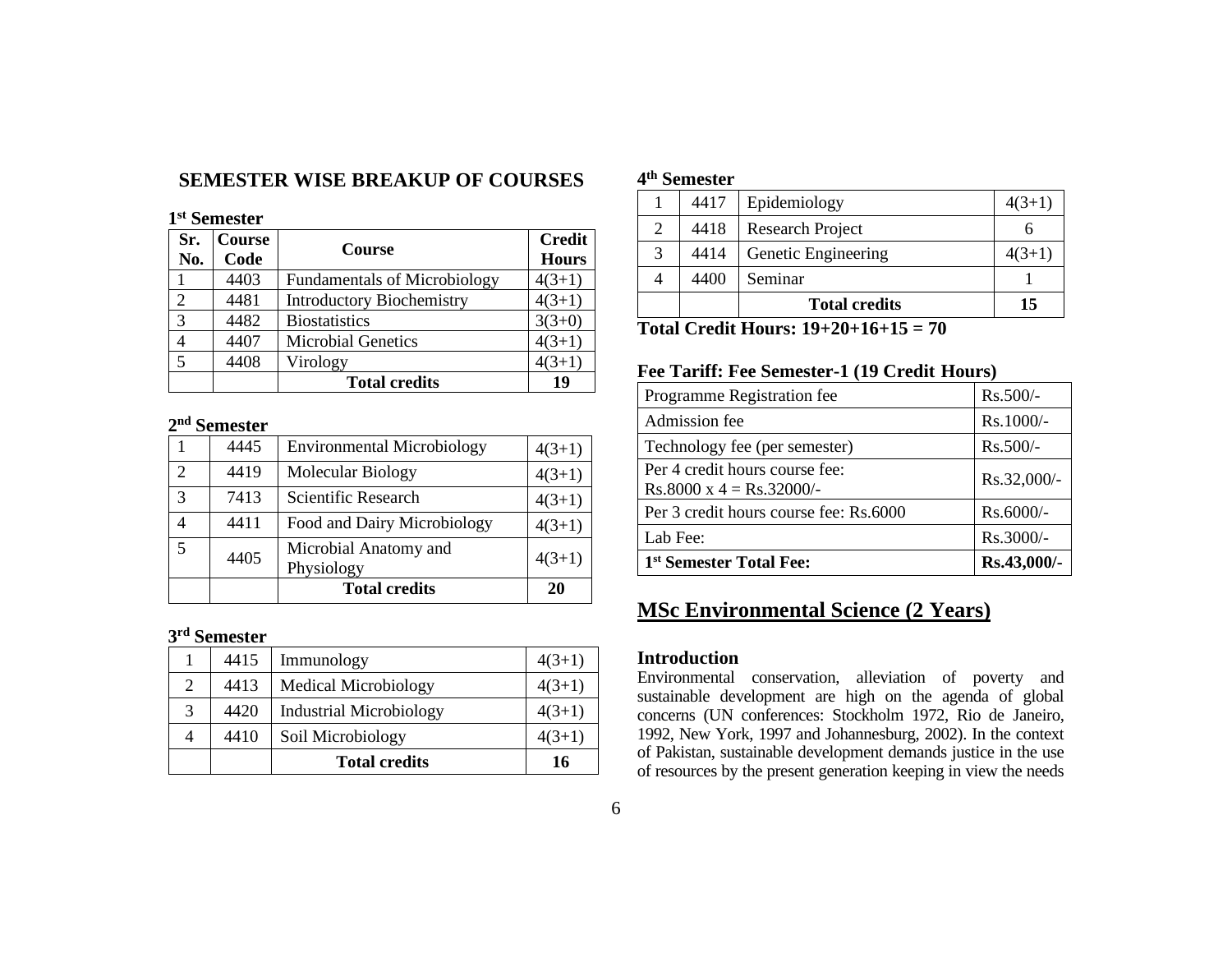of the future generations. Unsustainable management of natural resources hampers the development of mankind and contributes to the unequal distribution of economic welfare. Pollution, depletion of resources and disintegration of ecological functions are of global, regional and local concerns. To prevent continued environmental degradation and the decline of human society, interactions between the mankind and the environment have to be harmonized. This is achievable through an integrated, collective approach encompassing natural science, socio- economic and political factors with technological, economic and social interventions. Environmental science is systematic study of the world around us and our proper place in it. This emerging science is interdisciplinary in nature, integrating natural sciences, social sciences and humanities in a holistic study of the world around us. In contrast to more theoretical disciplines, environmental science is mission oriented. It seeks new, valid and contextual knowledge, skills and attitudes and their impartial, fair and balanced application to the contemporary world.

In pursuit of the best national interest and to align with the international needs and standards, the Government of Pakistan developed the National Conservation Strategy (NCS) in 1992 for environmental education. It is worth mentioning that while developing the NCS the GoP has emphasized the significant role of AIOU in disseminating environmental awareness and education in Pakistan. Considering the enormous demand in the teaching institutions as well as the governmental and nongovernmental sectors, the experts produced in the field of environment are extremely low. The minimum requirement is of about 13,000 environmental experts to fill the void in the county, whereas, the public and private institutions are presently producing annually 300 experts only, keeping in view the dearth of qualified environmental experts and to produce quality graduates for emerging need in Pakistan in Environmental Science.

#### **Scope of the programme**

This program will enable the students to address the challenges of maintaining environmental integrity for sustainable development in relation to human development. It aims at producing dynamic young graduates in the field of Environmental Science by developing strong skill, academic foundation, communication abilities and professionalism enabling them to compete in both the governmental and nongovernmental sectors.

#### **Aim**

The program aims at developing human resources for sustainable development through appropriate education and training.

## **Objectives**

On accomplishing the course, the students will be able to:

- 1. Demonstrate comprehensive understanding of Environmental Science as an interdisciplinary and multidisciplinary subject
- 2. Achieve awareness about the past, current and expected future situation of environmental considerations in pursuit of sustainable development.
- 3. Understand the relationship between economic growth and environment and its ramifications.
- 4. Encourage and develop critical thinking among students in dealing with the real world environmental challenges preferably of local origin.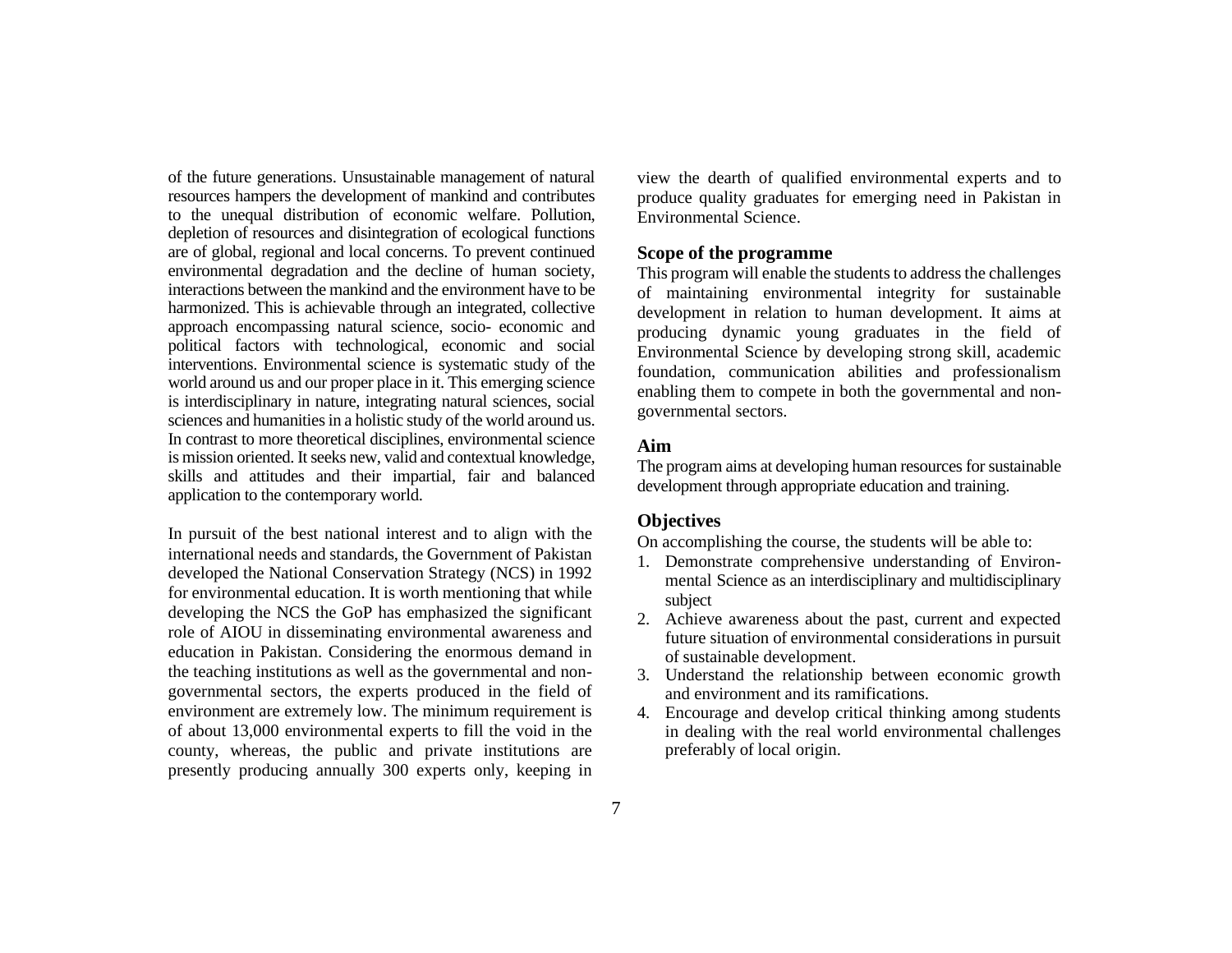5. Acquire skills, knowledge and competencies to mitigate environmental problems and make pathways to sustainable development.

#### **Eligibility for Admission**

Candidates with the following qualification may apply for admission in Master Programme in Environmental Science:

- i. Candidates having BSc Degree with at least second division with any of the two majors (Botany, Zoology, Microbiology, Chemistry, Geography, Geology, Environment, Physics etc.), except for double math and math-stat combinations.
- ii. Candidates having BSc (Hons) with at least second division in Agriculture, Forestry, Wildlife & Range Management, Horticulture, Geology.

#### **Guideline for Online Application:**

- 1. The online application form can be accessed from university official website [www.aiou.edu.pk](http://www.aiou.edu.pk/)
- 2. Applicants are required to fill all the desired fields on online application form.
- 3. Applicants are desired to deposit application fee on the prescribed challan form in specified banks.
- 4. The challan number after fee submission should be entered in online application form for successful completion.
- 5. Incomplete forms shall not be entertained**.**
- 6. Selection of candidates will be made strictly on the basis of merit and as per policy of the AIOU.
- 7. Only selected candidates will be required to pay their fee/dues by the prescribed dates.
- 8. The deposited fee will not be refundable or adjustable for future admission.
- 9. The document showing fee deposit must be provided in the office of in charge, Department of Biology, AIOU, H-8,

Islamabad on or before the last date for the fee deposition

10. In case of non-compliance, it would be assumed that fee has not been deposited and the student is not any more interested in getting admission. The department may invite a candidate in waiting list for admission against the vacant seat.

#### **Registration for Courses**

The selected candidates must register for the courses offered in a semester by the prescribed date.

#### **Degree Requirement**

In order to become eligible for the award of degree in MSc (Environmental Science) the students must earn a total of 70 credit hours (including six credit hours for research project) or as specified by the department.

#### **Duration and Structure**

The minimum duration of Master Programme in Environmental Science will be two years comprising four semesters. Failing which, a student can be given an extension of 2 years in maximum after the completion of the initial period.

#### **Medium of Instruction**

The medium of course material, assignments, workshops as well as presentation would be English for all the courses.

#### **The Study System**

Mode of instruction for programme will be face to face teaching, including regular classes, continuous assessment (assignments, tests, quizzes, presentations), practical / lab work and the final assessment (final examination).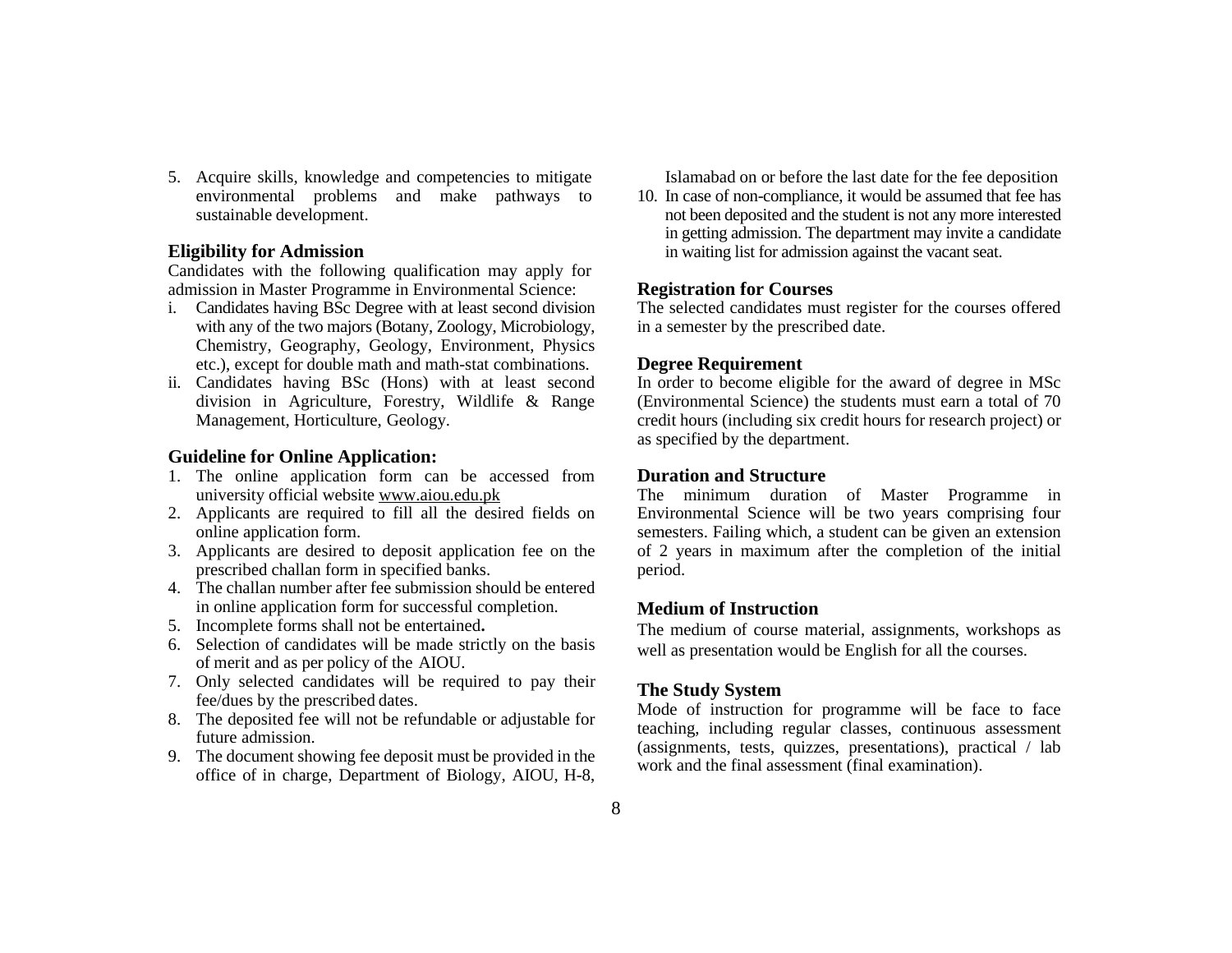#### **Study Material**

As per AIOU policy, specifically designed / compiled / adopted course material for students will be provided.

#### **Class / Lectures**

Face to face theory classes of one-hour duration per week for each credit hour will be held at the campus. As per AIOU rules, a minimum attendance of 70% is required in classwork to appear in the final examination.

#### **Lab Work / Practical work**

For each laboratory course in a semester a workshop of 4 -7 days duration depending upon the number of practical will be arranged during the semester at AIOU campus, Islamabad.

#### **The Assessment System**

For each course the student's progress will be assessed as follows:

#### **a) Continuous Assessment**

- During the semester, the performance of students will be assessed through two assignments (200 marks) for each three credit hour course.
- During the semester, the performance of students will be assessed through 2 assignments (200 marks) and practical work (100 marks) for each four credit hour course.

#### **b) Final Examination**

A three-hour written examination for each course will take place at the end of the semester.

#### **c) Project / Thesis**

Student will choose topics for research after consultation with the faculty members of the department. Evaluation of the

project will be based on the presentation of the project (30%) and project report (70%). Project report will be evaluated at department level.

#### **d) Final Evaluation**

For working out the final course grade the marks of Assignments and Final Examination will be calculated in the ratio of 30:70 for these programmes as per AIOU policy. Students have to secure at least 50% marks in assignments and at least 50% marks in Final Examination individually as well as 50% marks in aggregate to pass the course as approved for other equivalent programmes.

*Note: - If a student fails to achieve the required aggregate in any of the assessment component of a particular course he/she will have to re-enroll in that course.*

## **SEMESTER-WISE DISTRIBUTION OF COURSES (Total Credit Hours 70)**

All the courses have been designed in accordance with HEC Curriculum of Environmental Science for Bachelors and Masters Programme. Recent advances will be incorporated in the existing courses in subsequent years.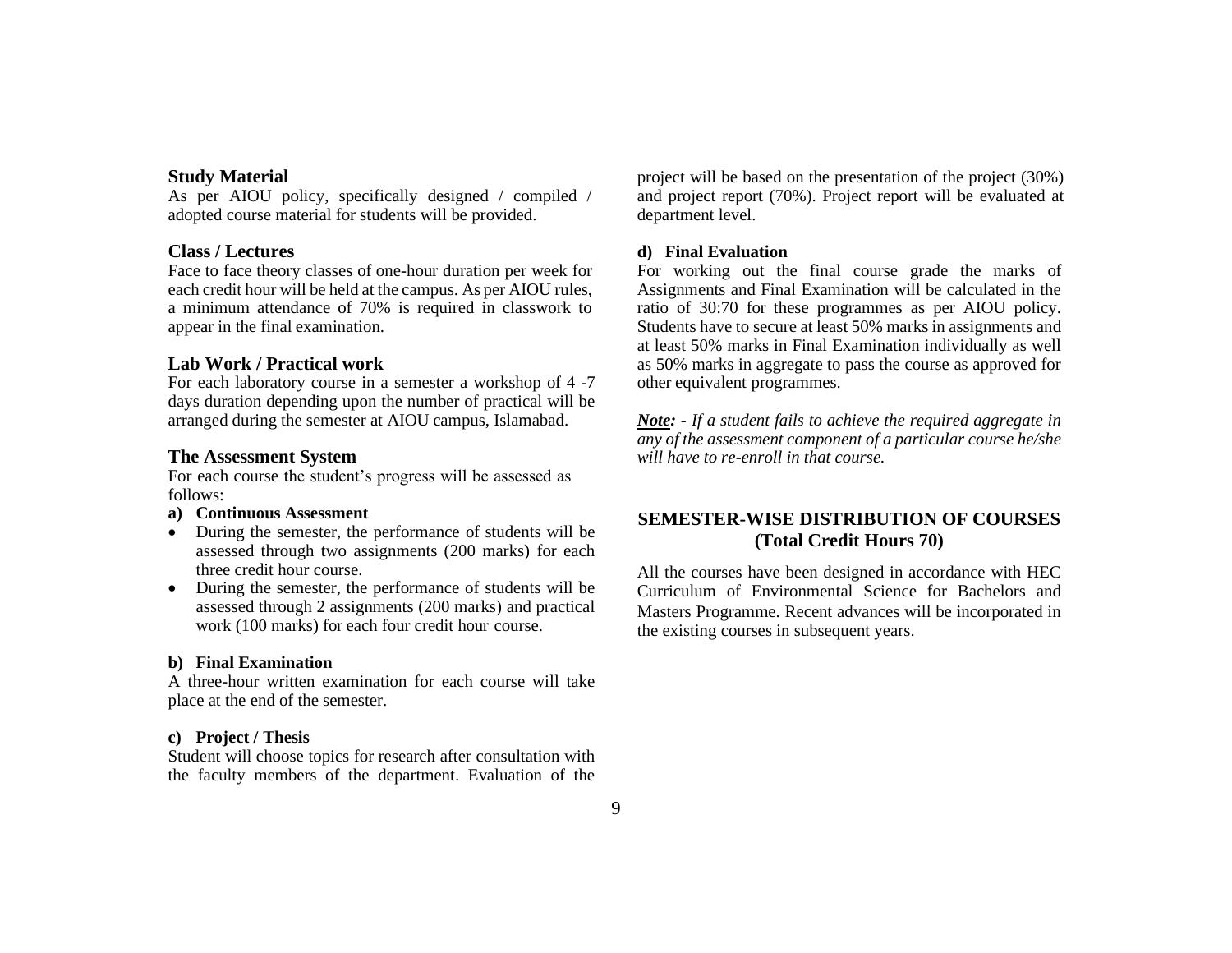| 1 <sup>st</sup> Semester |
|--------------------------|
|                          |

| S.<br>No. | Code | <b>Course Name</b>                | <b>Credit</b><br><b>Hours</b> |
|-----------|------|-----------------------------------|-------------------------------|
|           | 4441 | I Introduction to Environmental   | $4(3+1)$                      |
|           |      | Sciences                          |                               |
| 2         | 4467 | Physics of the Environment        | $4(3+1)$                      |
| 3         | 4443 | <b>Environmental Chemistry</b>    | $4(3+1)$                      |
|           | 4482 | <b>Biostatistics</b>              |                               |
| 5         | 4458 | <b>Environmental Policies and</b> |                               |
|           |      | Regulations                       |                               |
|           |      | <b>Total Credit</b>               | 18                            |

#### **2 nd Semester**

|   | 7413 | Scientific Research                        | $4(3+1)$ |
|---|------|--------------------------------------------|----------|
| 2 | 4445 | <b>Environmental Microbiology</b>          | $4(3+1)$ |
| 3 | 4444 | Introduction to Environmental<br>Economics |          |
|   | 4438 | Natural Resource management                |          |
| 5 | 4442 | <b>Environmental Pollution</b>             | $4(3+1)$ |
| 6 | 4448 | Energy $&$ Environment                     |          |
|   |      | <b>Total Credit</b>                        | 21       |

#### **3 rd Semester**

|   | 4452 | <b>Biodiversity and Conservation</b>   | $4(3+1)$ |
|---|------|----------------------------------------|----------|
| 2 | 4455 | Health, Safety & Environmental         | $4(3+1)$ |
|   |      | <b>Management Systems</b>              |          |
| 3 | 4450 | <b>Environmental Impact Assessment</b> | $4(3+1)$ |
|   | 4453 | Sustainable Development                |          |
| 5 | 4456 | <b>Environmental Toxicology</b>        |          |
|   |      | <b>Total Credit</b>                    | 18       |

| 4 <sup>th</sup> Semester |
|--------------------------|
|                          |

| S.<br>No. | Code | <b>Course Name</b>        | <b>Credit</b><br><b>Hours</b> |
|-----------|------|---------------------------|-------------------------------|
|           | 4418 | <b>Research Project</b>   |                               |
| 2         | 4460 | <b>Project Management</b> |                               |
| 3         | 4483 | GIS & Remote sensing      |                               |
|           |      | <b>Total Credit</b>       | 13                            |

 **Total Credits = 18+21+18+13 = 70**

## **Fee Tariff for 1st Semester:**

| Total Fee for 1 <sup>st</sup> Semester:     | Rs.40,500/- |
|---------------------------------------------|-------------|
| Lab Fee:                                    | Rs.2500/-   |
| 3 credit hours course Rs. 6000 $\times$ 2 = | Rs.12000/-  |
| 4 credit hour courses Rs. 8000 $\times$ 3 = | Rs.24000/-  |
| Technology Fee (per semester)               | $Rs.500/-$  |
| <b>Admission Fee</b>                        | Rs.1000/-   |
| <b>Programme Registration Fee</b>           | $Rs.500/-$  |

All students are required to pay full fee in advance as prescribed at the beginning of each semester. The university reserves the right to revise the fee structure or add any fee considered appropriate at any time during the study period. All such changes will be applicable to all students.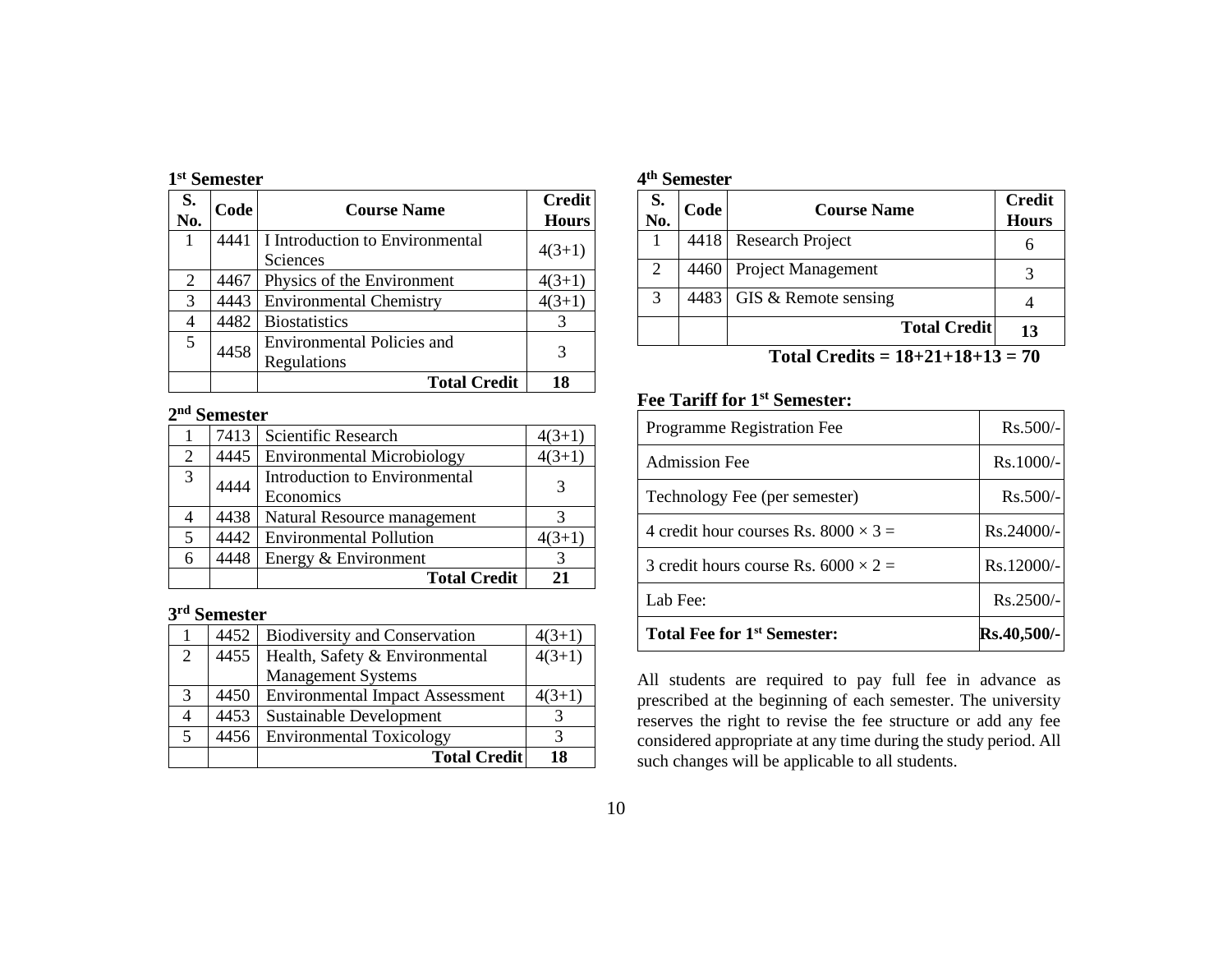## **MSc Botany (2 Years)**

#### **Introduction**

Historically, all living things were classified as either animals or plants and botany covered the study of all organisms not considered to be animals.

The study of plants is vital because they underpin almost all animal life on Earth by generating a large proportion of the oxygen and food that allow humans and other organisms to exist. Plants are one of the major groups of organisms that carry out photosynthesis, a process that absorbs carbon dioxide, a greenhouse gas that is a small but important variable that influences global climate. As a by-product of photosynthesis, they release oxygen into the atmosphere, a gas that is required by nearly all living things to carry out cellular respiration. Additionally, they are influential in the global carbon and water cycles and plant roots bind and stabilize soils, preventing soil erosion. Plants are crucial to the future of human society as they provide food, oxygen, medicine, and products for people, as well as creating and preserving soil.

#### **Scope of the Programme**

This programme has interdisciplinary and multidisciplinary scope enabling students to understand the significance and concepts of Botany. It aims at producing dynamic young graduates in the field of Botany by developing strong skill, academic foundation, and professionalism enabling them to complete in governmental and nongovernmental sectors. Botany covers a wide range of scientific disciplines including the study of plant structure, growth, reproduction, metabolism, development, diseases, chemical properties, evolutionary relationships and plant taxonomy Graduates MSc in Botany can progress to a wide range of careers. They can work in national and international organization Researchers, Environmental Scientists, Nature Reserve Managers, Research Scientists, Wildlife Management Advisors, Project Officers, Ecological Consultants and Conservation Officers, Quality Control Officers, Salesperson etc.

#### **Aim**

The programme aims at developing human resources in the field Botany through appropriate education and research.

#### **Objectives**

On accomplishing the course, the students will be able to:

- 1. Demonstrate comprehensive understanding of Botany as an interdisciplinary and multidisciplinary subject
- 2. Achieve awareness about the evolutionary trends, plant systematic and environmental considerations in pursuit of nature conservation.
- 3. Understand the relationship between economic growth and importance of indigenous plant resources.
- 4. Acquire skills, knowledge and competencies to take up research projects for nature conservation and exploration.

#### **Criteria for Admission**

- a) Criteria for admission in MSc Botany Programme:
	- i. BSc (majors in Botany with at least  $2<sup>nd</sup>$  division) from the formal education system.
	- ii. Candidates having BS in Agriculture (with at least  $2<sup>nd</sup>$ Div) in either public or private sectors as Teachers.
- b) Foreign degree holders will need to produce equivalence certificate from HEC for admission in MSc.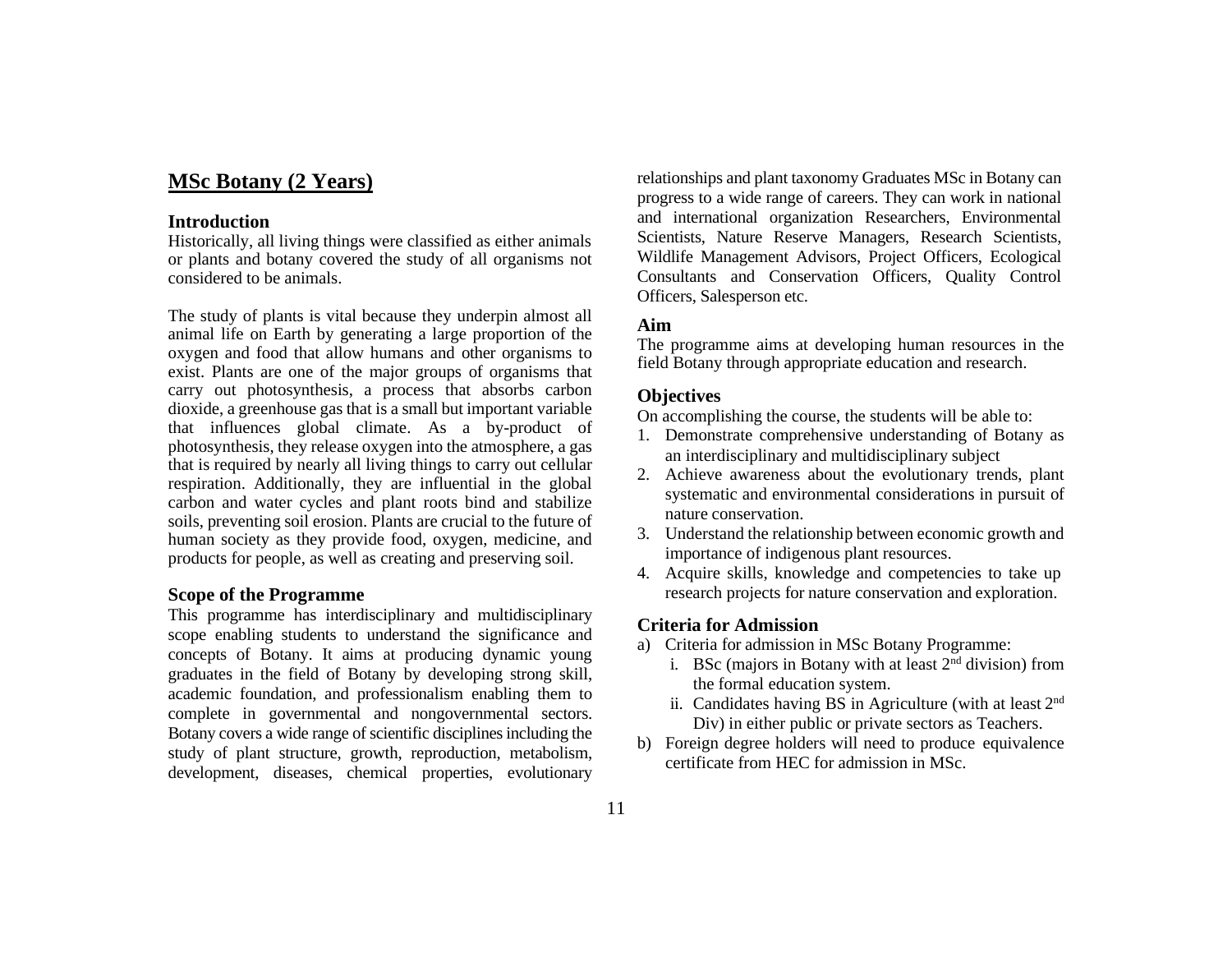#### **Guideline for Online Application:**

- 1. The online application form can be accessed from university official website [www.aiou.edu.pk](http://www.aiou.edu.pk/)
- 2. Applicants are required to fill all the desired fields on online application form.
- 3. Applicants are desired to deposit application fee on the prescribed challan form in specified banks.
- 4. The challan number after fee submission should be entered in online application form for successful completion.
- 5. Incomplete forms shall not be entertained**.**

#### **The Chairperson Department of Biology and Environmental Science Research Complex, AIOU, Sector H-8, Islamabad**

- 1. Selection of candidates will be made strictly on the basis of merit and as per policy of the AIOU.
- 2. Only selected candidates will be required to pay their fee/dues by the prescribed dates.
- 3. The deposited fee will not be refundable or adjustable for future admission.
- 4. The document showing fee deposit must be provided in the office of Incharge, Department of Biology, AIOU, H-8, Islamabad on or before the last date for the fee deposition
- 5. In case of non-compliance, it will be assumed that fee has not been deposited and the student is not any more interested in getting admission. The department may invite a candidate in waiting list for admission against the vacant seat.

#### **Registration for Courses**

The selected candidates must register for the courses offered in a semester by the prescribed date.

#### **Degree Requirement**

In order to become eligible for the award of degree in MSc. (Botany) the students must earn a total of 66 credit hours (including six credit hours for research project) or as specified by the department.

#### **Duration and Structure**

The minimum duration of Master Programme in Botany will be two years comprising four semesters. Failing which, a student can be given an extension of 2 years in maximum after the completion of the initial period.

#### **Medium of Instruction**

The medium of course material, assignments, workshops as well as presentation would be English for all the courses of this programme.

#### **The Study System**

Mode of instruction for programme will be face to face teaching, incorporating regular classes, continuous assessment (assignments, tests, quizzes, presentations), practical/lab work and the final assessment (final examination).

#### **Class / Lectures**

In this programme, face to face theory classes of one-hour duration per week for each credit hour will be held at the campus. As per AIOU rules, a minimum attendance of 70% is required in class to appear in final examination.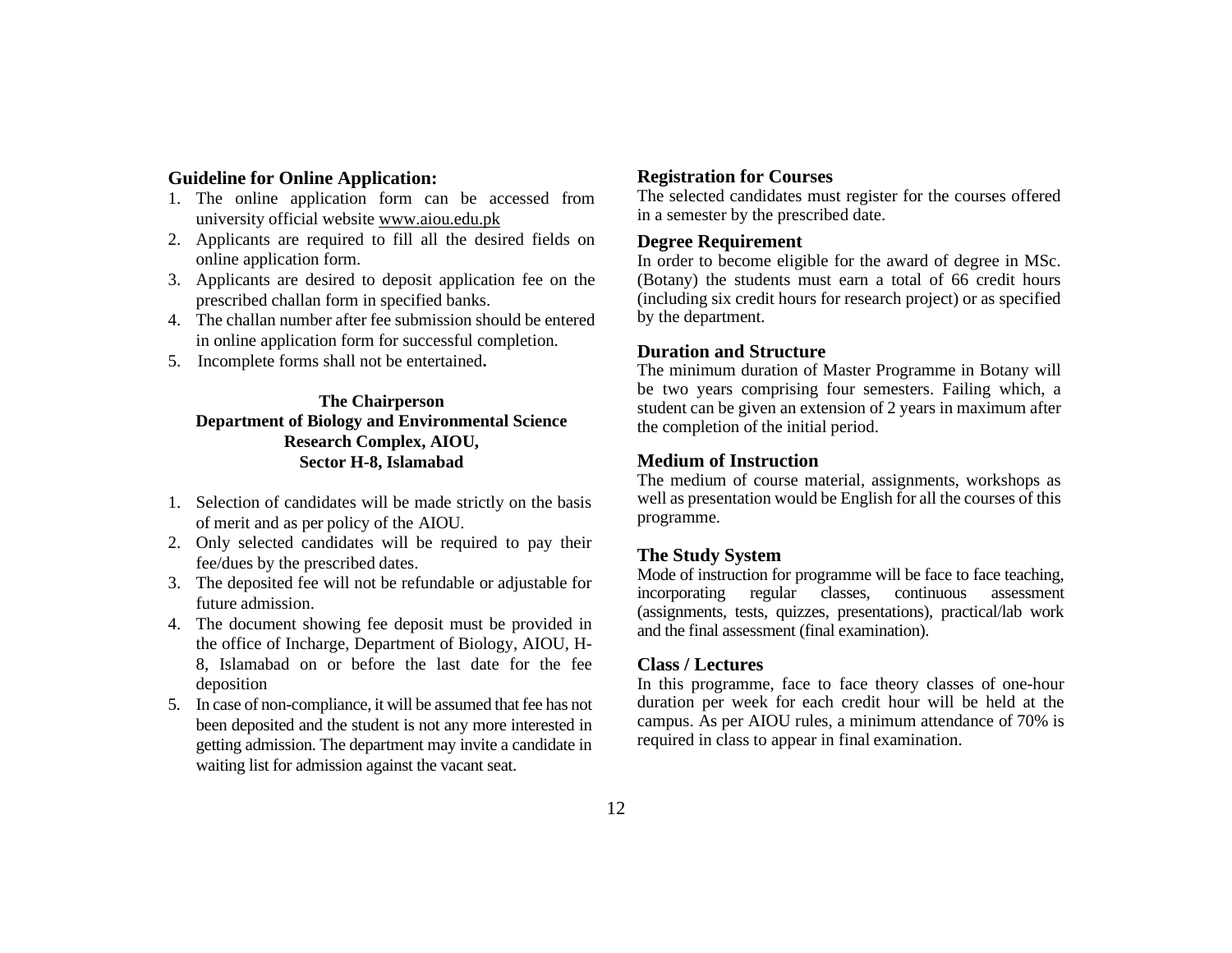#### **Lab Work / Practical Work**

For each laboratory course in a semester a workshop of 4-7 days duration depending upon the number of practical will be arranged during the semester at AIOU campus, Islamabad.

#### **The Assessment System**

**For each course the student's progress will be assessed as follows:**

- **a) Continuous Assessment**
- During the semester, the performance of students will be assessed through two assignments (200 marks) for Non-Practical Courses**.**
- During the semester, the performance of students will be assessed through two assignments (200 marks) and practical work (100 marks) **for courses with Lab Work**.

#### **b) Final Examination**

A three-hour written examination for each course will take place at the end of the semester.

#### **c) Project / Thesis**

Student will choose topics for research after consultation with the faculty members of the department. Evaluation of the project will be based on the presentation of the project (30%) and project report (70%). Project report will be evaluated at department level.

#### **d) Final Evaluation**

For working out the final course grade the marks of Assignments and Final Examination will be calculated in the ratio of 30:70 for these programmes as per AIOU policy. Students have to secure at least 50% marks in assignments and at least 50% marks in Final Examination individually as well as 50% marks in aggregate to pass the course as approved for other equivalent programmes.

*Note: - If a student fails to achieve the required aggregate in any of the assessment component of a particular course he/she will have to re-enroll in that course.*

#### **SEMESTER WISE DISTRIBUTION OF COURSES (Total Credit Hours 66)**

**1 st Semester**

| $S.$ #         | Code                     | <b>Course</b>                    | Cr.<br>Hrs.    |
|----------------|--------------------------|----------------------------------|----------------|
|                |                          |                                  |                |
| 1              | 7401                     | Diversity of Vascular Plants     | $3(2+1)$       |
| $\sqrt{2}$     | 7402                     | <b>Plant Anatomy</b>             | $3(2+1)$       |
| $\overline{3}$ | 7403                     | Phycology and Bryology           | 3              |
| $\overline{4}$ | 7404                     | <b>Bacteriology and Virology</b> | $3(2+1)$       |
| 5              | 4481                     | <b>Introductory Biochemistry</b> | $4(3+1)$       |
|                |                          | <b>Total Credit</b>              | 16             |
|                | $2nd$ Semester           |                                  |                |
| 1              | 7405                     | Plant Ecology -I                 | $3(2+1)$       |
| $\overline{2}$ | 7406                     | Plant Physiology - I             | $3(2+1)$       |
| 3              | 7408                     | Mycology and Plant Pathology     | $3(2+1)$       |
| $\overline{4}$ | 7410                     | <b>Plant Systematic</b>          | $3(2+1)$       |
| 5              | 7407                     | <b>Plant Biochemistry</b>        | 3              |
|                |                          | <b>Total Credit</b>              | 15             |
|                | 3 <sup>rd</sup> Semester |                                  |                |
|                | 7409                     | Plant Ecology -II                | $3(2+1)$       |
| $\overline{2}$ | 4419                     | Molecular Biology                | $4(3+1)$       |
| $\overline{3}$ | 7411                     | Plant Physiology - II            | $3(2+1)$       |
| $\overline{4}$ | 7412                     | Genetics - I                     | 3              |
| 5              | 4482                     | <b>Biostatistics</b>             | $\overline{3}$ |
| 6              | 7413                     | Scientific Research              | 3              |
|                |                          | <b>Total Credit</b>              | 19             |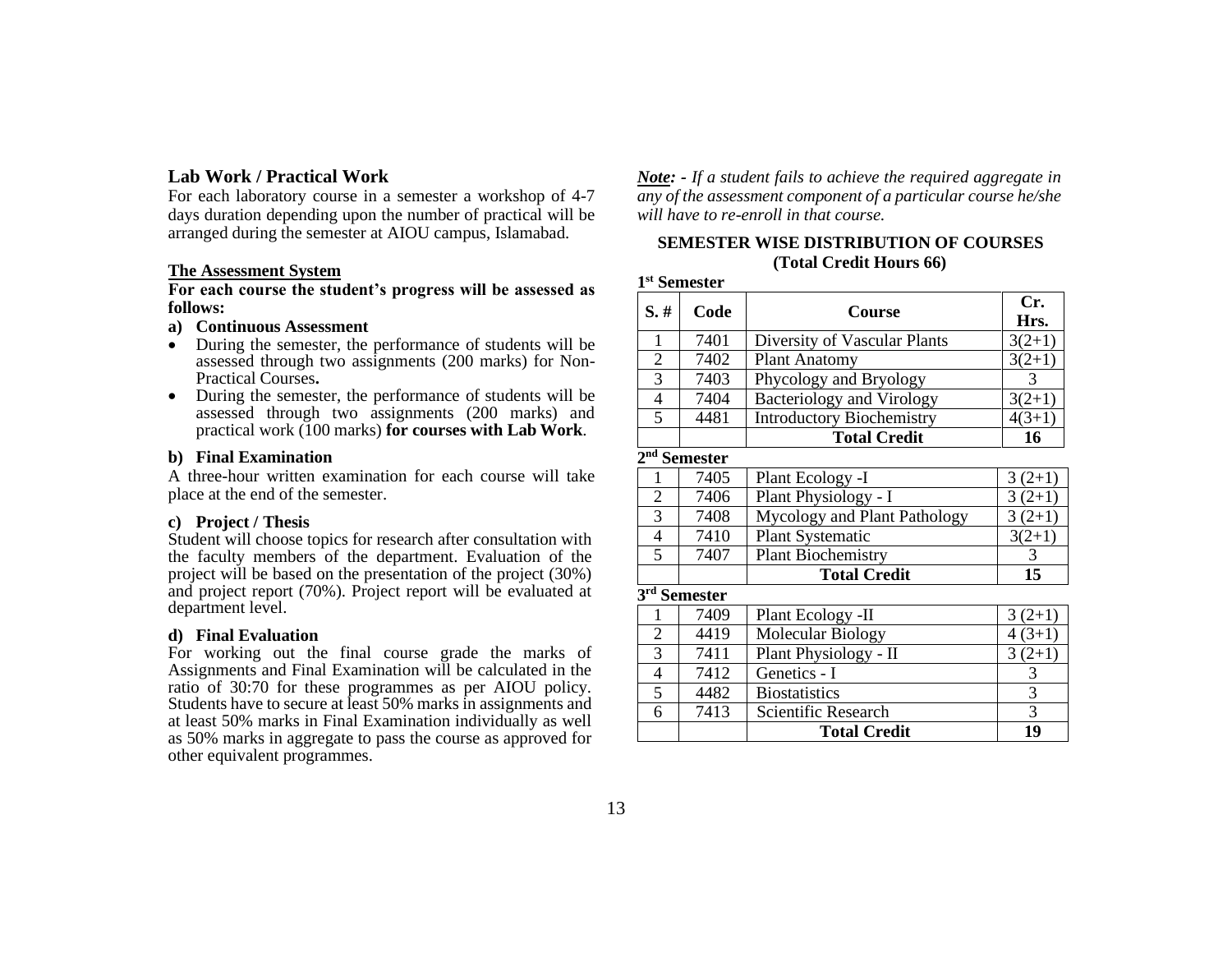#### **4 th Semester**

| S.#                                                   | Code | Course                       |             | Cr.<br>Hrs. |
|-------------------------------------------------------|------|------------------------------|-------------|-------------|
| $\mathbf{1}$                                          | 4418 | <b>Research Project</b>      |             | 6           |
| $\overline{2}$                                        | 7414 | Genetics - II                |             | 3           |
| 3                                                     | 4439 | Ethonobotany                 |             | 3           |
| 4                                                     | 4446 | <b>Environmental Biology</b> |             | 4           |
|                                                       |      |                              |             | $(3+1)$     |
|                                                       |      | <b>Total Credit</b>          |             | 16          |
| Fee for 1st Semester                                  |      |                              |             |             |
| Programme Registration fee                            |      | $Rs.500/-$                   |             |             |
| Admission fee                                         |      |                              | Rs.1000/-   |             |
| Technology fee (per semester)                         |      |                              | $Rs.500/-$  |             |
| Per 3 credit hours course fee: Rs.6000 $\times$ 4 =   |      | $Rs.24000/-$                 |             |             |
| Per 4 credit hours course fee: $\text{Rs.8000 x}$ 1 = |      |                              | Rs.8000/-   |             |
| Lab Fee:                                              |      |                              | $Rs.3000/-$ |             |
| Total                                                 |      |                              | Rs.37,000/- |             |

All students are required to pay full fee in advance as prescribed at the beginning of each semester. The university reserves the right to revise the fee structure or add any fee considered appropriate at any time during the study period. All such changes will be applicable to all students.

#### **FACULTY MEMBERS**

#### **1. Dr. Hina Fatimah**

In Charge Department of Biology and Environmental Science, Ph. 051-9057279

- **2. Dr. Muhammad Waseem** Assistant Professor Ph. 051-9057267
- **3. Dr. Zahid Ullah**  Assistant Professor Ph. 051-9057735
- **4. Dr. Rizwana Kausar**  Assistant Professor Ph. 051-9057293
- **5. Dr. Sobia Kanwal** Assistant Professor
- **6. Dr. Samia Qadeer** Assistant Professor
- **7. Ms. Saba Farooq** Lecturer Ph. 051-9057730
- **8. Ms. Samar Naseer** Lecturer Ph. 051-9057185
- **9. Ms. Sadia Latif**  Research Associate Ph: 051-9057185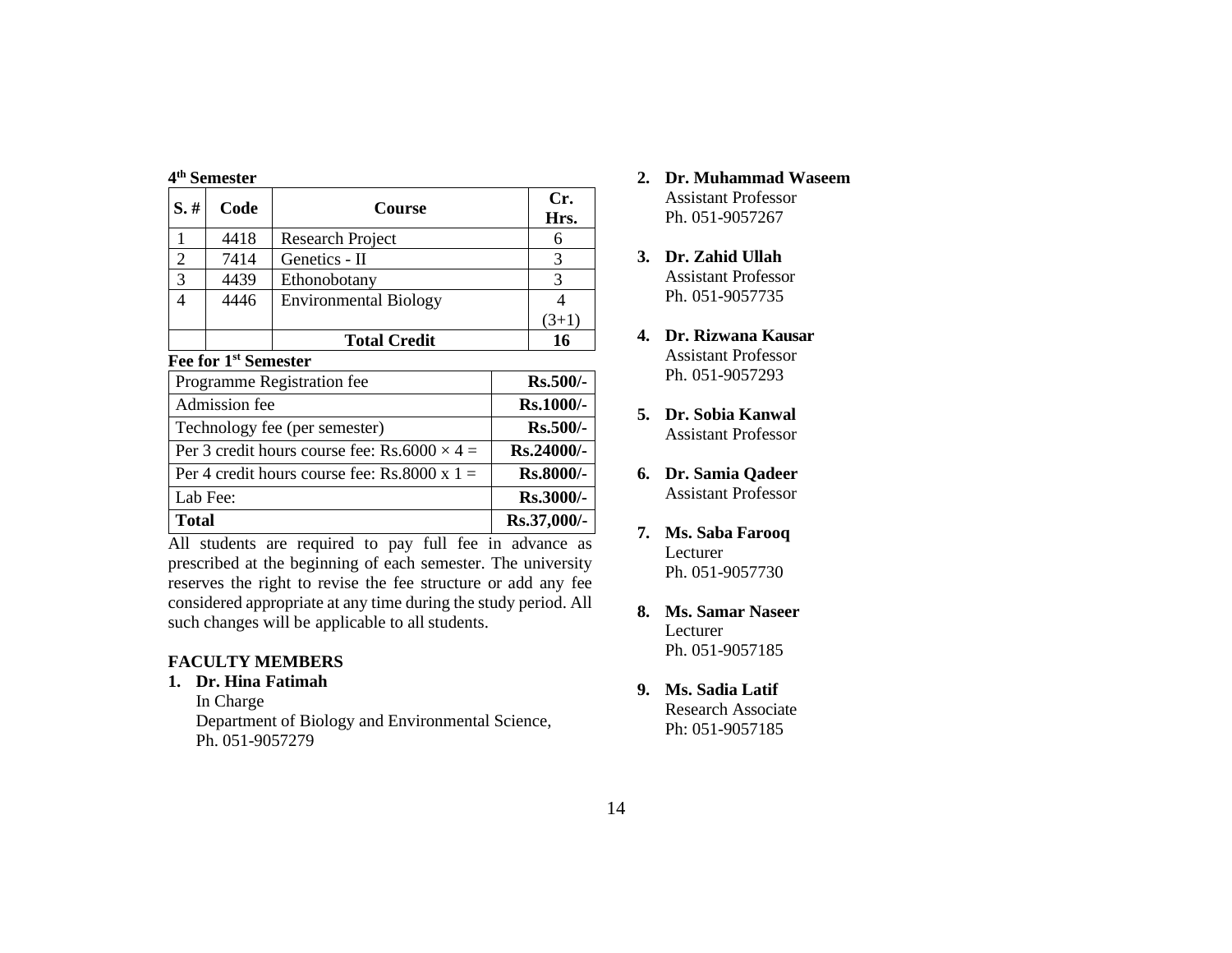## **DEPARTMENT OF CHEMISTRY**

#### **Introduction:**

Department of Chemistry is a major department of the Faculty of Science. It was established in 1998 to offer postgraduate programmes in Chemistry. In the beginning only MSc programme was started, which was later extended to include BS, MPhil and PhD programmes. The faculty of the department comprises of four Associate Professors, three Assistant Professor and three Lecturers.

The department is situated in Research Complex on the main campus where it occupies the ground floor and a portion of the lower floor. With the expansion of lab facilities, the department has extended its academic activities by launching the BS programme from Spring, 2009. BS programme is visualized in the new scheme of higher education as a fundamental step in improving the standard of graduate and postgraduate studies.

The study programmes in chemistry have been developed by the Faculty according to the guidelines provided by the Higher Education Commission (HEC). Necessary changes have been effected to suit our students, but without deviating fundamentally from the principles set by the HEC. The Committee of Courses of the department comprising distinguished professors and scientists of the country thoroughly screened the proposed syllabi.

Chemistry is an experimental science. Students learn basic techniques in the labs. Therefore, it is essential to provide best lab facilities to students of various levels. The chemistry department takes pride in offering the most modern lab facilities in the country to its students in all branches of chemistry. Its research labs are equipped with CHNS Analyzer, Thermal Analyzer,

UV-Visible, Fluorescence and FTIR Spectrophoto-meter, GC-MS, Flash Column Chromatography and HPLC units, Atomic Absorption Spectrometer, and Electrochemical System. Teaching labs are well equipped with routine apparatus and basic instruments. These lab facilities make us one of the leading teaching and research departments of the country.

The department believes in the "Opportunity of Education to All". Therefore, it has modeled its academic programmes to suit in- service teachers, employees of research organizations, industry and students who could not afford formal education for some reason. The department firmly believes in the promotion of chemistry as a science and in maintaining the highest standards.

#### **Objectives:**

- To promote chemistry as a science and to provide opportunity to those who could not educate themselves in formal system of education for one reason or another.
- To provide opportunities of professional growth to all those chemistry graduates who are working as technical staff in research organizations.
- To update the knowledge of in-service chemistry teachers.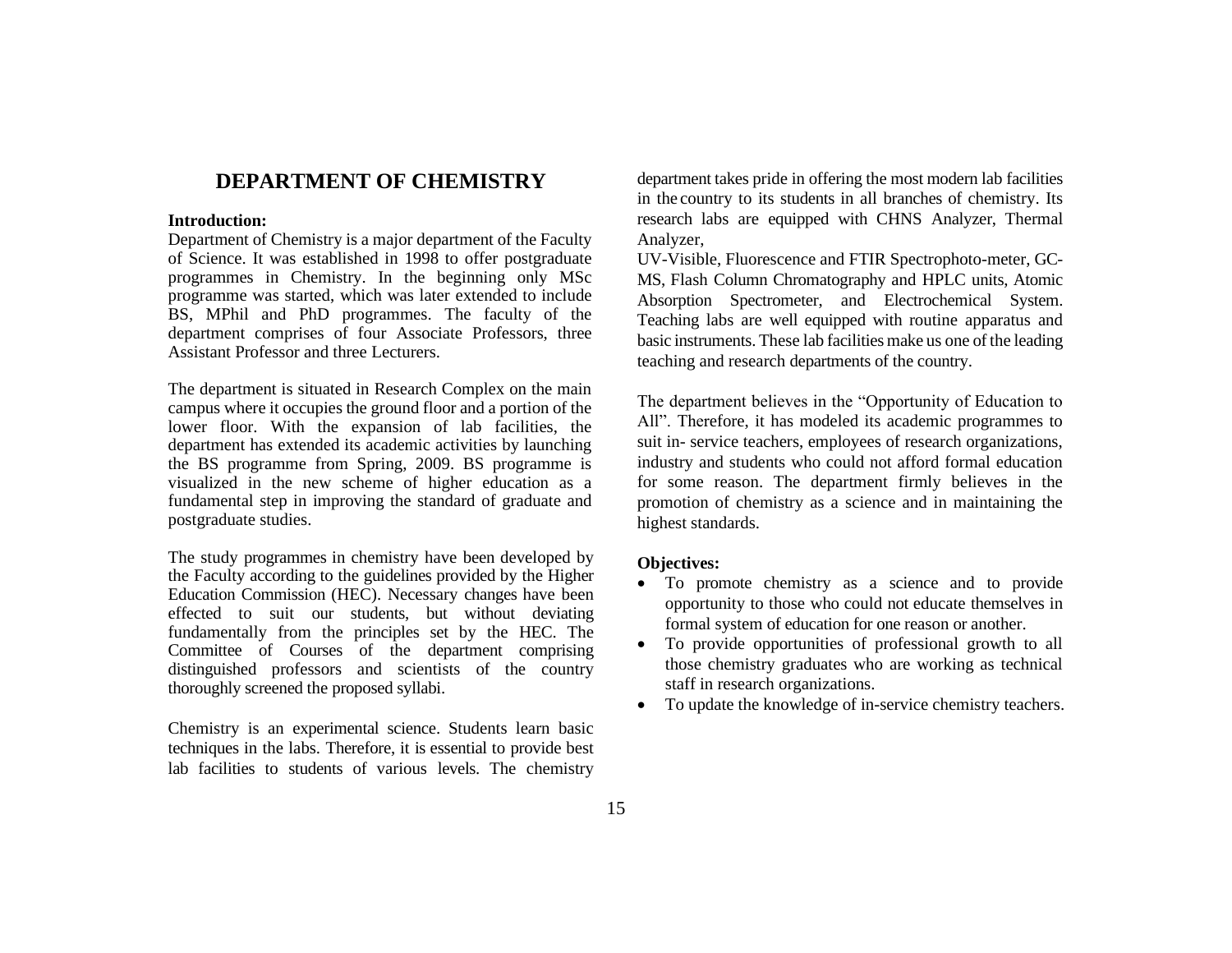## **MSc Chemistry**

#### **a) Introduction:**

The M.Sc. programme in chemistry was launched in spring 2003 by the department.

The duration of the MSc programme is of two years. An academic year consists of two semesters termed as spring and autumn semesters. Admissions are offered in both semesters. Each year the department admits 25 students through a process based on previous academic record and interview. Courses are covered in workshops. The department follows chemistry curricula as recommended by the HEC.

To date sixteen batches of MSc students have passed out. Successful students are serving in research organizations, colleges, universities and industry. Some students have also been selected by the HEC for scholarship to pursue higher studies leading to PhD.

#### **b) Objectives:**

The MSc programme in chemistry is designed for those who cannot benefit from formal education. It fulfils and meets several objectives:

The objectives of this programme are;

- i) To provide a nurturing environment that facilitates and stimulate the active and explorative learning of Chemistry for the students.
- ii) To provide chemical knowledge and laboratory skills required for a professional chemist.

iii) to contribute to national effort in human resource development.

#### **c) Eligibility:**

A person holding BSc or BS Ed degree (at least 2nd division with 45% marks) with Chemistry as one of the major subject is eligible to apply for admission, however as seats are limited, admission will be on merit. For online admission visit University website **www.aiou.edu.pk**

#### **d) Scheme of Studies:**

At present this programme is being offered in Islamabad region only.

The MSc programme is of two years duration, split into four semesters. In the first two semesters, the core courses will be taught. The specialized courses will be dealt in the third and fourth semesters. Now, the Department is offering specialization in Organic, Inorganic/Analytical and Physical Chemistry.

#### **SEMESTER WISE COURSE OFFERING**

The programme consists of 64 credits which can be completed within a minimum period of two years.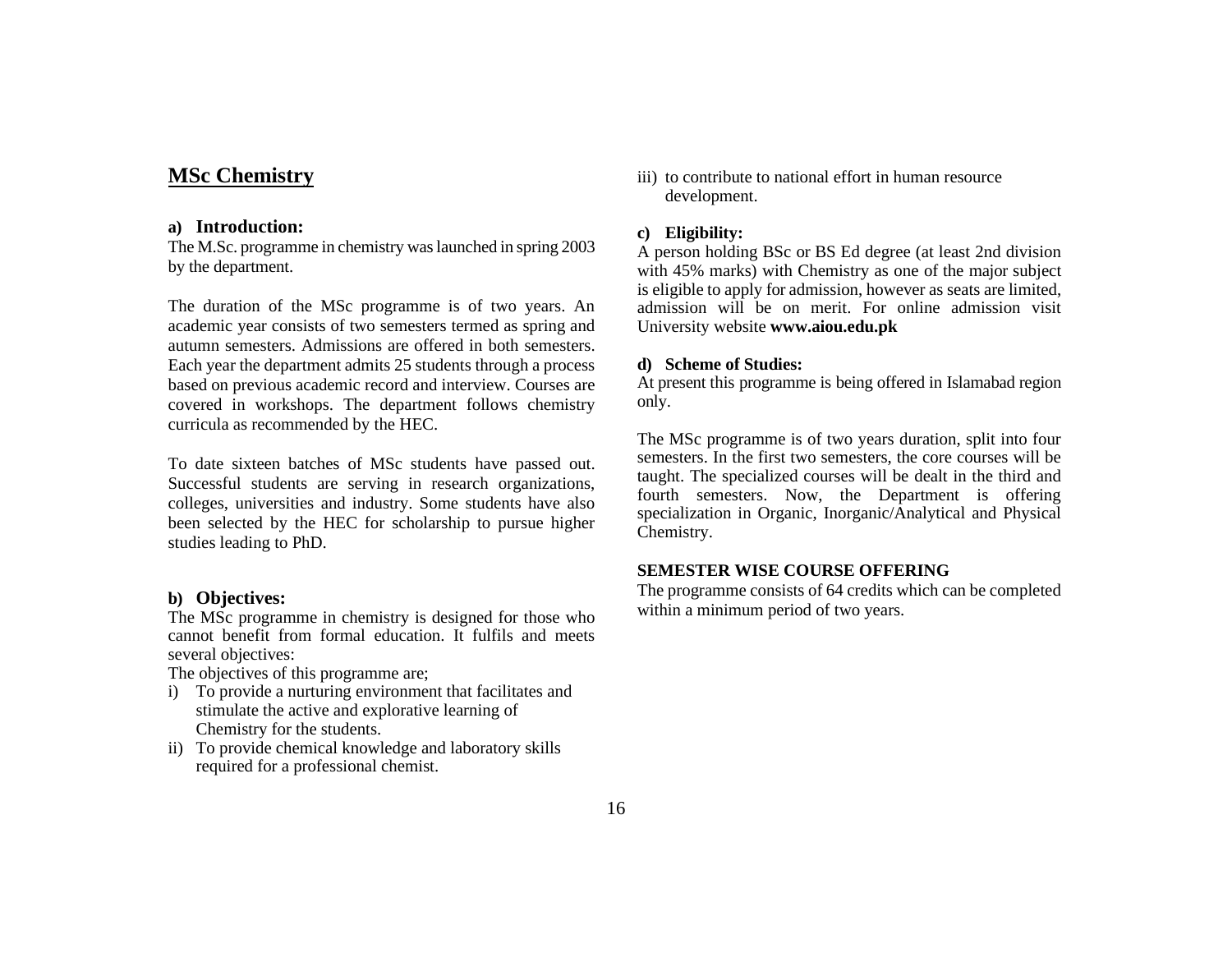|  | 1 <sup>st</sup> Semester |
|--|--------------------------|
|--|--------------------------|

| Code | <b>Course Title</b>             | <b>Credit</b><br><b>Hours</b> |
|------|---------------------------------|-------------------------------|
| 2573 | <b>Analytical Chemistry-I</b>   | $3(3+0)$                      |
| 2575 | Physical Chemistry-I            | $3(3+0)$                      |
| 2576 | Organic Chemistry-I             | $3(3+0)$                      |
| 2577 | Inorganic Chemistry-I           | $3(3+0)$                      |
| 2594 | <b>Mathematics for Chemists</b> | $2(2+0)$                      |
| 2595 | Chemistry Lab-I                 |                               |

#### **nd Semester**

| 2574                     | Analytical Chemistry-II                       | $3(3+0)$ |  |
|--------------------------|-----------------------------------------------|----------|--|
| 2580                     | Physical Chemistry-II                         | $3(3+0)$ |  |
| 2581                     | Organic Chemistry-II                          | $3(3+0)$ |  |
| 2582                     | Inorganic Chemistry-II                        | $3(3+0)$ |  |
| 2596                     | Chemistry Lab-II                              | $4(0+4)$ |  |
|                          | <b>SPECIALIZATION IN ORGANIC CHEMISTRY</b>    |          |  |
| 3 <sup>rd</sup> Semester |                                               |          |  |
| 2585                     | Heterocyclic Chemistry                        | $3(3+0)$ |  |
| 2586                     | Stereochemistry of Organic Compounds          | $3(3+0)$ |  |
| 2589                     | Spectroscopic Methods in Organic<br>Chemistry | $3(3+0)$ |  |
| 2597                     | <b>Advanced Organic Chemistry Lab-I</b>       | $3(0+3)$ |  |
| 2598                     | Advanced Organic Chemistry Lab-II             | $3(0+3)$ |  |

| 4 <sup>th</sup> Semester |                                                       |                               |  |
|--------------------------|-------------------------------------------------------|-------------------------------|--|
| Code                     | <b>Course Title</b>                                   | <b>Credit</b><br><b>Hours</b> |  |
| 2587                     | <b>Chemistry of Natural Products</b>                  | $3(3+0)$                      |  |
| 2590                     | <b>Special Organic Reactions</b>                      | $3(3+0)$                      |  |
| 2591                     | Organic Synthesis                                     | $3(3+0)$                      |  |
| 2537                     | <b>Advanced Organic Chemistry Lab-III</b>             | $3(0+3)$                      |  |
| 2538                     | <b>Advanced Organic Chemistry Lab-IV</b>              | $3(0+3)$                      |  |
|                          | <b>SPECIALIAZATION IN</b>                             |                               |  |
|                          | <b>INORGANIC / ANALYTICAL CHEMISTRY</b>               |                               |  |
| $3rd$ Semester           |                                                       |                               |  |
| 2539                     | <b>Coordination Chemistry</b>                         | $3(3+0)$                      |  |
| 2540                     | Non-Spectroscopic Instrumental Methods<br>of Analysis | $3(3+0)$                      |  |
| 2541                     | Basic Instrumental Methods of Analysis                | $3(3+0)$                      |  |
| 2542                     | Advanced Inorganic Chemistry Lab-I                    | $3(0+3)$                      |  |
| 2543                     | Advanced Inorganic Chemistry Lab-II                   | $3(0+3)$                      |  |
| 4 <sup>th</sup> Semester |                                                       |                               |  |
| 2544                     | Organmetallic Chemistry                               | $3(3+0)$                      |  |
| 2545                     | Group Theory for Chemist & its<br>Applications        | $3(3+0)$                      |  |
| 2547                     | <b>Advanced Environmental Chemistry</b>               | $3(3+0)$                      |  |
| 3561                     | Advanced Inorganic Chemistry Lab-III                  | $3(0+3)$                      |  |
| 3562                     | Advanced Inorganic Chemistry Lab-IV                   | $3(0+3)$                      |  |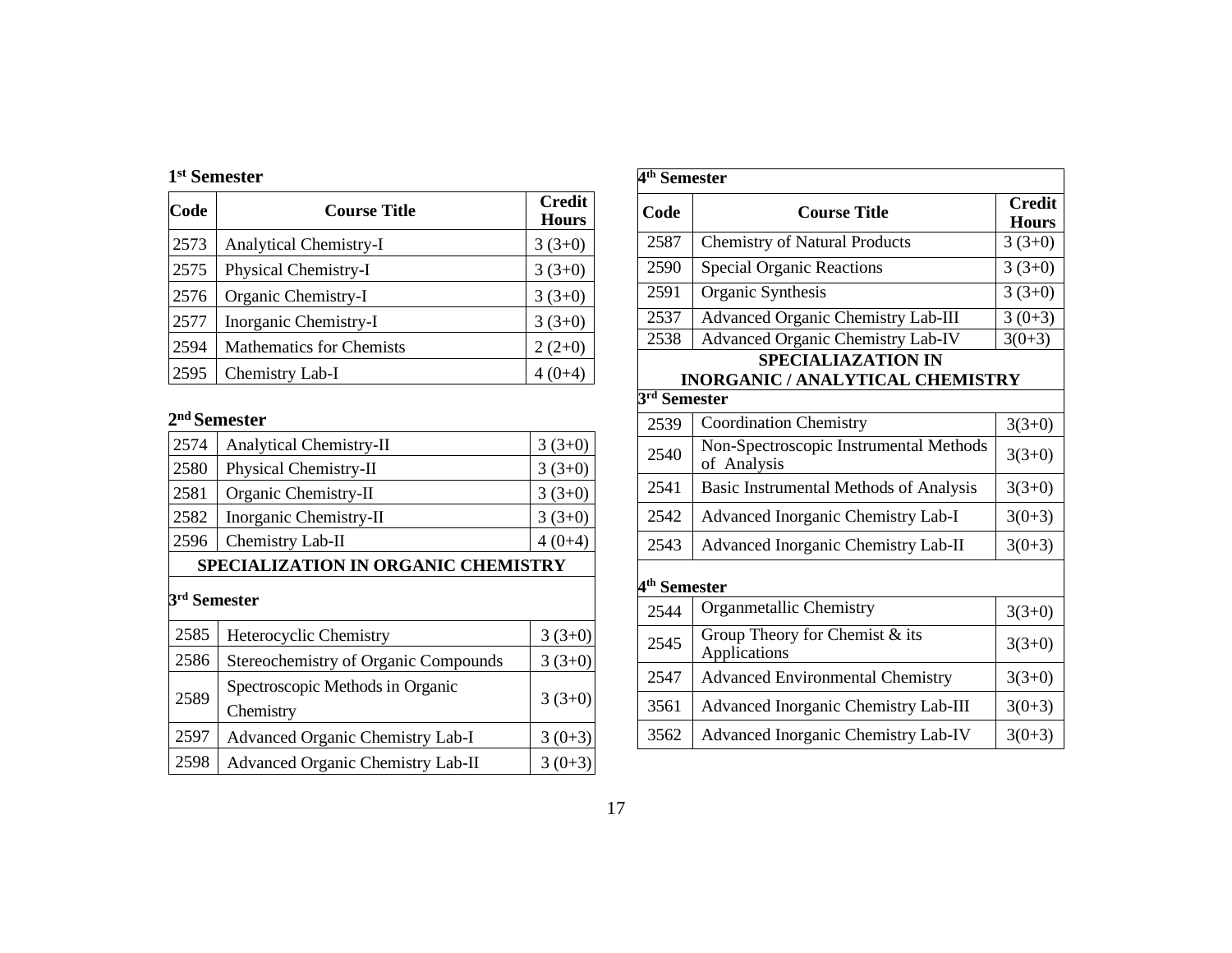| <b>SPECIALIAZATION IN</b> |                                            |          |  |
|---------------------------|--------------------------------------------|----------|--|
|                           | PHYSICAL CHEMISTRY                         |          |  |
| 3 <sup>rd</sup> Semester  |                                            |          |  |
| 2548                      | <b>Chemical Kinetics</b>                   | $3(3+0)$ |  |
| 2549                      | <b>Quantum Chemistry</b>                   | $3(3+0)$ |  |
| 2550                      | Electrochemistry                           | $3(3+0)$ |  |
| 2568                      | <b>Advanced Physical Chemistry Lab-I</b>   | $3(0+3)$ |  |
| 2569                      | <b>Advanced Physical Chemistry Lab-II</b>  | $3(0+3)$ |  |
|                           | 4 <sup>th</sup> Semester                   |          |  |
| 2570                      | <b>Molecular Spectroscopy</b>              | $3(3+0)$ |  |
| 2571                      | <b>Chemical Thermodynamics</b>             | $3(3+0)$ |  |
| 2599                      | <b>Surface Chemistry</b>                   | $3(3+0)$ |  |
| 3563                      | <b>Advanced Physical Chemistry Lab-III</b> | $3(0+3)$ |  |
| 3564                      | <b>Advanced Physical Chemistry Lab-IV</b>  | $3(0+3)$ |  |

**Note**: Only selected candidates will be informed to deposit the prescribed fee**. (Please do not send any fee with the application form)**

For online admission procedure kindly visit website:

#### **[www.aiou.edu.pk](http://www.aiou.edu.pk/)**

#### **OR Contact at Phone No. 051-9057754, 051-9057818 Department of Chemistry University Research Complex AIOU H-8 Islamabad.**

In case your university issues marks sheet on yearly or semester basis, please attach attested copies of all the mark sheets.

You will be required to **bring original degree/detailed marks certificate(s)** for verification at the time of interview. If you fail to do so, your application for admission will be rejected. **e) Fee Tariff:**

| Course    | Rs. 6000/- (for each 3 credit theory course)     |
|-----------|--------------------------------------------------|
| Fee       | Rs. 4000/- (for each 2 credit theory course)     |
| Practical | Rs. 6000/- (for each 3 credit laboratory course) |
| Fee       | Rs. 8000/- (for each 4 credit laboratory course) |
| LabFee:   |                                                  |

#### **1 st Semester**

#### **Fee for 1st Semester**

| Programme Registration fee                        | <b>Rs.500/-</b> |
|---------------------------------------------------|-----------------|
| Admission fee                                     | Rs.1000/-       |
| Technology fee (per semester)                     | Rs.500/-        |
| Per 4 credit hours course fee: Rs.8000 $\times$ 1 | Rs.8000/-       |
| Per 3 credit hours course fee: $Rs.6000 \times 4$ | Rs.24000/-      |
| Per 2 credit hours course fee: $Rs.4000 \times 1$ | Rs.4000/-       |
| Lab fee (per semester)                            | Rs.6000/-       |
| <b>Total</b>                                      | Rs.44,000/-     |

#### **f) Instructional Methodology: Mode of Teaching:**

In this programme theory courses will be taught by face-toface teaching. For each laboratory course, workshops will be conducted during each semester A tutorial of three hours duration per week for each 3 credit theory course will be offered. Tutorial sessions would be compulsory and to appear in the final examination minimum attendance of 70% is required as per AIOU rules.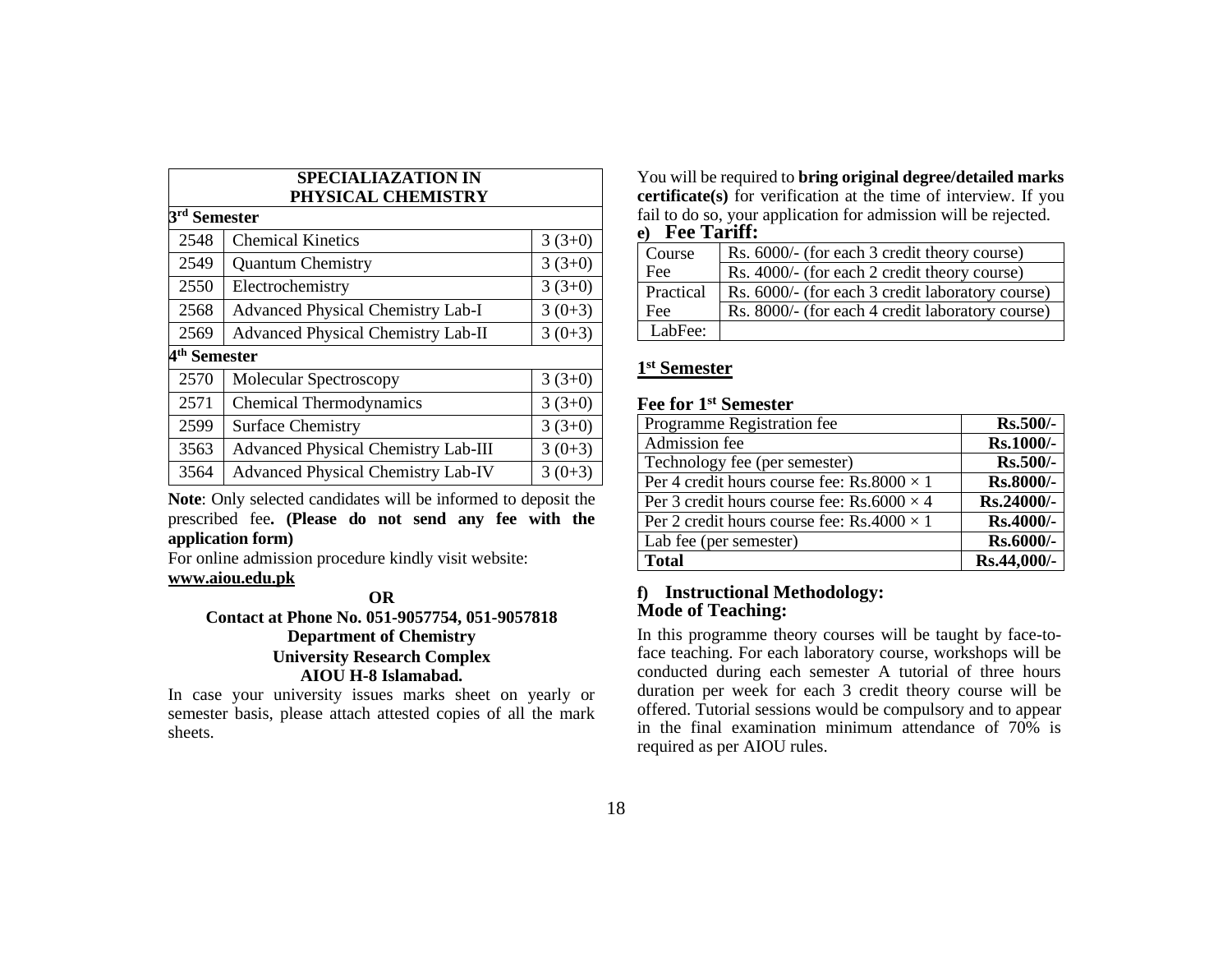For each laboratory course in semester, I & II, a workshop of 20 working days and for laboratory course in semester-III and IV, a workshop of 30 working days will be arranged during the semester at AIOU campus, Islamabad.

#### **Assessment System Method of Assessment for Theory Courses**

#### **Continuous Assessment:**

Continuous assessment will be based on assignment(s)/ class tests. The pass percentage in assignment/test will be 50%. The weightage of assignment/test in the final result will be 30%.

#### **Final Examination:**

Final examination of 100 marks for theory course will be conducted at the end of the semester. The pass percentage in final examination will be 50% and its weightage in the final result will be 70%.

*Note: If a student fails to achieve the required aggregate in any of the assessment component of a particular course he/she will have to re-enroll in that course.*

#### **Method of Assessment for Laboratory Courses:**

Assessment for all laboratory courses will be totally based on continuous assessment. As already mentioned, the laboratory courses will be offered in the form of workshops. A specific number of experiments will be conducted in each workshop. Each experiment will be assessed separately, and attendance in these workshops will be compulsory for every student. Minimum required marks to pass each laboratory course will be 50%.

### **Degree Requirements:**

In order to become eligible for the award of degree of MSc Chemistry, student will have to successfully complete all the courses as per AIOU description, within a minimum period of two years (four semesters). Maximum duration for completion of MSc degree is four years (08 semesters).

## **FACULTY MEMBERS**

- 1. **Dr. Uzma Yunus**  Associate Professor Tel: 051–9250081, 051-9057818, 051-9057754
- 2. **Dr. Moazzam H. Bhatti** Associate Professor Tel: 051–9057262
- 3. **Dr. Nasima Arshad**  Associate Professor Tel: 051–9057756
- 4. **Dr. Muhammad Sher**  Associate Professor Tel: 051–9057755
- 5. **Dr. Muhammad Zaman Ashraf** Assistant Professor, Tel: 051-9057225
- 6. **Dr. Iqbal Ahmed** Assistant Professor Ph: 051-9057874
- 7. **Dr. Farzana Shaheen** Lecturer, Ph: 051-9057198
- 8. **Dr. Eram Jabeen** Lecturer, Ph: 051-9057414
- 9. **Dr. Mehwash Zia** Lecturer, Lecturer, Tel: 051-9057252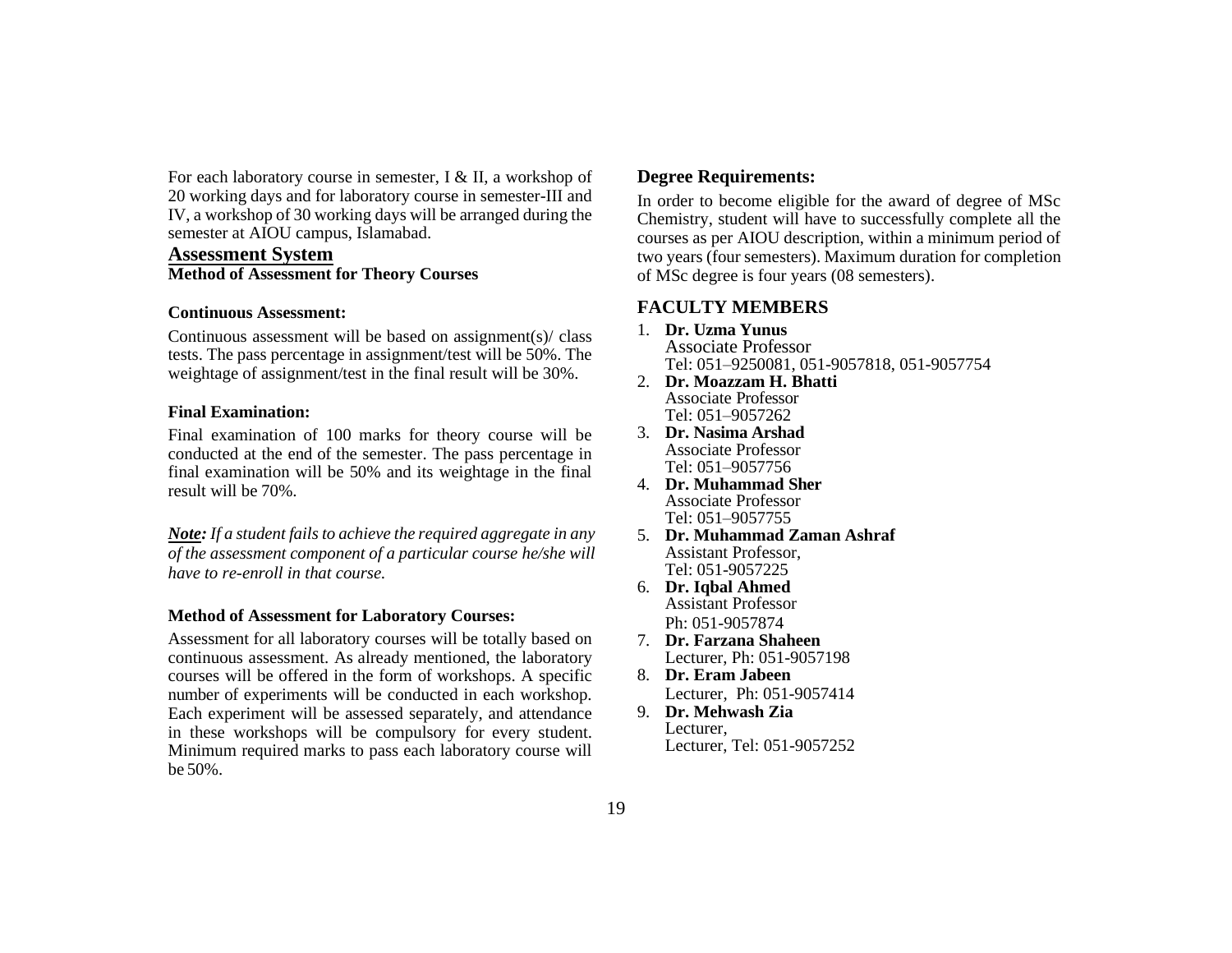## **DEPARTMENT OF MATHEMATICS**

#### **Introduction:**

The Department of Mathematics was established in June 2014. The department is offering undergraduate and graduate level programs alongwith several courses at secondary and higher secondary levels. The Department is offering the following programmes:

- MSc Mathematics
- MPhil Mathematics
- BS Mathematics

In future the Department intends to start PhD Mathematics programme. M.Sc Mathematics has been designed after consulting syllabi of national and international universities. M.Sc Mathematics programmes will strengthen the mathematical concepts of the candidates and will enhance their logical thinking. These programmes cater the needs of information Technology and other disciplines of sciences

## **MSc Mathematics Programme**

#### **a) Introduction:**

MSc Mathematics program has been designed after consulting syllabus of National and International Universities. This program is mainly designed to encourage professionals and fresh graduates to enhance their mathematical backgrounds and skills.

#### **b) Objectives:**

The objectives of the MSc Mathematics program are:

- 1. To enhance the qualification of those who could not continue their education after BSc through formal universities.
- 2. To provide opportunity to in-service persons to improve their qualification.
- 3. To produce quality teachers of Mathematics at all levels.

#### **c) Eligibility:**

Candidates having BA/BSc degree with at least second division and a minimum of 45% marks in major Mathematics.

#### **Merit Criteria:**

The preference order is given as follows:

- (i) Candidates having BSc degree with at least second division from any HEC recognized institute with Maths A and Maths B with at least 45% marks in Mathematics A or B.
- (ii) Candidates having BSc/BA degree with second division from any HEC recognized institute with General Maths with at least 45% marks.
- (iii) Candidates having professional degrees who have studied Mathematics Courses. All the admissions will be on merit basis.

#### **Degree Requirements:**

For the award of MSc Mathematics degree, the student will have to complete/qualify the 20 courses equivalent to 60 credit hours within a minimum period of four semesters.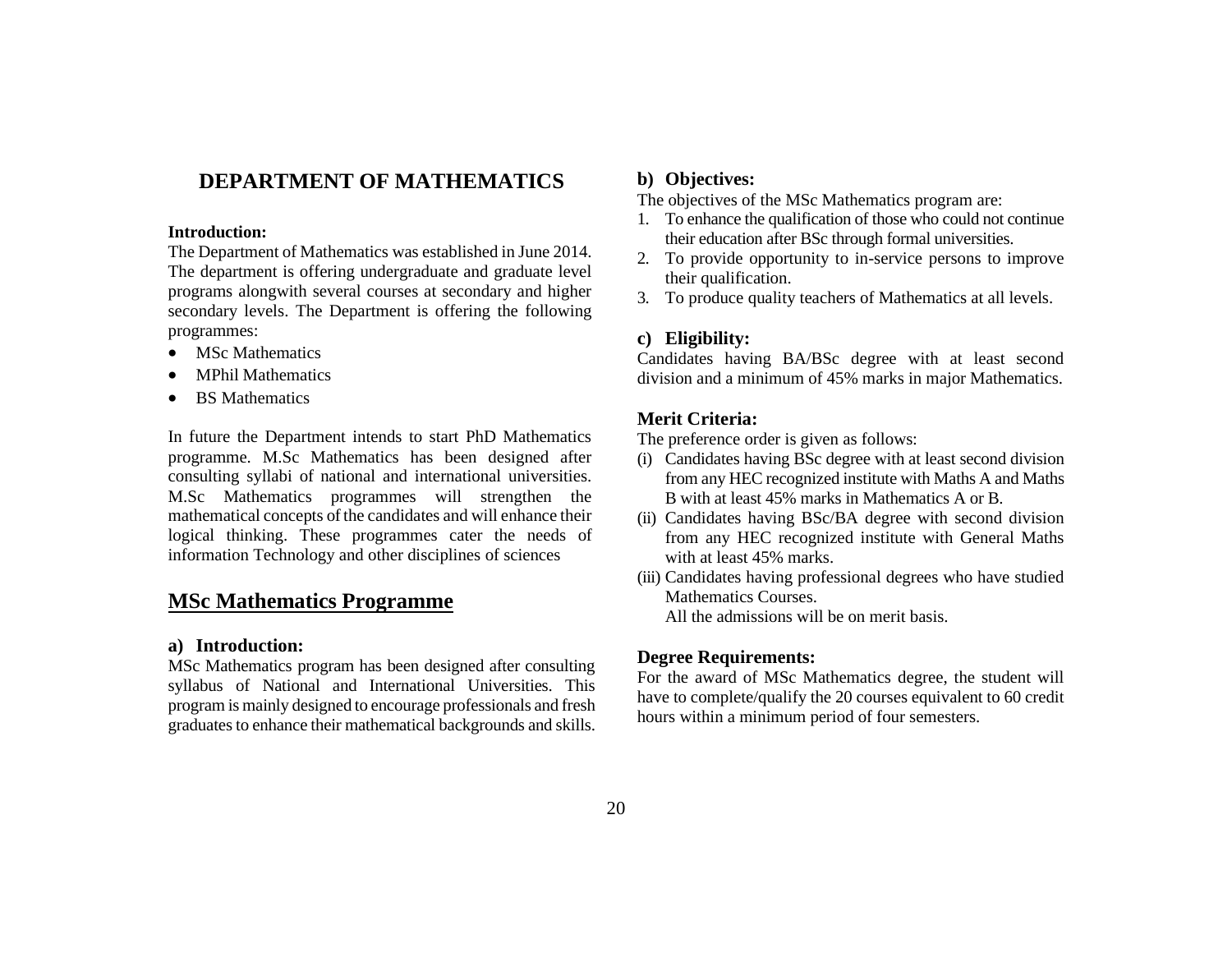## **Hostel Facility:**

The hostel facility is available for both, male and female students of AIOU. Separate fee has to be paid for availing the hostel facility and this facility is subject to availability.

#### **d) Scheme of Studies (Semester-wise Course Offering):**

The MSc Mathematics program is of two-years duration. It comprises of four semesters; 60 credit hours. The courses are as follows: In the last semester, the Department will offer 5 optional courses from the given list as per availability of experts.

#### **1st Semester**

| Sr.<br>No. | Course<br>Code | <b>Title of the Course</b>                | <b>Credit</b><br><b>Hours</b> |
|------------|----------------|-------------------------------------------|-------------------------------|
| 1          | 1520           | Computer & Scientific<br>Applications C++ | $3(3+0)$                      |
| 2          | 1521           | Topology                                  | $3(3+0)$                      |
| 3          | 1522           | Linear Algebra                            | $3(3+0)$                      |
| 4          | 1523           | Real Analysis-I                           | $3(3+0)$                      |
| 5          | 1525           | <b>Ordinary Differential Equations</b>    | $3(3+0)$                      |

#### **2nd Semester**

| Sr.<br>No.                  | <b>Course</b><br>Code | <b>Title of the Course</b>   | <b>Credit</b><br><b>Hours</b> |
|-----------------------------|-----------------------|------------------------------|-------------------------------|
|                             | 1524                  | <b>Differential Geometry</b> | $3(3+0)$                      |
| $\mathcal{D}_{\mathcal{L}}$ | 1527                  | <b>Complex Analysis</b>      | $3(3+0)$                      |
| 3                           | 1528                  | Group Theory                 | $3(3+0)$                      |
| 4                           | 1529                  | <b>Analytical Mechanics</b>  | $3(3+0)$                      |
| 5                           | 1530                  | Real Analysis-II             | $3(3+0)$                      |

#### **3rd Semester**

| Sr.<br>No.            | Course<br>Code | <b>Title of the Course</b>                  | <b>Credit</b><br><b>Hours</b> |
|-----------------------|----------------|---------------------------------------------|-------------------------------|
|                       | 1531           | Numerical Methods (Matlab &<br>Mathematics) | $3(3+0)$                      |
| $\mathcal{D}_{\cdot}$ | 1532           | <b>Partial Differential Equations</b>       | $3(3+0)$                      |
| 3                     | 1533           | <b>Functional Analysis</b>                  | $3(3+0)$                      |
|                       | 1534           | Theory of Rings                             | $3(3+0)$                      |
|                       | 1538           | <b>Mathematical Statistics-I</b>            | $3(3+0)$                      |

### **4th Semester**

| Sr.<br>No. | Course<br>Code | <b>Title of the Course</b> | <b>Credit</b><br><b>Hours</b> |
|------------|----------------|----------------------------|-------------------------------|
|            |                | Optional-I                 | $3(3+0)$                      |
| 2          |                | Optional-II                | $3(3+0)$                      |
| 3          |                | Optional-III               | $3(3+0)$                      |
|            |                | Optional-IV                | $3(3+0)$                      |
|            |                | Optional-V                 | $3(3+0)$                      |

**Total Credit Hours of full program = 60**

### **Optional Courses**

| Sr.<br>No. | Course<br>Code | <b>Title of the Course</b>        | <b>Credit</b><br><b>Hours</b> |
|------------|----------------|-----------------------------------|-------------------------------|
| 1          | 4478           | <b>Mathematical Finance-I</b>     | $3(3+0)$                      |
| 2          | 4479           | Theory of Racks and Quandles      | $3(3+0)$                      |
| 3          | 4480           | <b>Research Project</b>           | $3(0+3)$                      |
| 4          | 1535           | <b>Fluid Mechanics</b>            | $3(3+0)$                      |
| 5          | 1540           | <b>Applied Number Theory</b>      | $3(3+0)$                      |
| 6          | 1542           | <b>Mathematical Statistics-II</b> | $3(3+0)$                      |
|            | 1544           | Optimization                      | $3(3+0)$                      |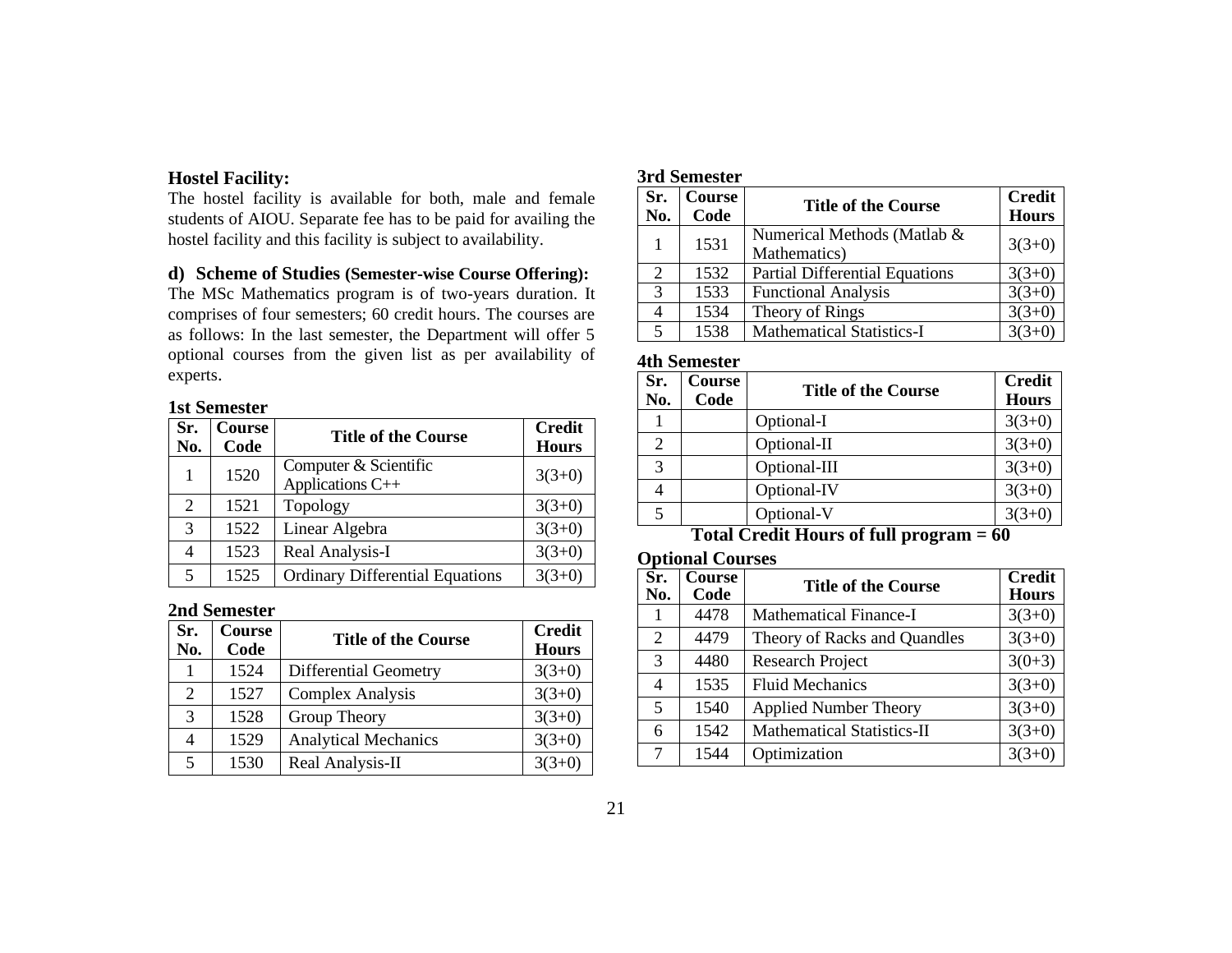| 8  | 1545 | <b>Analytical Dynamics</b>    | $3(3+0)$ |
|----|------|-------------------------------|----------|
| 9  | 1546 | <b>Mathematical Modeling</b>  | $3(3+0)$ |
| 10 | 1547 | <b>Graph Theory</b>           | $3(3+0)$ |
| 11 | 1550 | <b>Research Report</b>        | $3(3+0)$ |
| 12 | 1537 | <b>Operations Research</b>    | $3(3+0)$ |
| 13 | 1539 | Combinatorics                 | $3(3+0)$ |
| 14 | 1541 | Galois Theory                 | $3(3+0)$ |
| 15 | 1548 | Algebraic Topology            | $3(3+0)$ |
| 16 | 1536 | <b>Relativistic Mechanics</b> | $3(3+0)$ |
| 17 | 1549 | Discrete Math                 | $3(3+0)$ |

#### **e) Fee Structure:**

| <b>Registration Fee:</b>                 | $Rs.500/-$  |
|------------------------------------------|-------------|
| <b>Admission Fee:</b>                    | Rs.1000/-   |
| Technology Fee (per semester)            | $Rs.500/-$  |
| Per 3 Credit Hours course fee: Rs.6000/- | Rs.30000/-  |
| Rs. $6000 \times 5 =$                    |             |
| Lab Fee                                  | Rs.750/-    |
| <b>1st Semester Total Fee:</b>           | Rs.32,750/- |

After applying online, the student must submit the printed online admission form along with the AIOU copy of the receipt of (Prospectus Fee Rs.500/-) and all attested copies of documents in the Department of Mathematics Block No 07, Room No. 01, Main Campus, AIOU Islamabad.

## **f) Instructional Methodology:**

#### *Mode of Teaching:*

For each course, 45 hours face to face teaching at Main Campus Islamabad will be required. The classes will be arranged by the Department at AIOU main campus, Islamabad. The final schedule of the lectures will be provided to the students at the start of the classes/ workshop during each semester at AIOU, Islamabad. At least 70% attendance in face to face teachings mandatory.

#### *Assignments/Test:* **(continuous assessment):**

Two assignments for each course will be given in a semester for practice only, having no weightage. 50% weightage of the aggregate marks will be given to the sessional tests.

#### *Final Examination:*

Final examination will be held at Main Campus, AIOU, Islamabad at the end of each semester, 50% weightage of the aggregate marks will be given to the final exam.

#### *Minimum Passing Marks:*

| Assignments/Class test (s) | 50% |
|----------------------------|-----|
| Final Examination          | 50% |
| Aggregate                  | 50% |

#### **The student has to qualify each component of a course separately.**

*Note: - If a student fails to achieve the required aggregate in any of the assessment component of a particular course he/she will have to re-enroll in that course.*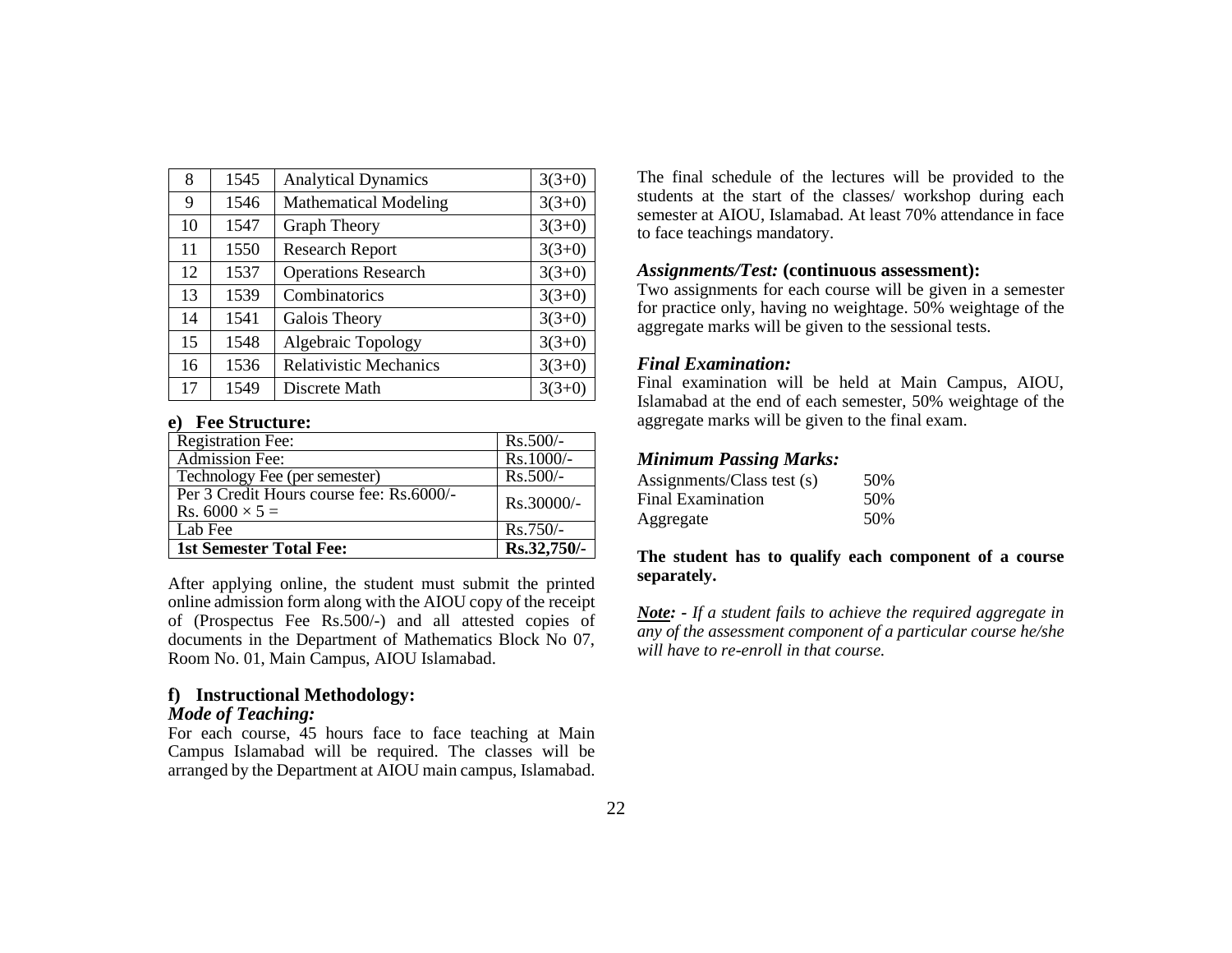## **FACULTY MEMBERS:**

- 1. **Dr. Nasir Rehman** Associate Professor / Chairman Ph: 051-9057191, 9250056
- 2. **Dr. Irfan Mustafa**  Assistant Professor Ph: 051-9057155
- 3. **Dr. Naqeeb-ur-Rehman** Assistant Professor Ph: 051-9057339
- 4. **Mr. M. Faisal Iqbal** Lecturer Ph: 051-9057380
- 5. **Ms. Fouzia Rehman** Research Associate Ph: 051-9057393
- 6. **Dr. M Nazam**  Lecturer Ph: 051-9057734
- **7. Dr. Bismah Jamil** Lecturer 051-9057197
- **8. Dr. Irfan Younas** Research Associate 051-9057734
- **9. Staff:** Department of Mathematics Ph: 051-9057734

## **DEPARTMENT OF STATISTICS**

#### **Introduction:**

The Department of Statistics was established in 1988 in the faculty of Sciences, Allama Iqbal Open University. Since then, the faculty and students have shared a common goal of maturing the Department with sheer hard work and constant struggle. Statistical sciences have significant impact on our lives and are a key to discoveries and innovation. Over the time, with concerted efforts, the Department has grown to its full potential and is vigorously involved in participating towards global efforts of driving a new era of growth, development and productivity. Since, our world is becoming more quantitative and data- focused, job opportunities in statistics are plentiful and projected to increase worldwide. Therefore, the alumni of the department of statistics have been working in various government departments and private sector.

The vision of Department is to impart quality education that focuses on collaborative learning through innovative teaching and research methodologies. It aims to create an environment that enables students to effectively engage in making lasting contributions in diverse fields according to rapidly changing demands of not only the home country but the entire globe. The Department is determined to further develop a state of the art model of learning and research, which will benefit the masses across the board.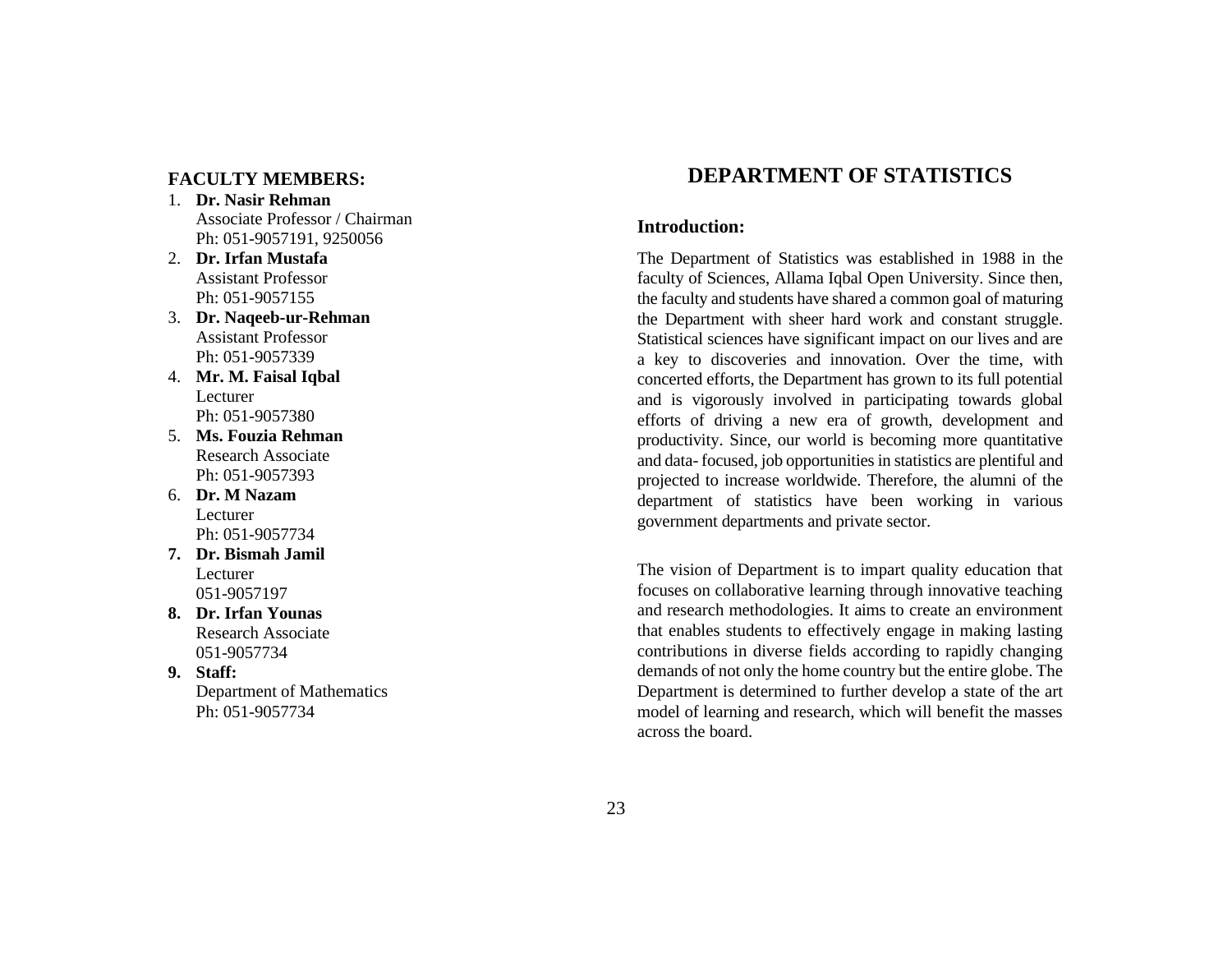#### **Academic Programmes**

The following degree programmes are being offered in the Department of Statistics. All these programmes are approved by Higher Education Commission, Islamabad.

- 1. PhD Statistics
- 2. MPhil Statistics
- 3. MSc Statistics
- 4. BS (4 Year) Statistics

All the courses and contents of these programmes are designed to meet the challenging statistical needs in life sciences, information technology, social sciences and other allied disciplines. The course outlines of all level courses have been designed and updated recently after consulting syllabi of national and international universities. It helps to strengthen the statistical concepts and logical thinking among our students.

Presently, these degree programmes are offered at main campus only. However, in near future, the Department also intends to offer these degree programmes at main regional headquarters.

## **MSc Statistics Programme**

#### **Introduction:**

MSc Statistics programme has been designed and updated after consulting syllabus of National and International Universities. This programme is particularly designed for the persons on job as well as for fresh graduates. Our aim is to provide them an opportunity to enhance their statistical thinking which may help in their respective professions or for new jobs seekers.

#### **Aims and Objectives:**

The main objectives of MSc Statistics programme are:

- 1. To enhance the qualification of those who could not continue their education after BA/BSc due to formal system of education.
- 2. To provide an opportunity to in service persons to improve their qualification and get promotion in their respective departments/institutions.
- 3. To produce quality teachers of Statistics from school level to university levels.

#### **Eligibility:**

Candidates having BA/BSc degree with at least  $2<sup>nd</sup>$  division/ 45% marks from any HEC recognized institute/university along with statistics as a major subject. However, the student having graduate degree without statistics may apply in zero semester of MSc Statistics detail given on Page 108.

#### **Merit Criteria:**

MSc Statistics is a merit based program. Documents will be scrutinized for eligibility of each candidate. After scrutinize of documents, the department will call the eligible applicants for interview. The Departmental Admission Committee will recommend the suitable candidates for MSc Statistics admission on merit basis.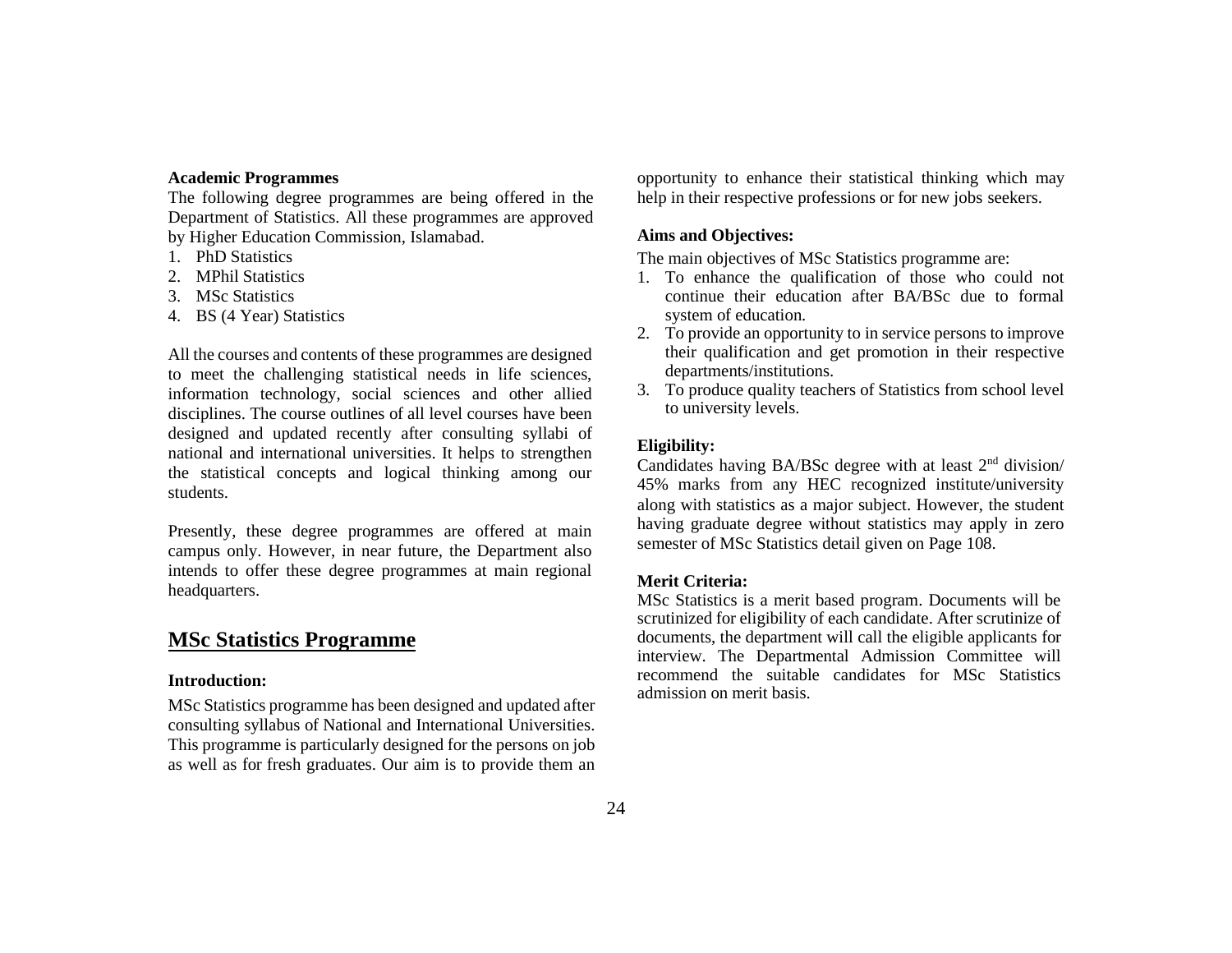## **Degree Requirements:**

For the award of MSc Statistics degree, the student will have to qualify the 20 courses within a minimum period of four semesters. However, zero semester students will complete his/her MSc Statistics Degree within a minimum period of five semesters with qualifying total 26 courses each of 3 credit hours.

#### **Hostel and Cafeteria Facilities:**

These facilities are available for the students of AIOU only. Separate fee has to be paid subject to the availability of food and space in Hostel.

#### **Library and Internet Facilities:**

The Library and internet facilities are also available at main Campus AIOU Islamabad and Regional Campuses, AIOU. The Main Library is enriched with latest text & recommended books, e-books & free internet facilities.

The library also has a separate section for blind student. Department of Statistics also has its own computer laboratory equipped with latest software's of Statistics & internet facilities.

#### **Scheme of Studies:**

The MSc Statistics programme comprises four semesters. The all courses are compulsory to qualify for the award of MSc Statistics degree. Whereas, the MSc Statistics programme comprises five semesters for zero semester students. The semester wise course offering is as under.

**Zero Semester — Spring 2020**

| Sr.<br>No. | Code | <b>Course Title</b>             | <b>Credit</b><br><b>Hours</b> |
|------------|------|---------------------------------|-------------------------------|
| 1          | 9472 | <b>Business Communication</b>   | $3(3+0)$                      |
| 2          | 1417 | Statistics-I                    | $3(3+0)$                      |
| 3          | 1418 | Statistics-II                   | $3(3+0)$                      |
| 4          | 1419 | Statistics-III                  | $3(3+0)$                      |
| 5          | 1420 | <b>General Mathematics</b>      | $3(3+0)$                      |
| 6          | 5468 | Basics of Information           | $3(3+0)$                      |
|            |      | <b>Communication Technology</b> |                               |

#### **SEMESTER WISE COURSE OFFERING**

#### **1 st Semester**

|                | $\frac{\text{Sr}}{\text{No}}$ Code | <b>Course Title</b>                       | <b>Credit</b><br><b>Hours</b> |
|----------------|------------------------------------|-------------------------------------------|-------------------------------|
|                | 1551                               | <b>Statistical Methods</b>                | $3(3+0)$                      |
| $\overline{2}$ | 1552                               | <b>Sampling Techniques-I</b>              | $3(3+0)$                      |
| 3              | 1553                               | Design & Analysis of Experiments-I        | $3(3+0)$                      |
| 4              | 1554                               | Probability & Probability Distributions-I | $3(3+0)$                      |
| 5 <sup>1</sup> |                                    | 1555   Advanced Calculus                  |                               |

#### **2 nd Semester**

|                | 1513 Non-Parametric Statistics                  | $3(3+0)$ |
|----------------|-------------------------------------------------|----------|
|                | 1556   Probability & Probability Distributions- | $3(3+0)$ |
|                | Н                                               |          |
| 3              | 1557   Regression Analysis                      | $3(3+0)$ |
|                | 1558   Sampling Techniques-II                   | $3(3+0)$ |
| 5 <sup>5</sup> | [1559] Design & Analysis of Experiments-II      | $3(3+0)$ |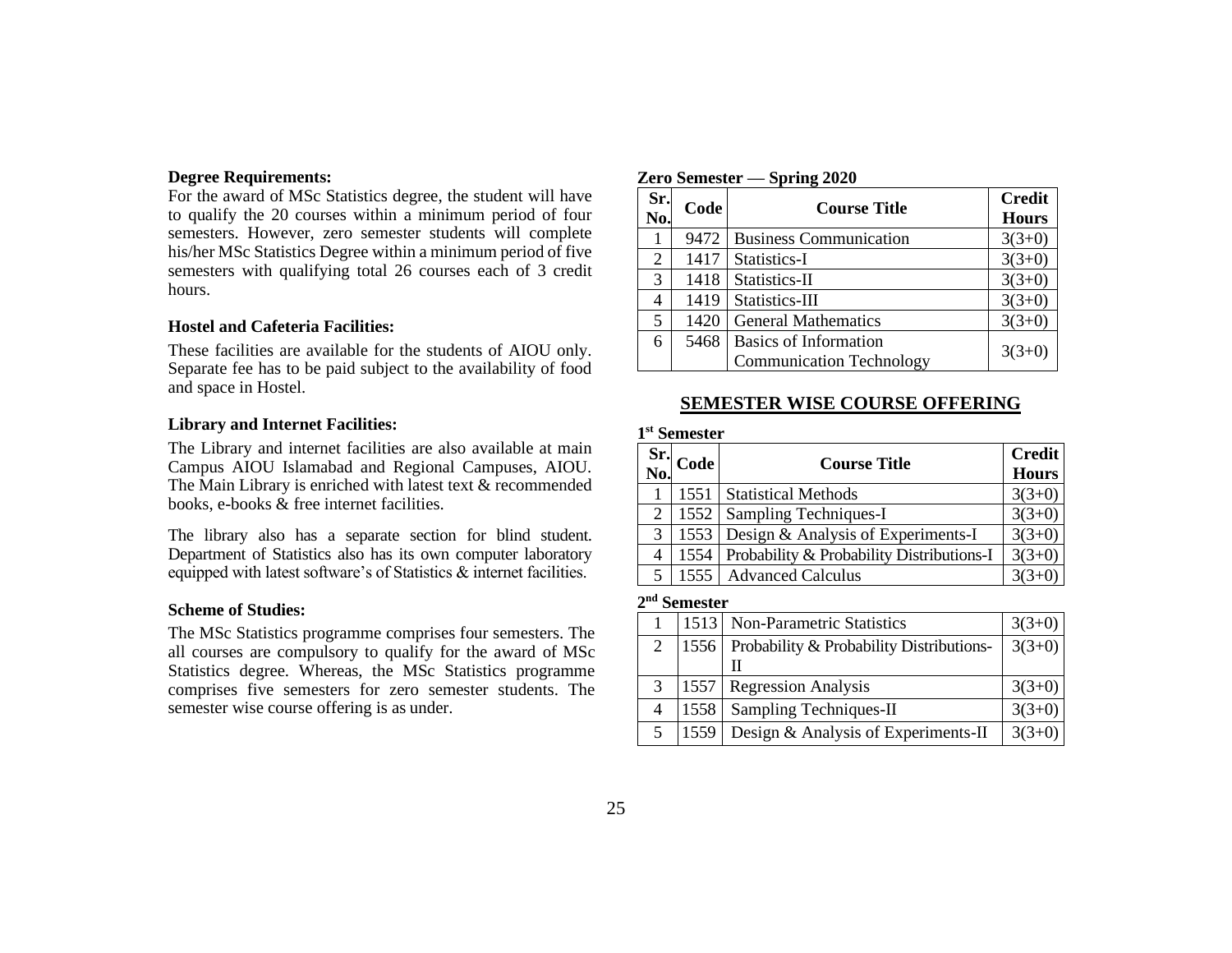#### **3 rd Semester**

|  | 1514 | <b>Mathematical Methods for Statistics</b> | $3(3+0)$ |
|--|------|--------------------------------------------|----------|
|  | 1561 | <b>Statistical Inference-Estimation</b>    | $3(3+0)$ |
|  | 1562 | <b>Econometrics</b>                        | $3(3+0)$ |
|  | 1563 | <b>Total Quality Management</b>            | $3(3+0)$ |
|  | 1564 | Computer Programming ( $C & C++)$          | $3(3+0)$ |

#### **4 th Semester**

|   | 1566 | Statistical Inference-Testing of<br><b>Hypotheses</b> | $3(3+0)$ |
|---|------|-------------------------------------------------------|----------|
|   | 1567 | <b>Applied Multivariate Analysis</b>                  | $3(3+0)$ |
| 3 | 1568 | <b>Operation Research</b>                             | $3(3+0)$ |
| 4 | 1569 | Data Analysis & Statistical Packages                  | $3(3+0)$ |
|   | 1570 | <b>Research Report</b>                                | $3(3+0)$ |

#### **Total Credit hours for MSc Statistics Programme: 60 Fee Structure**

| Programme Registration Fee:              | <b>Rs.500/-</b> |
|------------------------------------------|-----------------|
| <b>Admission Fee:</b>                    | Rs.1000/-       |
| Technology Fee: (per semester)           | Rs.500/-        |
| Per 3 credit hours course fee: Rs.6000/- |                 |
| $(Rs.6000 \times 6)$                     | Rs.36000/-      |
| Lab Fee (per semester Rs.750/-)          | Rs.750/-        |
| Total fee for 1 <sup>st</sup> Semester   | Rs.38,750/-     |

**Note:** Fee cannot be refunded or adjusted after the start of the classes.

> Only selected/recommended candidates would be required to deposit the fee.

#### **Instructional Methodology:**

#### **Face to Face teaching (Tutorials):**

For each course, 48 hours face to face teaching support will be provided to the students. The final schedule of the lectures will be distributed to the students in consultation with the teachers (resource persons). The classes will be supplemented by the computers where required. 70% attendance in face to face teaching would be compulsory.

#### **Weekend Classes/Workshops:**

The classes will be arranged on weekends at Main Campus, AIOU, Islamabad only. The introductory workshop and end semester workshop may be arranged at the beginning and at the end of each semester (if necessary).

#### **Continuous Assessment:**

- − Two home-assignments for each course will be given to the students.
- − Two sessional exams as a continuous assessment for each course will be conducted and 50% qualifying marks in sessional exam are mandatory to appear in final examination.
- If a student has less than 50% marks in sessional tests, He/She will have to enroll in this course freshly with new course fee.
- − 30% weightage of sessional tests marks (100) will be included in conflated marks.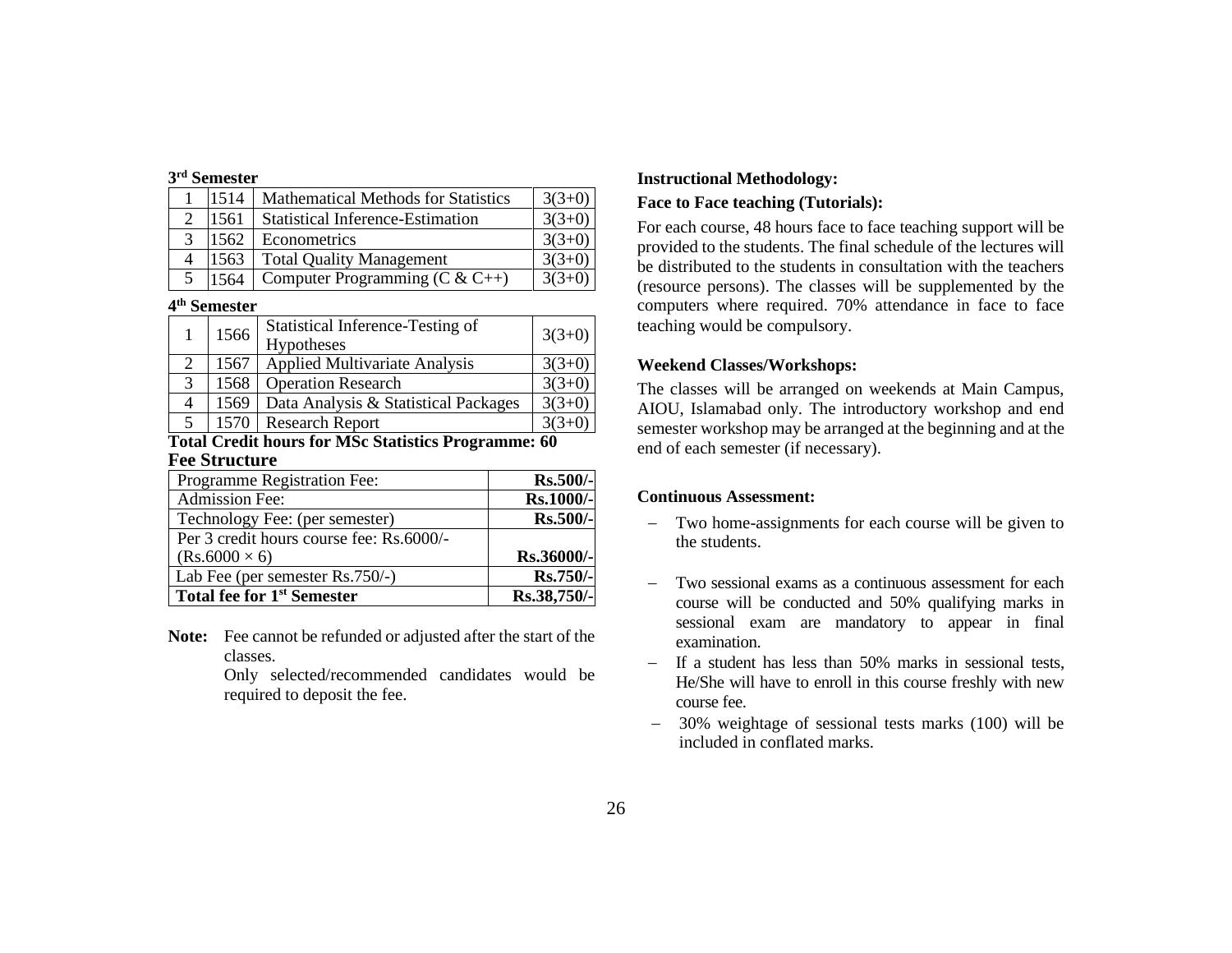#### **Final Examination:**

Final Examination will be held at the end of each semester. 70% weightage will be given to the final examination marks.

#### **Passing percentage:**

| Assignments/Sessional<br>tests | Final<br>Examination | Aggregate |
|--------------------------------|----------------------|-----------|
| 50%                            | 50%                  | 50%       |

**Note:** The student will have to pass each component separately to pass a course in true sprit and sequence. *If a student fails to achieve the required aggregate in any of the assessment component of a particular course he/she will have to re-enroll in that course.*

#### **SPECIAL OFFERING OF ZERO SEMESTER FOR ADMISSION IN MSc STATISTICS PROGRAMME**

The Department is offering a zero semester for those **graduates** who did not study the statistics subject as a major course at graduation level and are not eligible for admission in MSc Statistics directly.

Initially, such graduates will be enrolled in zero semester to study the following six courses each of 3 credit hours and then these students will be capable to comprehend MSc Statistics level courses at AIOU.

| Zero Semester courses, codes and fee are as under: |
|----------------------------------------------------|
|----------------------------------------------------|

| Code                                                              | Fee Rs.) |          |
|-------------------------------------------------------------------|----------|----------|
| Basics of Information & Communication<br>1431<br>Technology (ODL) |          | $6000/-$ |
| 457                                                               | $6000/-$ |          |
| 1420<br>General Mathematics                                       |          | $6000/-$ |
| 1417<br>Statistics-I                                              |          | $6000/-$ |
| 1418<br>Statistics-II                                             |          | $6000/-$ |
| 1419                                                              | $6000/-$ |          |
| <b>Programme Registration Fee:</b>                                | $500/-$  |          |
| <b>Admission Fee:</b>                                             | $1000/-$ |          |
| Technology Fee (per semester)                                     | $500/-$  |          |
| Lab Fee (per semester $Rs.750/-$ )                                | $750/-$  |          |
| Total zero semester Fee                                           | 38750/-  |          |

The 48 hours teaching of each course at serial # 3, 4, 5 & 6 will be held in the department of statistics, Main Campus AIOU, Islamabad on weekend basis. However, the workshop of 10-15 days may be arranged to facilitate the students. The courses at serial # 1, 2 will be offered on open distance learning (ODL) mode as per AIOU rule.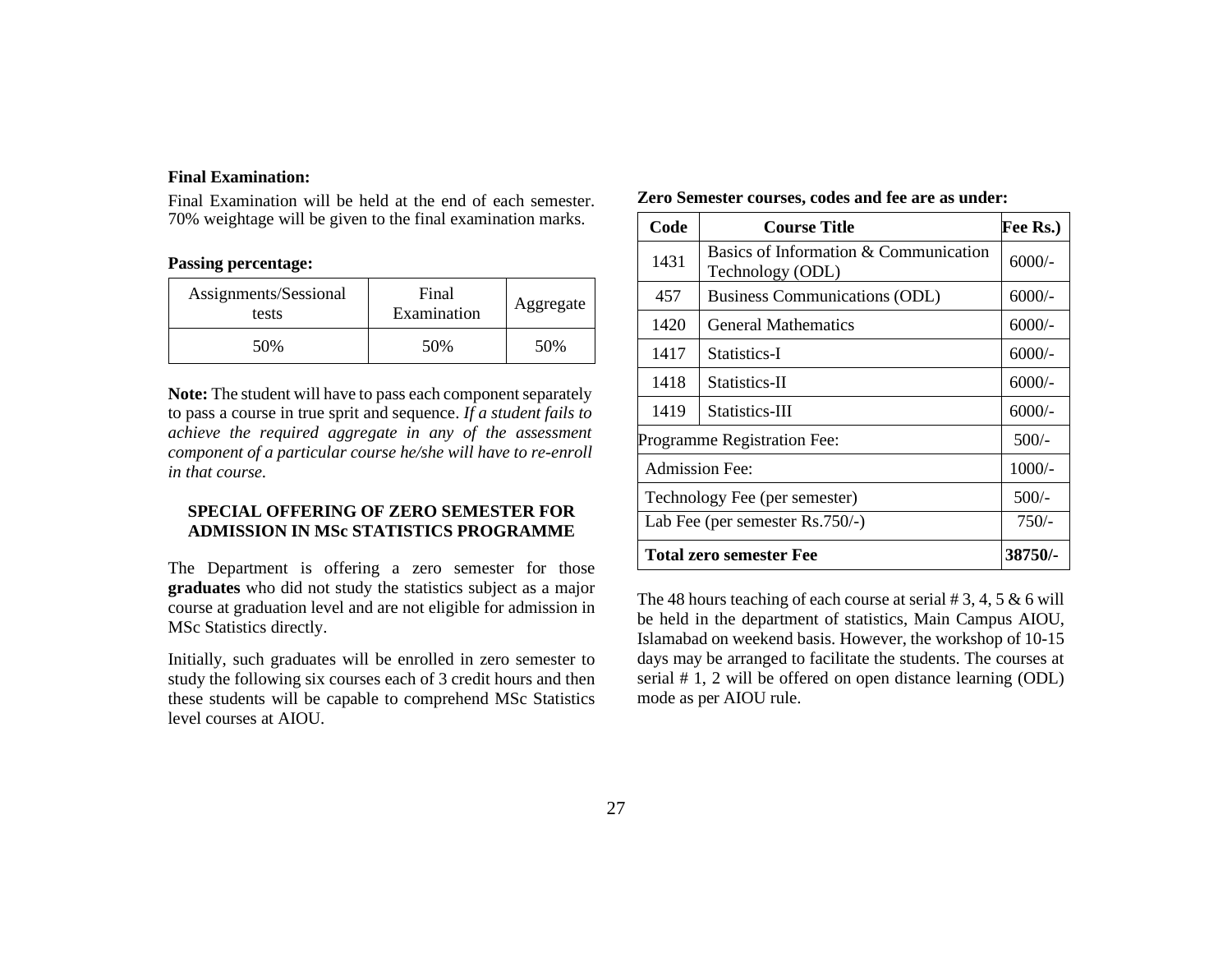#### **Applying Procedure for admission in MSc Statistics/ Zero Semester:**

- ❖ **Step–1:** First of all register yourself on AIOU website and remember user name and password for future contact to AIOU.
- ❖
- ❖ **Step–2:** Select your programme, semester and generate a dully filled admission form and challan form to deposit required processing fee in designated banks only.
- ❖ **Step–3:** Post/Submit by hand the stamped Bank Fee receipt and admission form on the following address.

#### **Chairman,**

#### **Department of Statistics,**

*Lower Ground Floor, Science Block Sector H-8, AIOU, Islamabad Ph. No. 051-9057266, 9250062 Email: [statistics@aiou.edu.pk](mailto:statistics@aiou.edu.pk)*

#### **FACULTY MEMBERS**

- **1. Prof. Dr. Irshad Ahmad Arshad** Chairman Ph: 051-9057163, 9250062 Email: [irshad.ahmad@aiou.edu.pk](mailto:irshad.ahmad@aiou.edu.pk)
- **2. Dr. Muhammad Zakria** Associate Professor Ph: 051-9057372 Email: [zakria@aiou.edu.pk](mailto:zakria@aiou.edu.pk)
- **3. Dr. Zahid Iqbal**  Associate Professor Ph: 051-9057446 Email: [zahid.iqbal@aiou.edu.pk](mailto:zahid.iqbal@aiou.edu.pk)
- **4. Dr. Tauqir Ahmed Mughal** Assistant Professor Ph: 051-9057209

Email: [tauqirahmed1@outlook.com](mailto:tauqirahmed1@outlook.com)

**5. Dr. Muhammad Yameen Danish**

Lecturer Ph: 051-9057266 Email: [yameen.danish@aiou.edu.pk](mailto:yameen.danish@aiou.edu.pk)

- **6. Mr. Sajid Amir Shah** Research Associate Email: [sajid.shah@aiou.edu.pk](mailto:sajid.shah@aiou.edu.pk)
- **7. Ms. Lubna Naz** Statistical Assistant

Ph: 051-9057287 Email: lubna.naz@aiou.edu.pk

**8. Staff Phone:** Ph: 051-9057266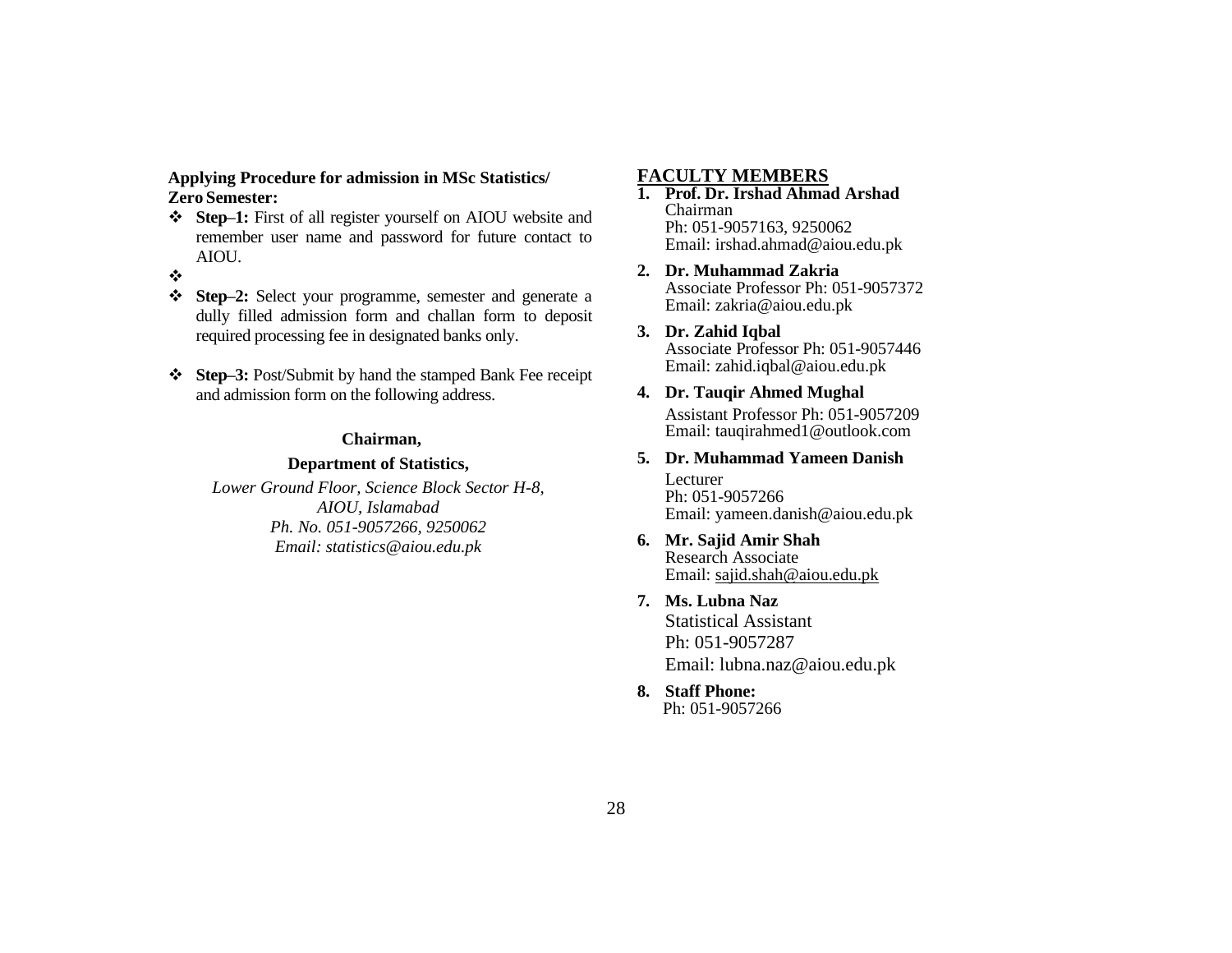## **DEPARTMENT OF PHYSICS**

#### **Introduction***:*

Realizing the need of technology and scientific education in Pakistan Department of Physics at AIOU began in 1998 with technological needs in areas like Energy, Energy Efficiency, Climate, Energy for Sustainable Development, Renewable Energy, Hydrogen Energy, Environment, Astronomy, Nanotechnology, Materials Science, Plasma Physics, Medical Physics, Cosmology, Geo Physics, Density Functional Theory (DFT), and Nuclear fields. A major emphasis of current research activities is on promotion in renewable energy and related areas in which the Department has led to innovations.

The Department is presently running BS, MSc, MPhil and PhD degree programme with specialization in various disciplines. New fields of specialization and programme of studies are approved and be operational from the next academic year. Apart from capacity development, activities Department of Physics has been involved in several international, national and regional research projects. Physics Department has developed research linkage with other National and International Universities and research organizations of repute to ensure two-way flow of knowledge.

#### **Vision:**

The Department of Physics carries out wide range of teaching and research programmes that will contribute significantly to the development of human capacity, science and technology in Pakistan. Our vision is to see our graduates and postgraduates to be equipped with the fundamental knowledge of Physics, problem solving and communication skills. This will be

achieved by reviewing and developing relevant academic programmes and research projects to address Pakistan technological needs in areas like Energy, Renewable Energy, Hydrogen Energy, Environment, Astronomy, Nanotechnology, Materials Science, Plasma, Medical Physics, Cosmology, Geo Physics, Density Functional Theory (DFT), and Nuclear Physics. Our vision is to be a locally and internationally recognized Physics Department that exposes its successes in public awareness campaign and through established knowledge dissemination channels.

#### **Mission:**

The Department of Physics at AIOU becomes a nationally and internationally recognized research and educational unit. Our faculty strives to push the boundaries of our understanding in a wide variety of fundamental and applied Physics areas while providing the best research opportunities for our majors. The blending of classroom learning with training in XXI Century front-edge research facilities allows our graduates and postgraduates to become successful researchers, teachers and applied scientists in nowadays-competitive marketplace. At the same time, we are fully committed, as the physics department of the major research university in our border region, to contribute to the general public appreciation and respect for the scientific work and knowledge.

#### **Core Values:**

To perform to the highest levels of competence and professionalism in research and training, acting with utmost honesty and integrity while instituting measures that meet the need of all stake holders advance knowledge and technologies, Generate, preserve and disseminate knowledge and be involved in the development of innovative products, Cherish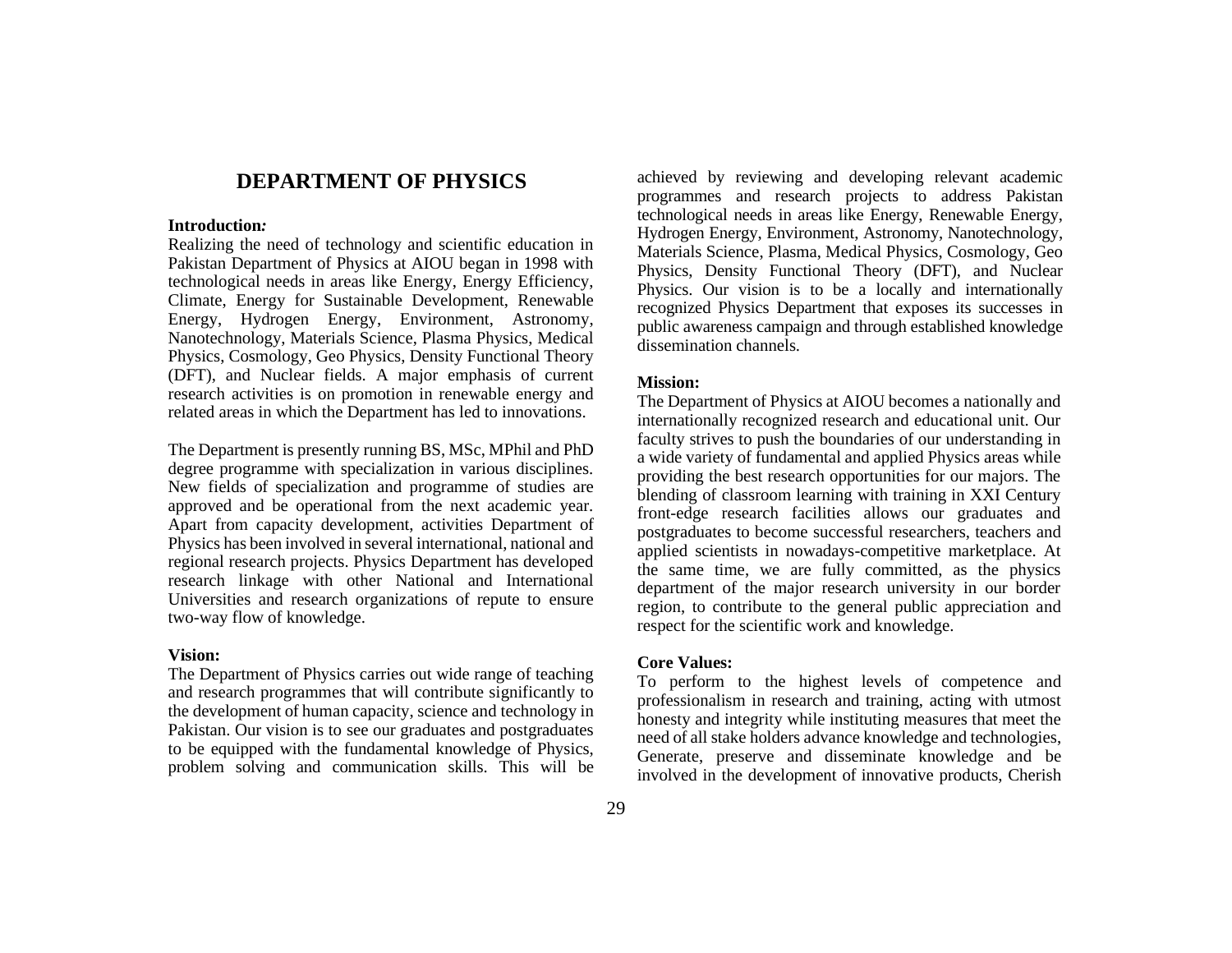academic freedom, nurture and reward talent. The Department aspires to be an effective agent of change and a model for the other Department in the field of research so as to meet the grooming demands of the new millennium.

## **Excellence in Research Undergraduate, Postgraduate Education Training**

The department of Physics was established in March 1998.We are proud to be one of the largest and most prestigious physics departments in the Pakistan with an outstanding reputation for excellence in research, undergraduate and post graduate education. The department offers undergraduate degree programmes, Master level programmes and Doctoral programmes. We have a vibrant research programmes that a broad-based coverage of fundamental and applied Physics. The department of Physics is offering these programmes in collaborations with other institutions actively foster development of new research fields. We have recently established the training programmes for engineers, researchers, scientists and faculty members of public and private universities of industrial partners. We are committed to providing a positive environment that encourages everyone to explore this potential.

Due to the flexibility and advantage of the distance learning system, AIOU has retained the best of the professionals already teaching at post graduate level in different teaching institutions in the country. There is a minimum of 45 hours of face-to-face teaching for each three credit hour course. The students spend 70 to 75 hours in the laboratories for each two credit hour laboratory course.

The courses are designed and developed by well-known experts in the field of physics. The latest available teaching material is written/ compiled in the form of textbooks/ CDs to facilitate the students. Every effort has been made to make these programmes skill oriented and thus job oriented. The degree awarded by AIOU in this discipline is accredited and at par with the other universities.

#### **Aims and Objectives:**

- 1. To promote Physics and to provide opportunity to those who could not educate themselves in formal system of education for one reason or another.
- 2. To meet the acute shortage of highly qualified manpower in the field of physics by producing skilled teachers and research scientists.
- 3. To introduce new research areas inPhysics.

# **MSc Physics (BSc/BSEd)**

## **a) Introduction:**

After the establishment of the department, the first programme launched by this department, in spring 1999 semester, was MSc Physics. This is a two years programme comprising four semesters. The programme was launched keeping in view the fact that many science graduates are forced to start a job after doing BSc due to financial constraints. In fact, not a single university in Pakistan offers MSc in Physics in the evening. For such graduates this programme provides a second opportunity to study. It is for those who could not continue education in formal system along with their jobs. At present the MSc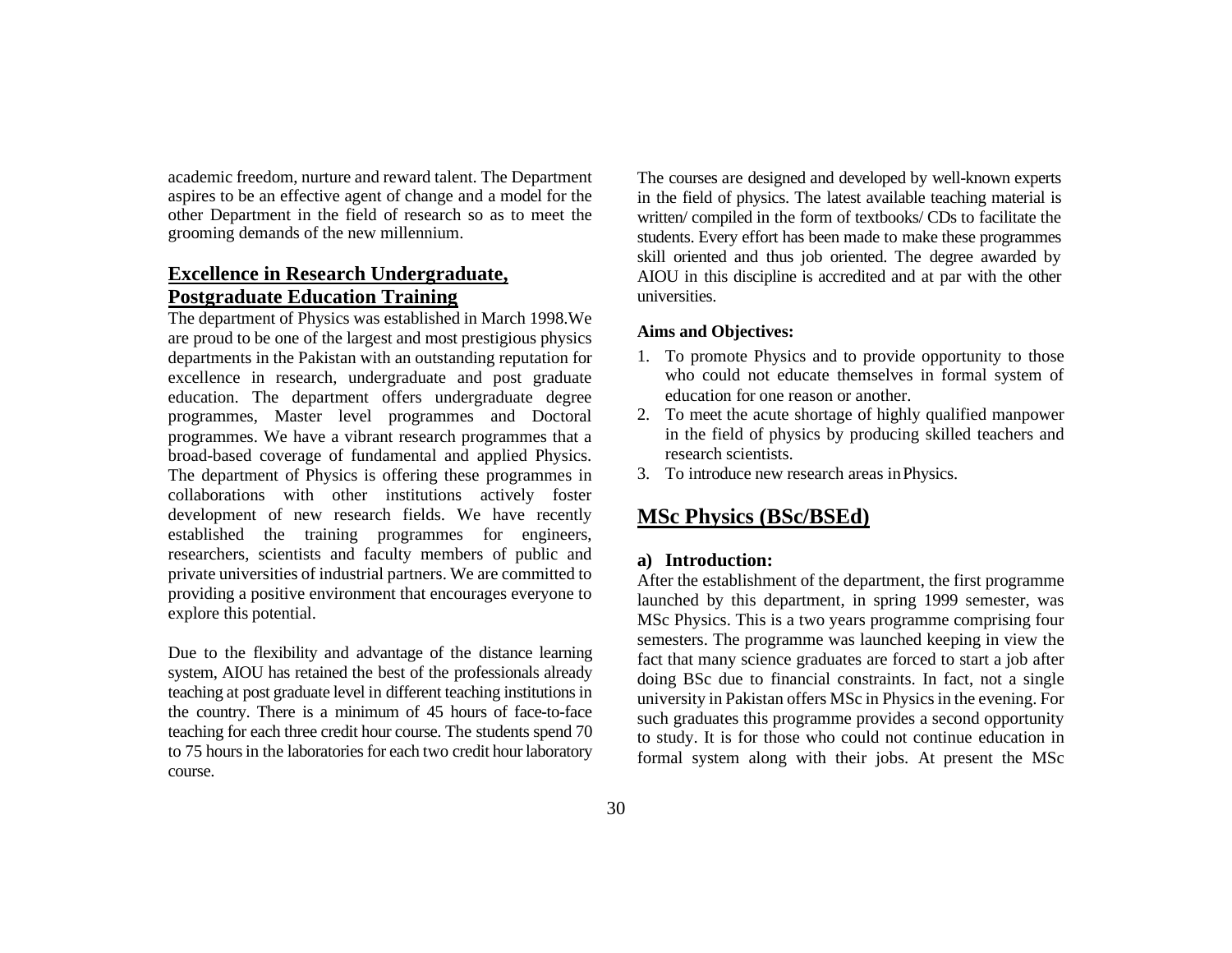programme is being offered at the AIOU main campus Islamabad. The teaching faculty is highly qualified and experienced. Laboratories are an essential component for teaching of Physics. For this purpose, two well equipped laboratories for General Physics and digital and Computer Hardware Electronics with latest equipment have been set up.

#### **b) Objectives:**

The aim of this programme is to provide highly competent scientists and academicians with critical approach, up-to-date knowledge, and skills to carry out research, capable of imparting knowledge and research skills to the next generation.

#### *MSc Physics programme has been particularly designed for the following:*

- 1. Science graduates who are unable to pursue their students in Physics in the conventional system of education.
- 2. Graduate teachers who want to improve their qualification.
- 3. Science graduates working in different laboratories, decisions of improving their qualification.

#### **c) Eligibility (for BSc/BSEd Students only):**

**i)** A candidate possessing 2nd division BSc/BSEd degree with Physics & Mathematics combination is eligible to apply for admission. Admissions will be made strictly on merit.

#### *ii) Eligibility (for B.Tech Students only)*

Candidates holding B Tech / equivalent with at least second division are eligible to apply for admission in zero semester. The admission will be made strictly on merit. **Qualifying the Departmental Interview is mandatory for admission**. Students are requested to bring all their credentials with them.

#### **d) Scheme of Studies (for BSc/BSEd students only):**

#### **Semester-wise Course Offering:**

The MSc programme is of two-year duration. It comprises four semesters of 65 credit hours.

#### **1 ST Semester**

|     | <b>Sr.</b> Course | <b>Title of the Course</b>                | <b>Credit</b> |
|-----|-------------------|-------------------------------------------|---------------|
| No. | Code              |                                           | <b>Hours</b>  |
|     | 751               | Mathematical Methods in Physics-I         | $3(3+0)$      |
| 2   | 752               | <b>Classical Mechanics and Relativity</b> | $3(3+0)$      |
| 3   | 2564              | Electronics                               | $3(3+0)$      |
|     | 2551              | Atomic & Molecular Physics                | $3(3+0)$      |
| 5   | 766               | Laboratory for General Physics            | $2(2+0)$      |

#### **2 nd Semester**

| No. | Sr. Course<br>Code | <b>Title of the Course</b>             | <b>Credit</b><br><b>Hours</b> |
|-----|--------------------|----------------------------------------|-------------------------------|
|     | 755                | Mathematical Methods in Physics-II     | $3(3+0)$                      |
| 2   | 756                | <b>Quantum Mechanics-I</b>             | $3(3+0)$                      |
| 3   | 765                | Electromagnetic Theory-I               | $3(3+0)$                      |
| 4   | 2566               | <b>Thermal and Statistical Physics</b> | $3(3+0)$                      |
| 5   | 769                | <b>Computational Physics</b>           | $3(3+0)$                      |
|     | 762                | <b>Laboratory for Electronics</b>      | $2(2+0)$                      |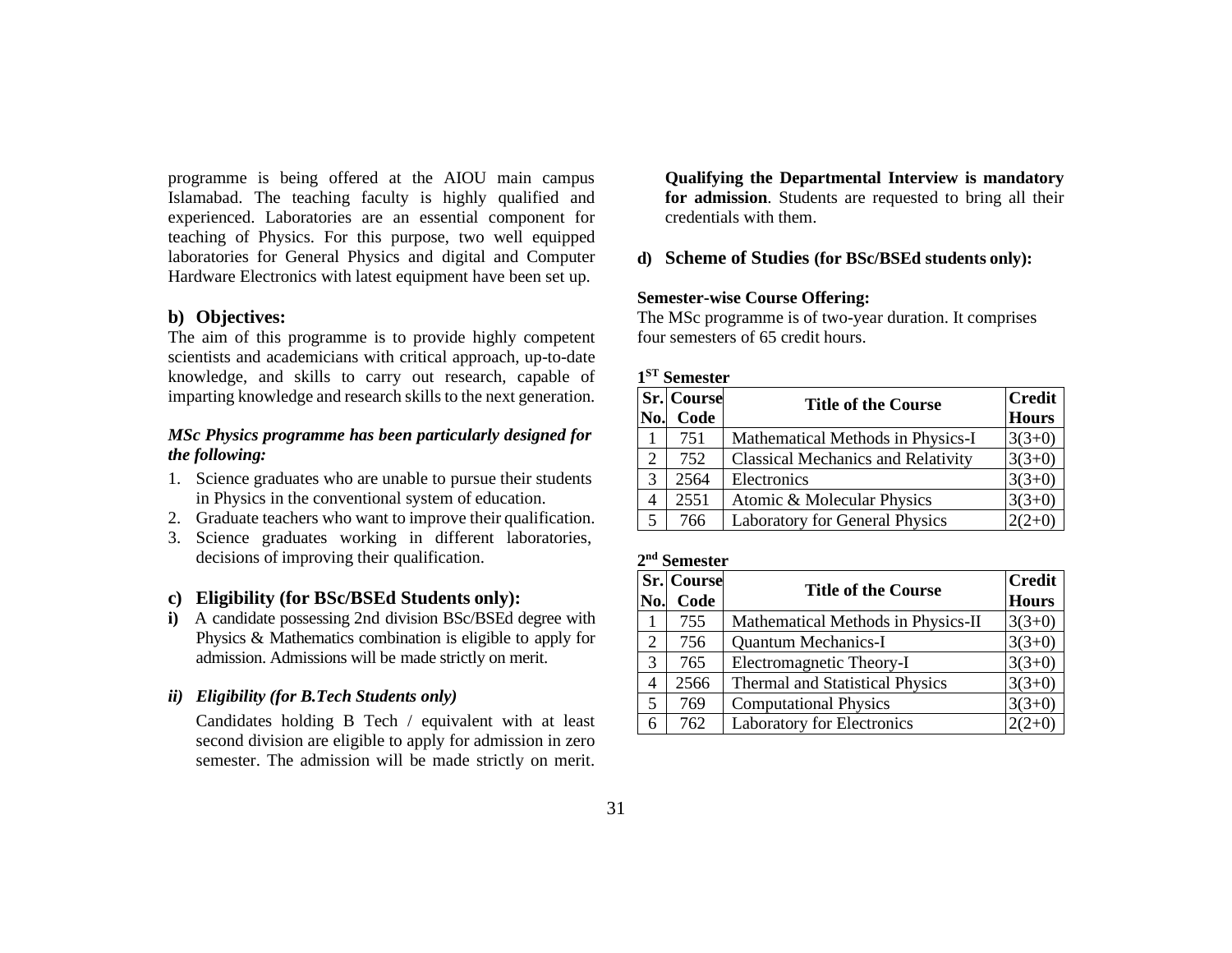|     | 3 <sup>rd</sup> Semester  |                                                                  |                               |  |
|-----|---------------------------|------------------------------------------------------------------|-------------------------------|--|
| No. | <b>Sr. Course</b><br>Code | <b>Title of the Course</b>                                       | <b>Credit</b><br><b>Hours</b> |  |
| 1   | 2565                      | Electromagnetic Theory-II                                        | $3(3+0)$                      |  |
| 2   | 759                       | <b>Quantum Mechanics-II</b>                                      | $3(3+0)$                      |  |
| 3   | 761                       | Solid State Physics-I                                            | $3(3+0)$                      |  |
| 4   | 758                       | <b>Lasers and Optics</b>                                         | $3(3+0)$                      |  |
| 5   | 2553                      | Digital & Computer Hardware<br>Electronics                       | $3(3+0)$                      |  |
| 6   | 2556                      | Laboratory for Digital & Computer<br><b>Hardware Electronics</b> | $3(3+0)$                      |  |

#### **4 th Semester**

| No.            | <b>Sr.</b> Course<br>Code | <b>Title of the Course</b>                                                   | <b>Credit</b><br><b>Hours</b> |
|----------------|---------------------------|------------------------------------------------------------------------------|-------------------------------|
| 1              | 5464                      | <b>Research Techniques</b>                                                   | $3(3+0)$                      |
| 2              | 760                       | <b>Nuclear Physics</b>                                                       | $3(3+0)$                      |
| 3              | 2560                      | Advanced Digital & Computer<br><b>Hardware Electronics</b>                   | $3(3+0)$                      |
| $\overline{4}$ | 2559                      | <b>Electronic Communication System</b>                                       | $3(3+0)$                      |
| .5             | 2561                      | Laboratory for Advanced Digital $\&$<br><b>Computer Hardware Electronics</b> | $4(4+0)$                      |

## **MSc PHYSICS (B.Tech)**

#### **e) Scheme of Studies (for B Tech Students only)**

**Zero Semester for Admission in MSc Physics Programme** The department has developed a special offering of Zero Semester for getting admission in MSc Physics programme for the students of B Technical Education (B Tech).

The purpose of this semester will be to accommodate those graduates who did not study Mathematics and Physics at Graduation / BSc level and are not eligible to get admission in MSc Physics. Further they do not get any good opportunities in getting postgraduate studies. The student will get registered in M.Sc. Physics programme and then he/she will be promoted to the next semester (1<sup>st</sup> Semester) as continue student, after attending the zero semester.

There would be three theory courses (03 credit hours) and two laboratory course (02 credit hours) in the Zero Semester.

The **Zero Semester** courses along with course codes & fee are as under:

| Sr.<br># | Course<br><b>Course Title</b><br>Code |                            | Fee<br>(Rs.) | <b>Credit</b><br><b>Hours</b> |
|----------|---------------------------------------|----------------------------|--------------|-------------------------------|
| 1.       | 1685                                  | Mathematics for B-Tech     | $6000/-$     | 03                            |
| 2.       | 1686                                  | Physics-I for B-Tech       | $6000/-$     | 03                            |
| 3.       | 1687                                  | Physics-II for B-Tech      | $6000/-$     | 03                            |
| 4.       | 1688                                  | Laboratory-I for Physics   | $4000/-$     | 02                            |
| 5.       | 1689                                  | Laboratory-II for Physics  | $4000/-$     | 02                            |
| 6.       |                                       | Programme Registration Fee | $500/-$      |                               |
| 7.       | <b>Admission Fee</b>                  |                            | $1000/-$     |                               |
| 8.       | Technology Fee (per semester)         |                            | $500/-$      |                               |
|          |                                       | <b>Total Fee</b>           | 28,000/-     |                               |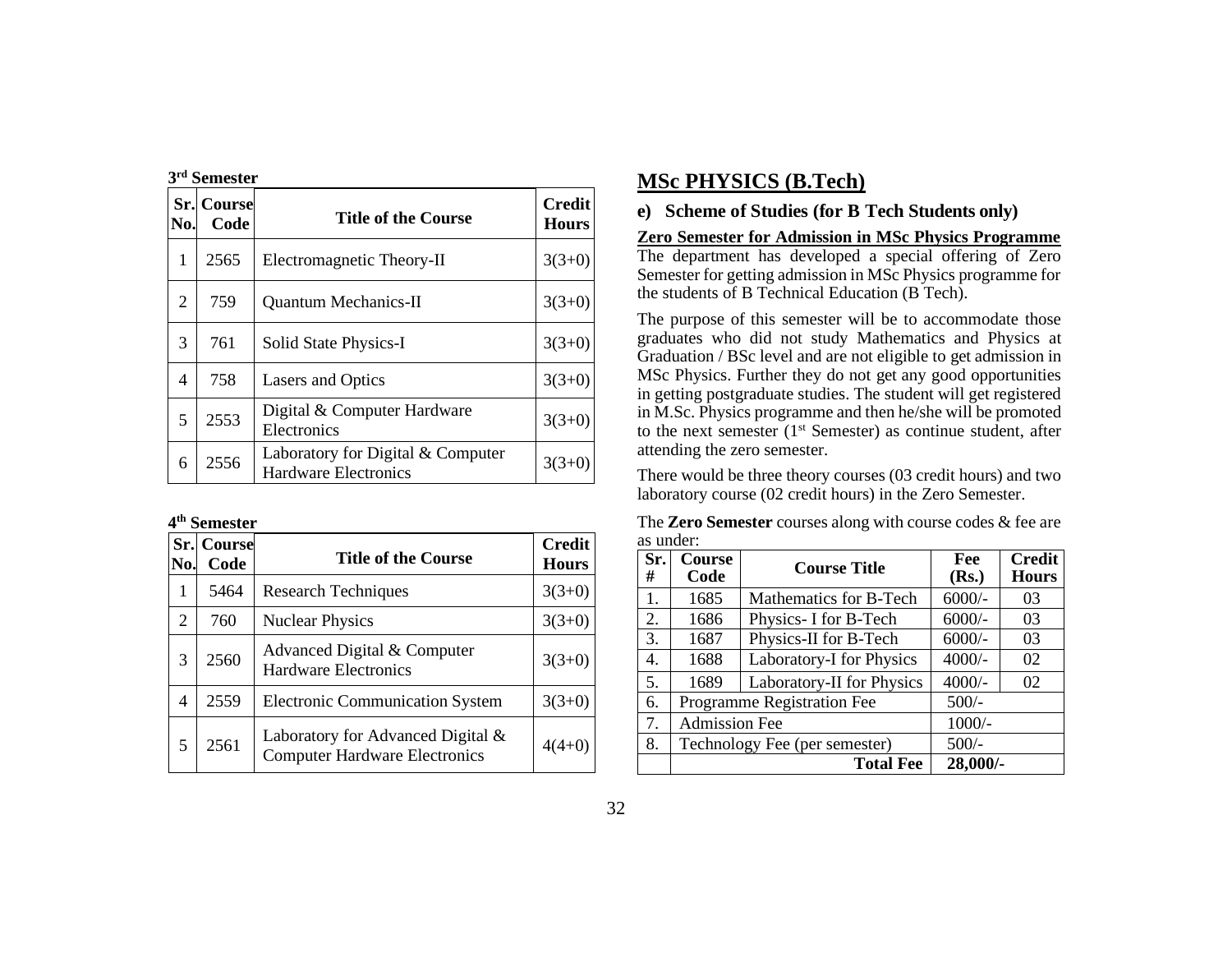#### **Final Examination/Continuous Assessment:**

At the end of zero semester, the University will arrange final three hours written examination in each course. It is imperative to obtain 50% marks in the final examination to pass in each course. The roll number slips and other relevant information related to examination centre will be provided to the students before the examination.

#### *Assessment:*

The distribution of continuous assessment and final examination will be as follows:

| Assignments $(20\% \text{ test}/\text{quiz/Assignment} +10\%)$<br>Attendance) | 130% |
|-------------------------------------------------------------------------------|------|
| <b>Final Examination</b>                                                      | 70%  |
| Aggregate                                                                     | 50%  |

*Note: - If a student fails to achieve the required aggregate in any of the assessment component of a particular course he/she will have to re-enroll in that course.*

#### **Semester-wise Course Offering for B.Tech Students**

|     | 1 <sup>st</sup> Semester |                                           |               |
|-----|--------------------------|-------------------------------------------|---------------|
|     | Sr. Course               | <b>Title of the Course</b>                | <b>Credit</b> |
| No. | Code                     |                                           | <b>Hours</b>  |
| 1   | 751                      | Mathematical Methods in Physics-I         | $3(3+0)$      |
| 2   | 752                      | <b>Classical Mechanics and Relativity</b> | $3(3+0)$      |
| 3   | 2564                     | Electronics                               | $3(3+0)$      |
| 4   | 2551                     | Atomic & Molecular Physics                | $3(3+0)$      |
| 5   | 766                      | <b>Laboratory for General Physics</b>     | $2(2+0)$      |

| $2nd$ Semester |
|----------------|
|                |

|     | Sr. Course | <b>Title of the Course</b>         | <b>Credit</b> |
|-----|------------|------------------------------------|---------------|
| No. | Code       |                                    | <b>Hours</b>  |
|     | 755        | Mathematical Methods in Physics-II | $3(3+0)$      |
| 2   | 756        | <b>Quantum Mechanics-I</b>         | $3(3+0)$      |
| 3   | 765        | Electromagnetic Theory-I           | $3(3+0)$      |
| 4   | 2566       | Thermal and Statistical Physics    | $3(3+0)$      |
| 5   | 769        | <b>Computational Physics</b>       | $3(3+0)$      |
| 6   | 762        | <b>Laboratory for Electronics</b>  | $2(2+0)$      |

#### **3 rd Semester**

| No. | <b>Sr.</b> Course<br>Code | <b>Title of the Course</b>                                       | <b>Credit</b><br><b>Hours</b> |
|-----|---------------------------|------------------------------------------------------------------|-------------------------------|
| 1   | 2565                      | Electromagnetic Theory-II                                        | $3(3+0)$                      |
| 2   | 759                       | <b>Quantum Mechanics-II</b>                                      | $3(3+0)$                      |
| 3   | 761                       | Solid State Physics-I                                            | $3(3+0)$                      |
| 4   | 758                       | Lasers & Optics                                                  | $3(3+0)$                      |
| 5   | 2553                      | Digital & Computer Hardware<br>Electronics                       | $3(3+0)$                      |
| 6   | 2556                      | Laboratory for Digital & Computer<br><b>Hardware Electronics</b> | $3(3+0)$                      |

#### **4 th Semester**

|   | 760  | <b>Nuclear Physics</b>                                                    | $3(3+0)$ |
|---|------|---------------------------------------------------------------------------|----------|
|   | 2560 | Advanced Digital & Computer<br><b>Hardware Electronics</b>                | $3(3+0)$ |
| 3 | 2559 | <b>Electronic Communication System</b>                                    | $3(3+0)$ |
|   | 2561 | Laboratory for Advanced Digital &<br><b>Computer Hardware Electronics</b> | $4(4+0)$ |
|   | 5464 | <b>Research Techniques</b>                                                | $3(3+0)$ |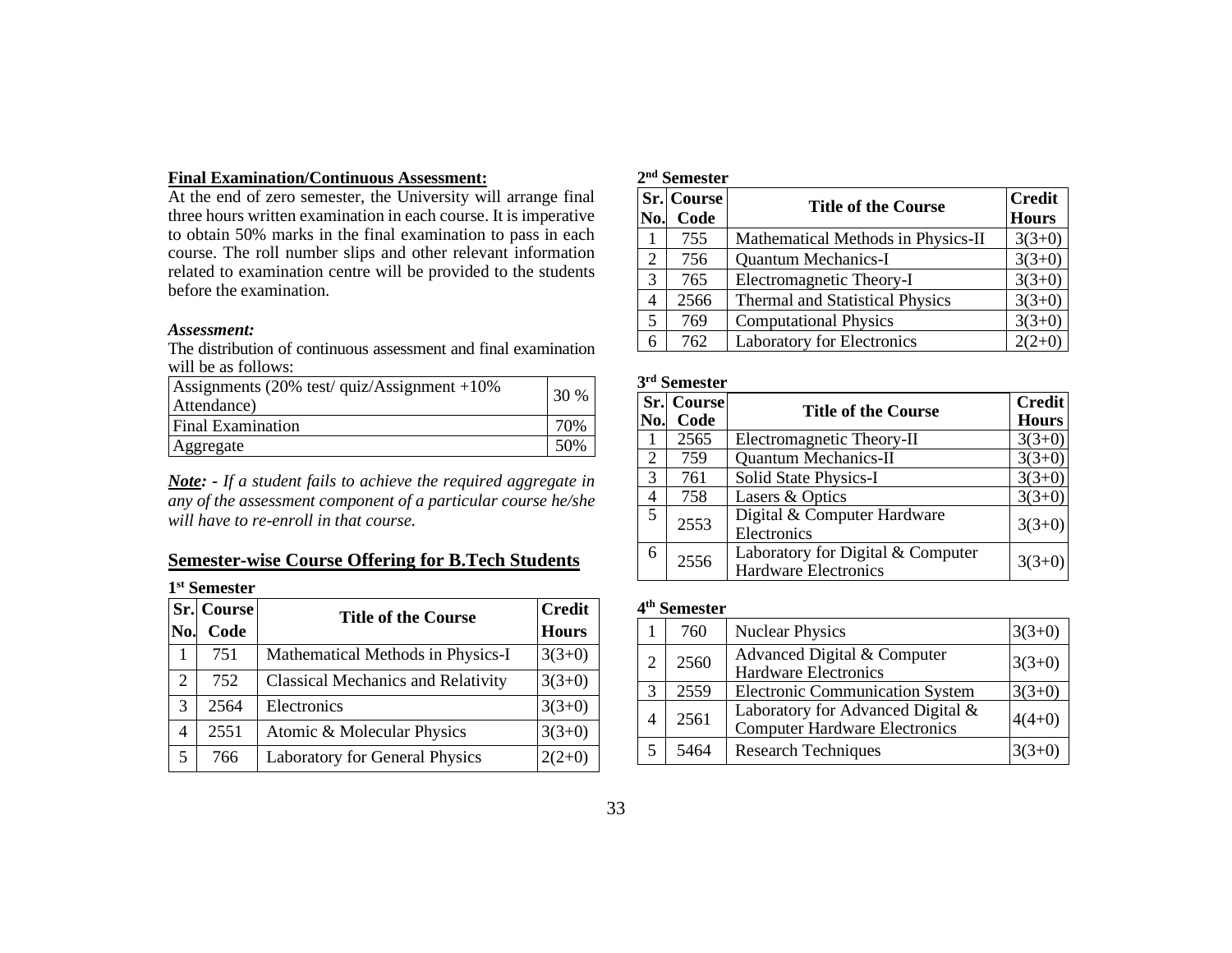#### **Degree Requirement:**

For the award of MSc (Physics) degree, the students will have to complete the courses offered equivalent to 65 credit hours (22 courses) within a minimum period of four semesters.

#### **f) Fee Tariff: MSc Physics**

| Programme Registration fee                 | $Rs.500/-$ |
|--------------------------------------------|------------|
| Admission fee                              | Rs.1000/-  |
| Technology fee (per semester)              | Rs. 500/-  |
| Course fee: (Per 3 credit hours) Rs.6000/- |            |
| $Rs.6000 \times 4 = Rs.24000/$ -           | Rs.24000/- |
| Lab course: per each 2 credit hours course | Rs.4000/-  |
| <b>Total Fee for 1st Semester:</b>         | Rs.30000/- |

**Note:** *Only selected candidates will be informed individually to deposit the prescribed fee in the AIOU main campus branches on same date of admission.*

#### **g) Instructional Methodology:**

Allama Iqbal Open University employs media mix as methodology of instruction in which printed material, CDs, faceto-face tutorial support are mixed in accordance with the requirement of the discipline and the level of course. In view of special requirements of post-graduate studies in physics the following methodology of instruction will be followed:

#### **Tutorial Support and Workshops:**

Tutorial support for this programme will be in the form of lectures by resource persons in the workshops. A minimum, 45 hours of face to face teaching/guidance for each three credit hour course, will be provided in these tutorials/workshops. Attendance in these sessions is compulsory. Students failing to attain 70% attendance will not be eligible to appear in the final examination. Each laboratory course comprises a minimum of 75 hours of laboratory courses. Practical work will be supervised and assessed by the practical supervisors/tutor. 80% attendance is compulsory for all the students in the laboratory course. AIOU will not bear any cost regarding TA/DA or boarding/lodging facilities during these workshops.

#### **Assessment:**

Student performance is evaluated / assessed as under: Assignment Weightage (Quiz / Sessional Test / Presentations / Assignments) 20% Course Workshop with 70% compulsory attendance 10% Final Paper 70% Aggregate 50%

*Note: - If a student fails to achieve the required aggregate in any of the assessment component of a particular course he/she will have to re-enroll in that course.*

At the end of each semester, the university will arrange final examination. The Roll number slips and other relevant information related to examination centers will be provided to the students before the examination. The students who fail in the final examination will be allowed two more chances to reappear in immediate subsequent semester examinations on payment of examination fee.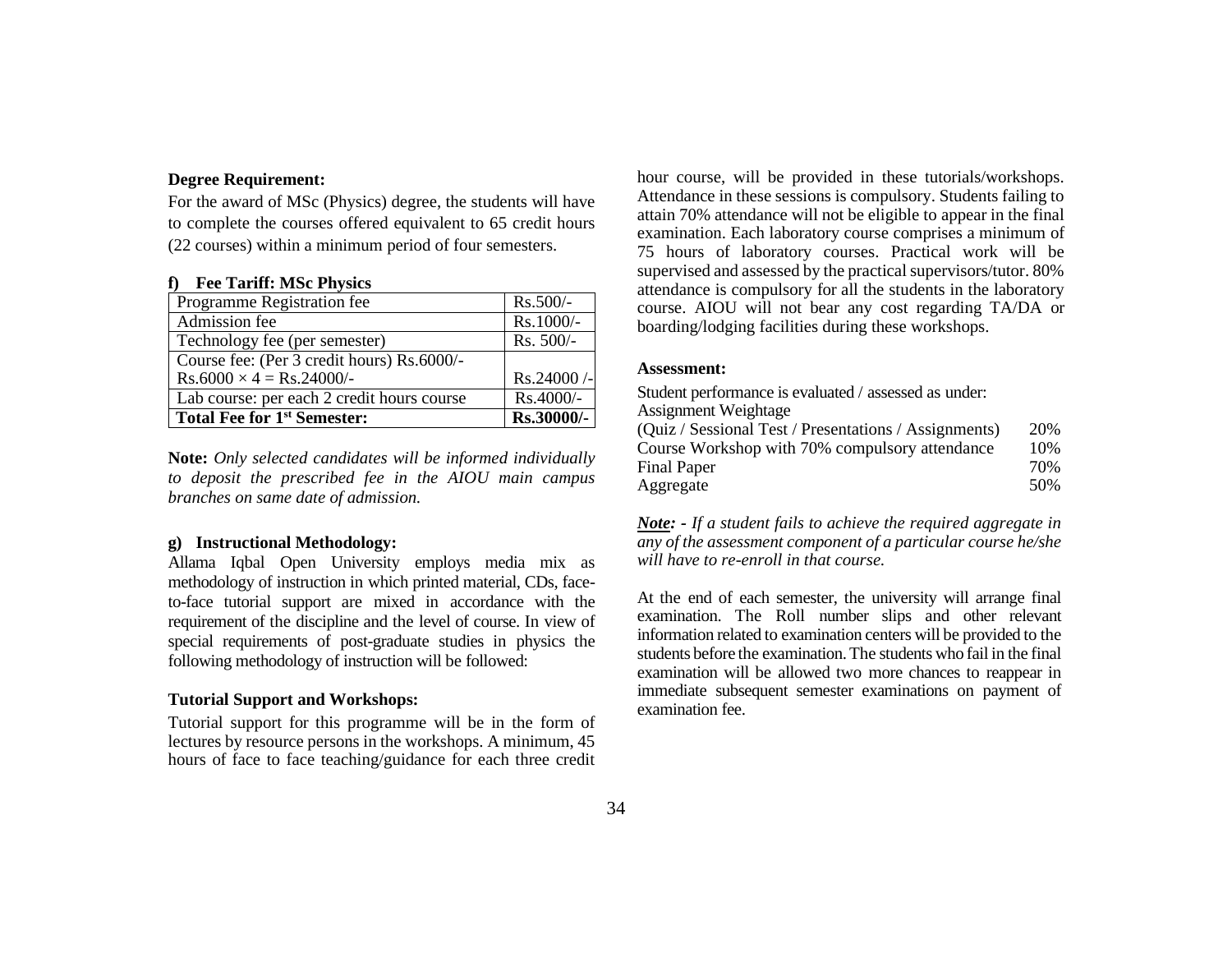#### **Admission Procedure:**

Only the prescribed admission forms will be entertained. Admission forms (duly filled in) along with the required documents/ testimonials/ marks sheets should be sent to:

#### **Programme Coordinator**

MSc Physics Programme, Department of Physics New Building Ground Floor, Research Complex AIOU, H-8, Islamabad.

**Note: Admissions will be finalized after the test and interview.**

#### **FACULTY MEMBERS: (Department of Physics)**

- 1. Prof. Dr. Syed Zafar Ilyas Chairman Phone # 051-9057728
- 2. Mr. Ather Hassan Assistant Professor Phone # 051-9057214
- 3. Dr. Surayya Mukhtar Assistant Professor Phone # 051-9057184
- 4. Dr. Tariq Jan Assistant Professor Phone # 051-9057214
- 5. Dr. Zulfiqar Ali Shah Assistant Professor Phone # 051-9057728
- 6. Ms. Hareem Mufti Lecturer Phone # 051-9057727
- 7. Dr. Abdul Jalil Lecturer Phone # 051-9057214
- 8. Ms. Uzma Nosheen Lecturer Phone # 051-9057727
- 9. Dr. Tayaba Aftab **Lecturer** Phone # 051-9057228
- 10. Mr. Hussain Ahmed Research Associate Phone # 051-9057214
- 11. Mr. Zohaib LDC Phone # 051-9057728
- 12. Mr. Muhammad Usman Assistant Phone # 051-9057728
- 13. Mr. Muhammad Aman Laboratory Assistant Phone # 051-9057728
- 14. Mr. Saeed Murtaza Lab. Assistant Phone # 051-9057728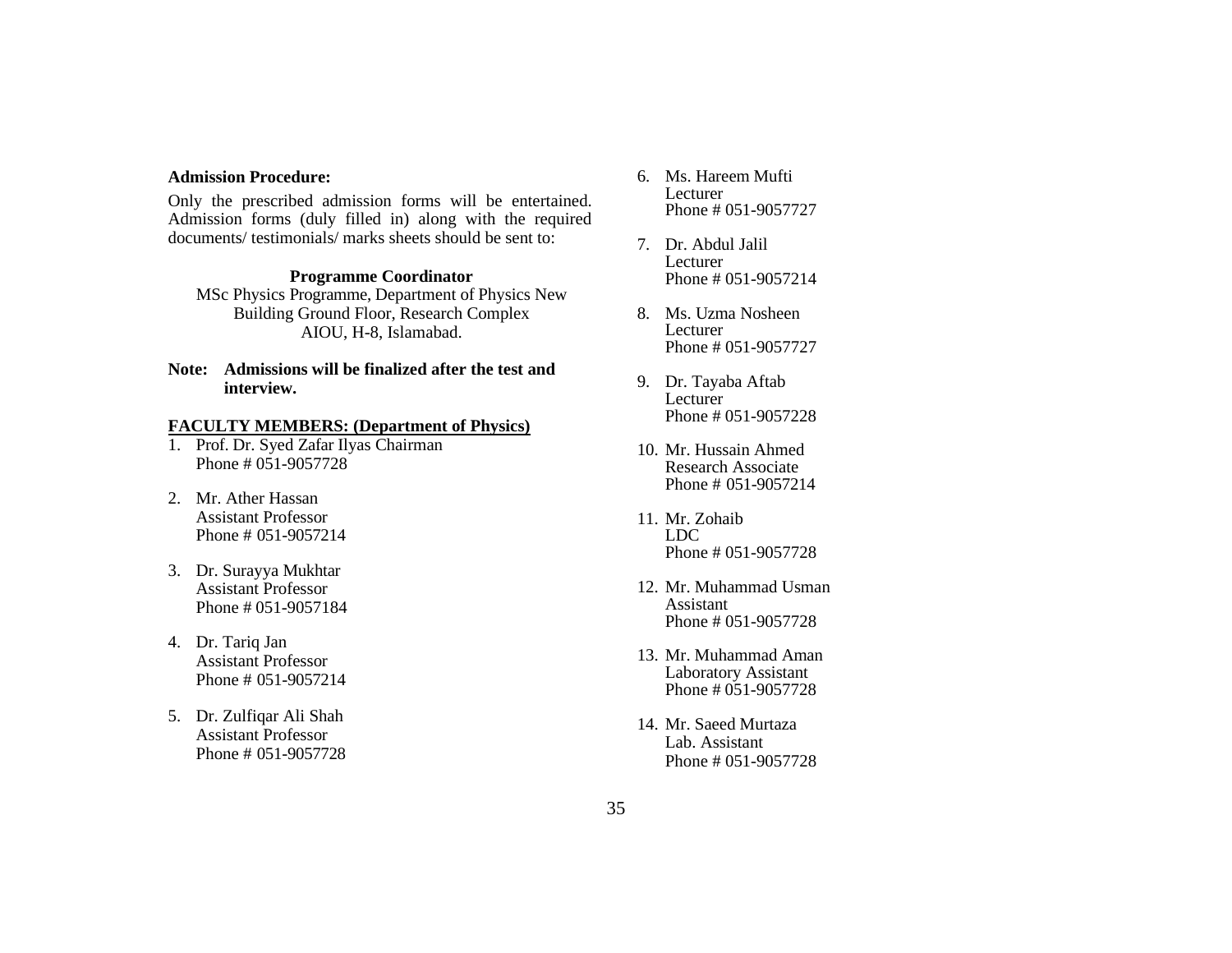#### **GENERAL INFORMATION**

- i. The certificates/degrees of AIOU are equivalent to any other recognized Board/University.
- ii. A candidate is required to submit complete admission form and upload scan documents through online system before or on the closing date.
- iii. If an applicant of post-graduate/research level programme does not receive any information regarding admission within three months from submission of application, he/she should presume non-selected.
- iv. A course taken by any student cannot be changed during the semester.
- **v.** The address of a student will not be changed during the semester.
- **vi. Admission to courses for both the Spring and Autumn semesters are generally offered in the months of January and July, respectively, whereas, examinations commenced in November and May respectively. The continuing students will enroll online on AIOU website and deposit fee within due date.**
- vii. Fee cannot be refunded once paid for admission nor can it be adjusted for any other programme
- viii. On payment of the registration fee, each student will be issued a registration number. This number must be quoted in all the future correspondence along with the roll number, course(s), code numbers and semester.
- ix. Study material shall be available on university website.
- x. Rules and regulations framed, enhanced and changed from time to time by the authorities, bodies of the university will be effective as deemed necessary. The

student will have to abide by all such rules and regulations from the date of their implementation.

 $x$ i.

university.

- xii. It is the responsibility of the student to remain in touch with the department regarding the selected programme.
- xiii. A student already admitted to a programme or a specialization of a programme shall not be allowed to transfer or to get admission to another programme unless he/she formally postpones it till the completion of the new programme or withdraws from the previous programme.
- xiv. After completion of a programme successfully, a student has to apply to Controller of Examinations for issuance of certificate/degree.
- xv. The university reserves the right to change contents of this prospectus without any prior notice as per university policy.
- xvi. In case of discrepancies in the name of student/ Father's name of the student or difference in name mentioned in his/her other educational certificates, the name on the Matric certificate of the student will be considered as correct name. The Examination Department shall also issue certificate/ degree on the said name.
- xvii. In case provision of forged documents for admission, not only the admission will be refused to the applicant but the fee deposited by him/her will also be forfeited. The university may proceed further in the matter.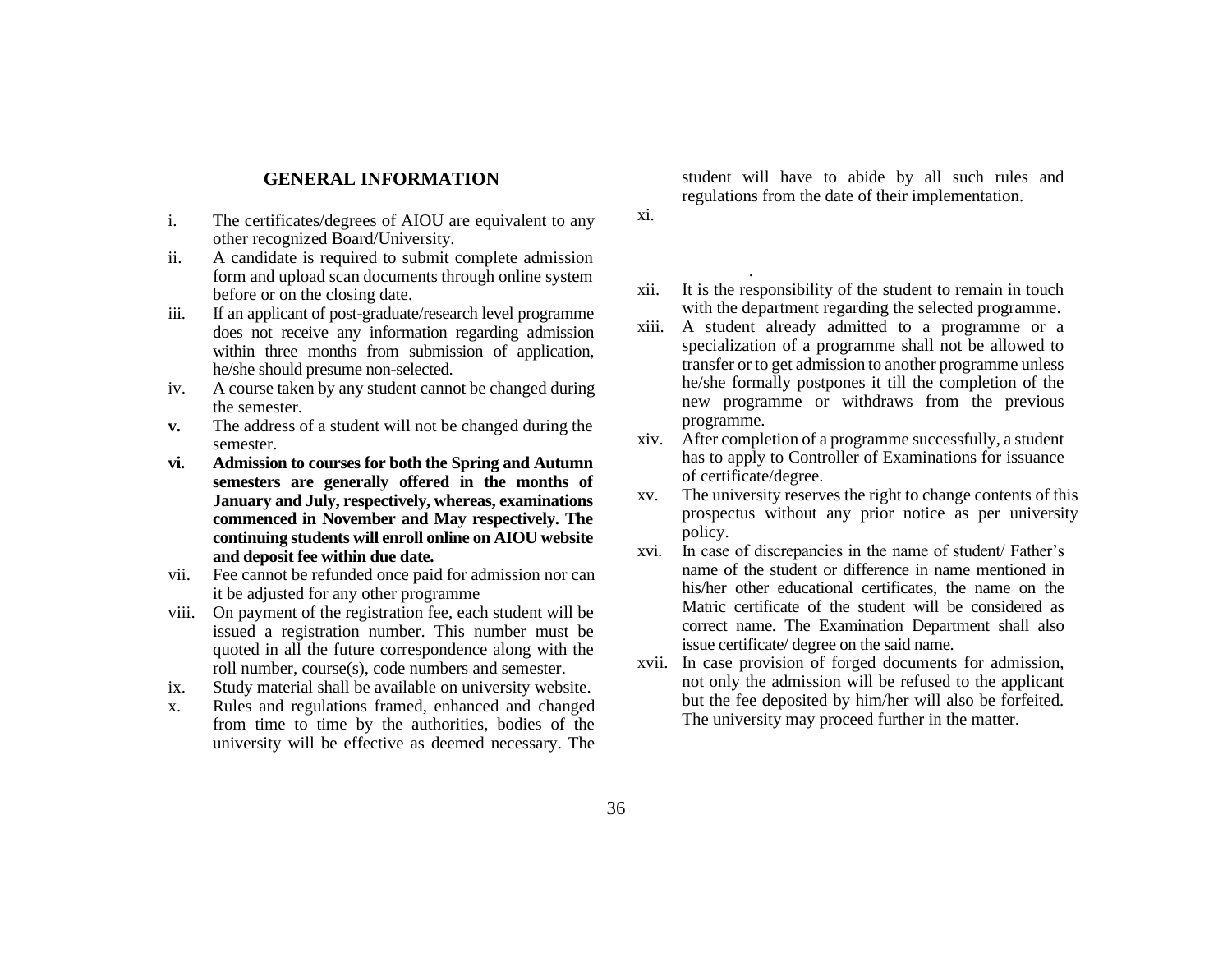#### **PROCEDURE FOR DEPOSITING FEE**

## **IMPORTANT TELEPHONE NUMBERS**

- Eligible candidates for (**Merit Based Programmes**) are required to deposit admission fee in any branch of the following banks:
	- 1. First Women Bank Limited (FWBL)
	- 2. Allied Bank Limited (ABL)
	- 3. Muslim Commercial Bank (MCB)
	- 4. United Bank Limited (UBL)
- Fee can also be Deposited through Jazz Cash, Easy Paisa and Upaisa Mobile App/USSD String \*786#, Retailer Agent, Franchise and Branches of Mobilink, Telenor and Ubank. For more detail please visit university website.
- The Banks/Mobile App/Retailer Agents/Franchise/Branches will provide Transaction ID of deposited fee.

**Note:** Beware that University has not authorized any person or private institute to collect payment/forms. All the students are instructed to deposit fee by themselves in designated bank branches. In case of any discrepancy in admission fee/admission form the University will not be responsible and the student will have to face the consequences.

| Sr.#                                                           | <b>Name</b>                      | <b>Telephone Nos.</b>            |  |
|----------------------------------------------------------------|----------------------------------|----------------------------------|--|
| 1.                                                             | <b>Director Admissions</b>       | 051-9250043<br>051-9250162 (Fax) |  |
| 2.                                                             | Controller of Examinations       | 051-9250012                      |  |
| 3.                                                             | <b>Director Students Affairs</b> | 051-9250174                      |  |
| 4.                                                             | Superintendent (Postgraduate)    | 051-9057422                      |  |
| Helpline: (051) 111 112 468<br>Help Desk: support.aiou.edu.pk/ |                                  |                                  |  |